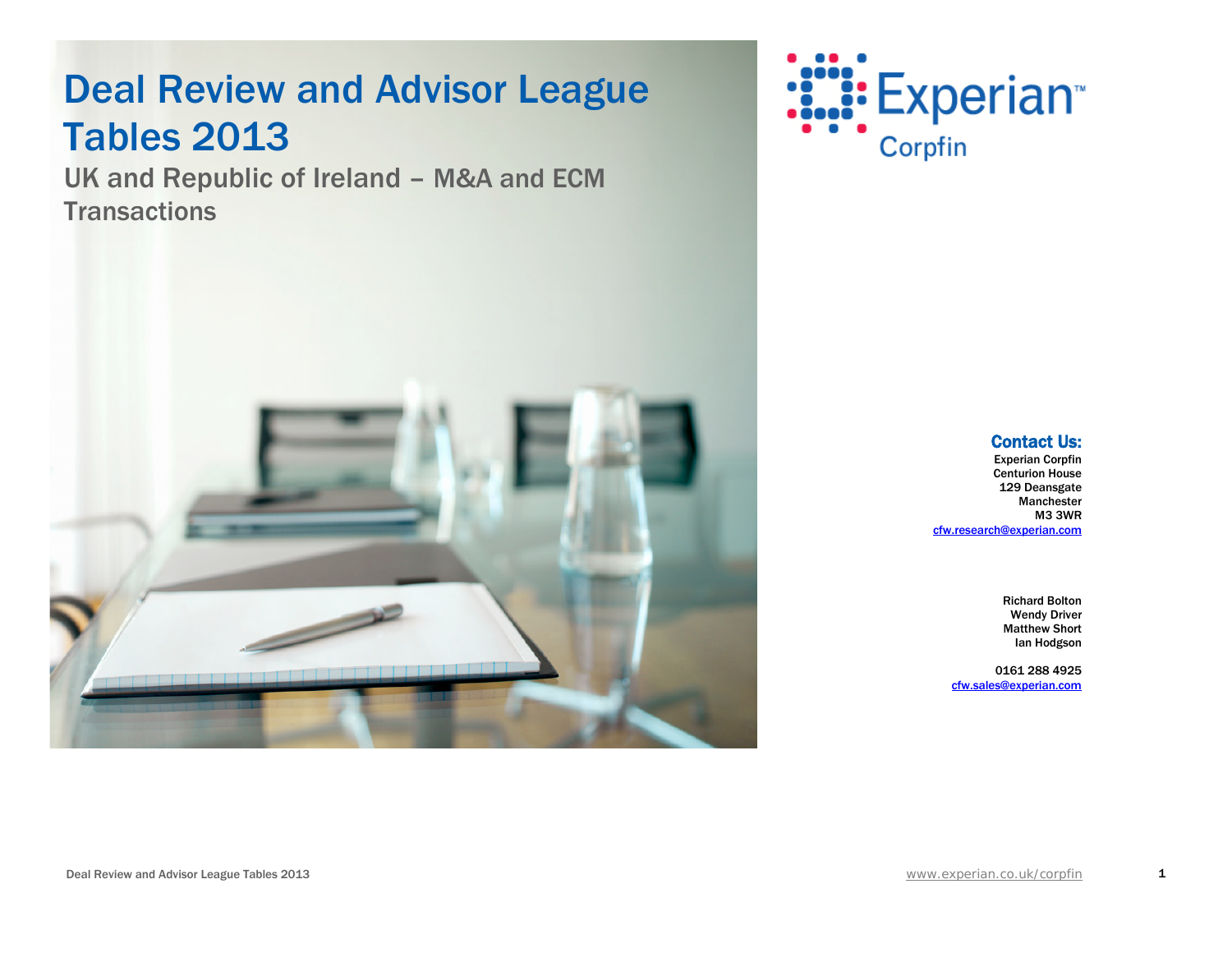

#### CONTENT:

| <b>Deal Activity in the UK Regions</b> | 3              |
|----------------------------------------|----------------|
| <b>UNITED KINGDOM</b>                  | 4              |
| <b>GREATER LONDON</b>                  | $\overline{7}$ |
| <b>SOUTH EAST</b>                      | 9              |
| <b>SOUTH WEST</b>                      | 11             |
| <b>EAST ANGLIA</b>                     | 13             |
| <b>MIDLANDS</b>                        | 15             |
| <b>YORKSHIRE</b>                       | 17             |
| <b>NORTH WEST</b>                      | 19             |
| <b>NORTH EAST</b>                      | 21             |
| <b>WALES</b>                           | 23             |
| <b>SCOTLAND</b>                        | 25             |
| <b>NORTHERN IRELAND</b>                | 27             |
| <b>REPUBLIC OF IRELAND</b>             | 29             |
| <b>Criteria</b>                        | 31             |
| <b>Deal Proforma</b>                   | 32             |

Experian Corpfin figures show that deal volumes were up by almost 3% for 2013, and the aggregate value of transactions was up by 1.5%. We provide a detailed review of M&A and ECM activity for 2013, including a regional breakdown of deal volumes and transaction value, comparisons with 2012, details of the top ten announced deals by value and the most active legal and financial advisors across the UK. We also provide an international round up, along with detailed figures for the Republic of Ireland.

Wendy Driver, Business Development Manager at Experian UK&I, said: "It would be overstating things to call 2013 a boom-year, but these are certainly a strong set of figures - transaction volumes on the up, values reaching a four-year high – and the UK's dealmakers will be encouraged not only by increased activity amongst the larger corporates, but by robust growth in M&A volumes throughout the regions".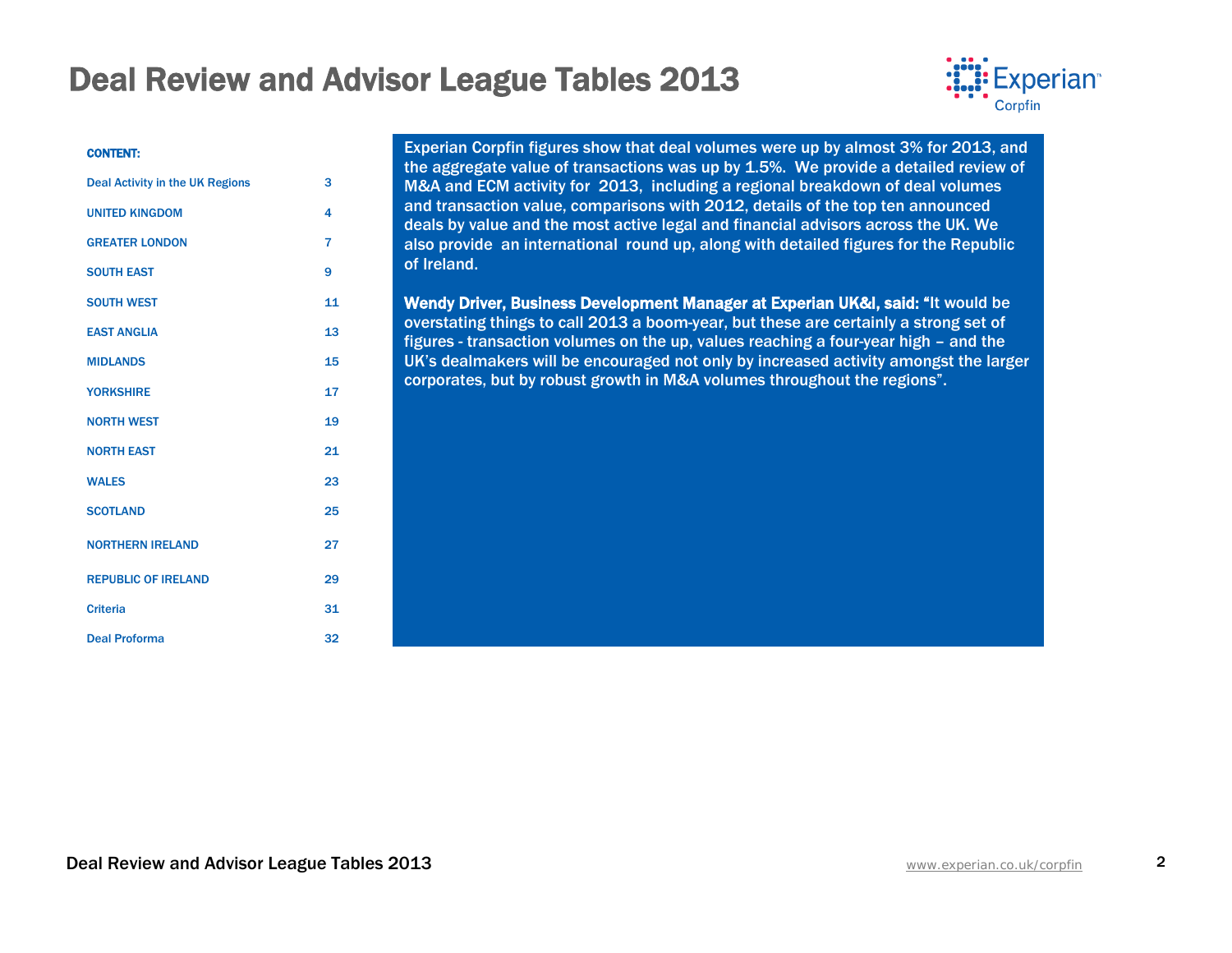# Deal Review and Advisor League Tables 2013<br>UK M&A Activity



The deal landscape in 2013 continued to be dominated by Greater London, which contributed 31.6% of the UK's aggregate total. However, the capital was one of the few regions to see deal volumes decline year on year (by 3%, from 1,875 to 1,819 transactions). Hot regions for deal making were Northern Ireland, which recorded a 47.2% rise in deal volume, North East England (21.8 %), Yorkshire (14.1%) and North West England (9.7%); the most active cities by target location were London (1,046 deals), Edinburgh (180), Manchester (107), Birmingham (85) and Newcastle-upon-Tyne (63).

Meanwhile, the most valuable region was South East England, which saw the total value of deals increase by some 228% (from £32bn in 2012 to £105bn last year). Elsewhere, North West England (83.8%), North East England (79.8%), Northern Ireland (31.2%) and Yorkshire (14.5%) all enjoyed a significant upturn in the recorded value of transactions. However, deal values were down year-on-year in Greater London, the Midlands, East Anglia, South West England and Scotland.



| <b>Region</b>              |         | Value (£m) |          |       | <b>Volume</b> |          |  |  |
|----------------------------|---------|------------|----------|-------|---------------|----------|--|--|
|                            | 2013    | 2012       | % Change | 2013  | 2012          | % Change |  |  |
| <b>Greater London</b>      | 79.078  | 187,360    | $-57.8%$ | 1,819 | 1,875         | $-3.0\%$ |  |  |
| <b>South East</b>          | 105.445 | 32.037     | 228.1%   | 662   | 729           | $-9.2%$  |  |  |
| <b>South West</b>          | 4,587   | 37,633     | $-87.8%$ | 339   | 317           | 6.9%     |  |  |
| <b>East Anglia</b>         | 6,927   | 7.385      | $-6.2%$  | 367   | 352           | 4.3%     |  |  |
| <b>Midlands</b>            | 7,441   | 17,961     | $-58.6%$ | 642   | 616           | 4.2%     |  |  |
| Yorkshire                  | 2.947   | 2.574      | 14.5%    | 365   | 320           | 14.1%    |  |  |
| <b>North West</b>          | 10,141  | 5,518      | 83.8%    | 635   | 579           | 9.7%     |  |  |
| <b>North East</b>          | 1,875   | 1,043      | 79.8%    | 173   | 142           | 21.8%    |  |  |
| Wales                      | 524     | 3.046      | $-82.8%$ | 138   | 139           | $-0.7%$  |  |  |
| <b>Scotland</b>            | 14.740  | 17,737     | $-16.9%$ | 441   | 416           | 6.0%     |  |  |
| Northern Ireland           | 1,619   | 1,234      | 31.2%    | 78    | 53            | 47.2%    |  |  |
| <b>Republic of Ireland</b> | 31.819  | 23.306     | 36.5%    | 254   | 299           | $-15.1%$ |  |  |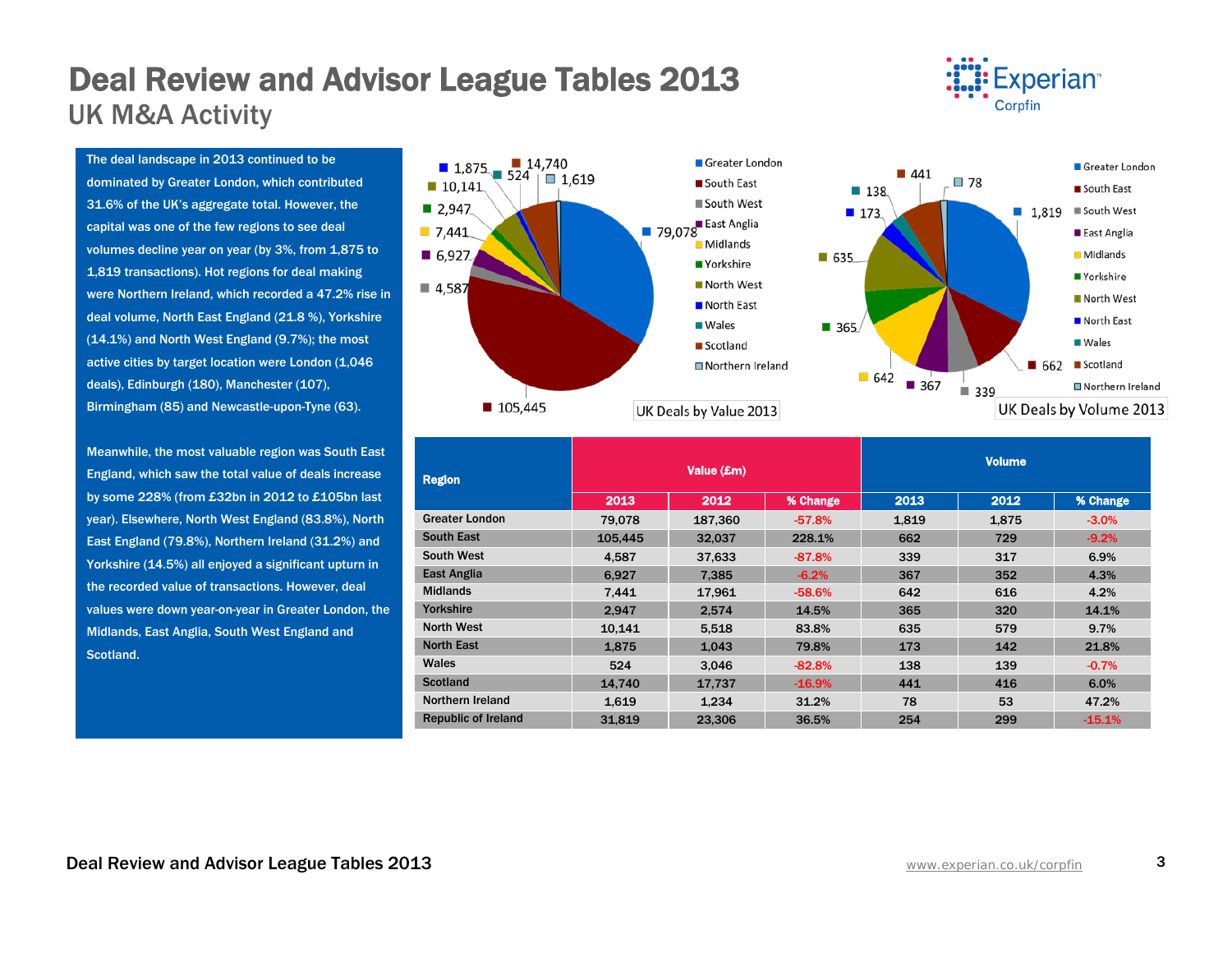United Kingdom M&A Activity



#### Europe and the Rest of the World

- Europe saw a slight reduction in transaction volume in 2013 (from 10,500 to 10,476 deals), but an upturn in deal value, from £639.6billion in 2012 to £666.1billion, an increase of 4.1 per cent. Just over half of all European deals stemmed from the manufacturing and financial services sectors.
- North American deal volumes were down by 28.7 per cent (from 8,283 deals in 2012 to 5,908 in 2013), but the aggregate value of transactions was up by 1.3 percent year-on-year, to £796.3billion. North America returned strong activity in its manufacturing and information technology sectors in 2013.
- Meanwhile, 2013 deal activty in the Asia-Pacific region was subdued; volume was down 25.2 per cent (from 8,822 deals in 2012 to 6,602 in 2013), without the associated increase in value recorded in the US and Europe (total deal value slumped from £522billion in 2012 to £327billion in 2013).



Experian®, the global information services company, has revealed that 4,916 M&A and ECM transactions were announced in 2013, up from 4,776 in 2012 – an increase of 2.9% and the highest yearly total recorded since 2008. Meanwhile, the aggregate value of deals in 2013 reached £251bn, the first time yearly values have broken the £250bn mark since 2009.

Value figures were boosted by Vodafone Group Plc's £84bn sale of its US joint venture Verizon Wireless to partner Verizon Communications Inc in the third quarter. This was the second largest transaction in British corporate history, after Vodafone Group predecessor Vodafone Airtouch's purchase of Mannesman AG for £109bn in 1999.

DLA Piper was the UK's most active legal advisor in 2013, with an involvement in 114 transactions, while Slaughter and May's £102.5bn worth of deals pipped Hogan Lovells to top the value rankings. Grant Thornton was the leading financial advisor by volume with 131 deals; Goldman Sachs was top ranked by value, having advised on deals worth more than £120bn in aggregate.

The UK's financial services sector was the main driver of deal-making activity in the UK in 2013, accounting for 31.3% of the overall UK total. There were 1,539 financial services deals in all, representing an increase of 14.9% on 2012's 1,340 transactions. With 28.5% of deals, the next most active sector was manufacturing. The biggest growth sectors were post and telecommunications, which saw deal volume rise by 24.3 % (from 206 in 2012 to 256 in 2013) and social and personal services, up by 25.9% (from 413 to 520 deals).

- 301 large deals (worth more than £100m) were announced in 2013, representing a decline of 9.1% from the 331 large transactions announced in 2012. However, the aggregate value of large deals was up by 3.5%, from £216.55bn to £224.23bn.
- There was a 17.8% year on year upturn in mid market  $(E10m E100m)$ deal volume in 2013, from 674 to 794 transactions. Despite this, recorded deal value in the mid-market was down by 13.9%.
- It was a similar story in the small value segment (£500,000 to £10m). A total of 1,517 small deals were announced, up from 1,373 in 2012; values were down by 6%, from £3.95bn to £3.7bn.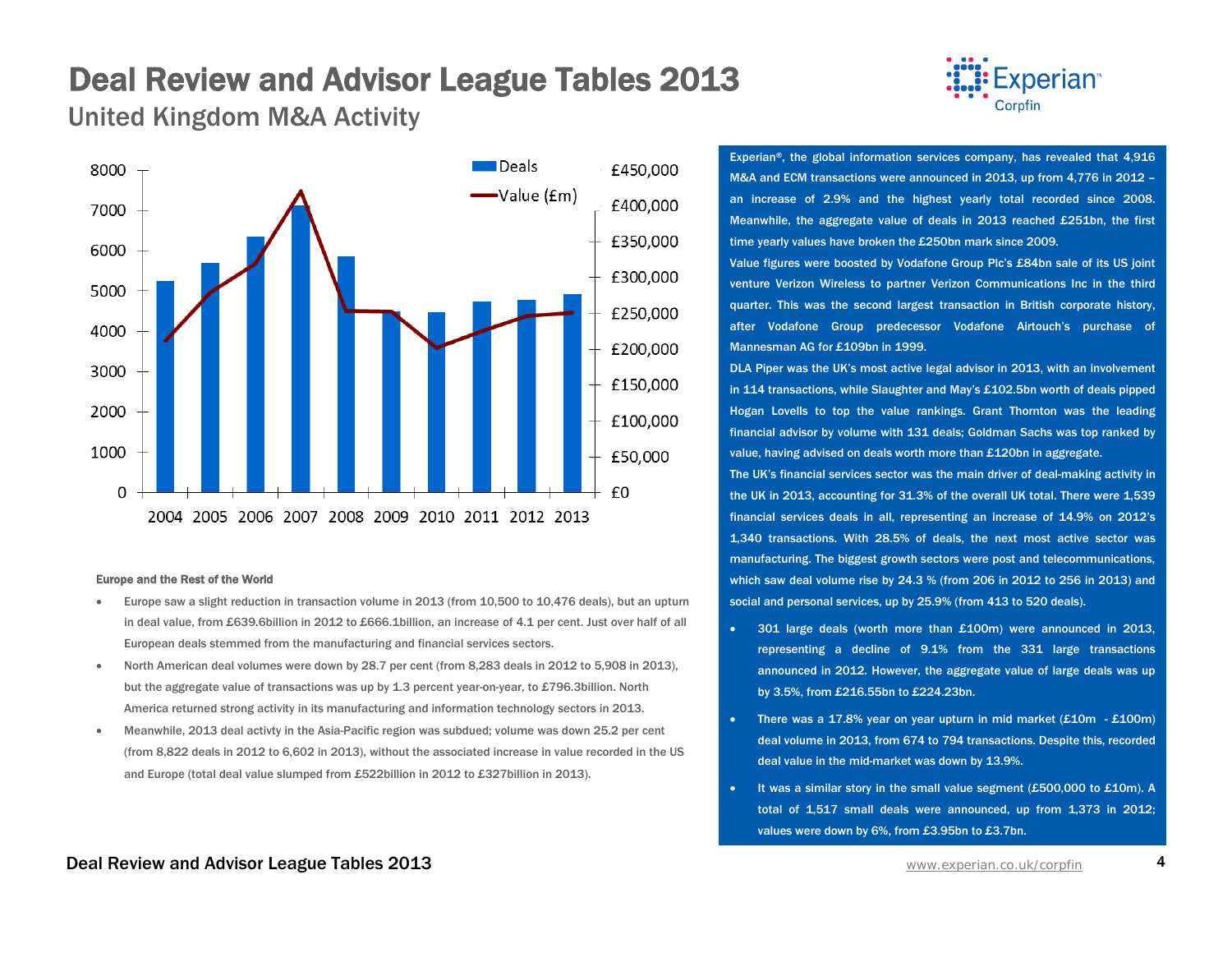### Deal Review and Advisor League Tables 2013<br>Any United Kingdom Involvement



| 2013                    | 2012                     | <b>Legal Advisor</b>                  | <b>Volume</b> |
|-------------------------|--------------------------|---------------------------------------|---------------|
| $\mathbf{1}$            | $\mathbf{1}$             | <b>DLA PIPER</b>                      | 114           |
| $\overline{2}$          | 13                       | <b>GATELEY</b>                        | 95            |
| 3                       | $\overline{\mathbf{4}}$  | <b>PINSENT MASONS</b>                 | 85            |
| $\overline{\mathbf{4}}$ | 14                       | <b>DWF</b>                            | 85            |
| 5                       | 3                        | <b>SHOOSMITHS</b>                     | 81            |
| 6                       | $\overline{2}$           | <b>EVERSHEDS</b>                      | 78            |
| $\overline{7}$          | 9                        | <b>BRABNERS</b>                       | 78            |
| 8                       | 5                        | <b>SQUIRE SANDERS</b>                 | 70            |
| 9                       | 10                       | <b>OLSWANG</b>                        | 61            |
| 10                      | 18                       | <b>TRAVERS SMITH</b>                  | 58            |
| 11                      | 17                       | <b>SLAUGHTER AND MAY</b>              | 55            |
| 12                      | $\overline{7}$           | <b>FRESHFIELDS BRUCKHAUS DERINGER</b> | 55            |
| 13                      | $\overline{\phantom{a}}$ | <b>ADDLESHAW GODDARD</b>              | 55            |
| 14                      | 12                       | <b>OSBORNE CLARKE</b>                 | 54            |
| 15                      | 16                       | <b>JONES DAY</b>                      | 51            |
| 16                      | ٠                        | A & L GOODBODY                        | 50            |
| 17                      | $\overline{\phantom{a}}$ | <b>HERBERT SMITH FREEHILLS</b>        | 45            |
| 18                      | ٠                        | <b>TURNER PARKINSON</b>               | 44            |
| 19                      | 11                       | <b>CLIFFORD CHANCE</b>                | 40            |
| 20                      | 8                        | <b>ASHURST</b>                        | 40            |

| 2013                    | 2012                     | <b>Legal Advisor</b>                             | Value (£m) |
|-------------------------|--------------------------|--------------------------------------------------|------------|
| $\mathbf{1}$            | 18                       | <b>SLAUGHTER AND MAY</b>                         | 102,504    |
| $\overline{2}$          |                          | <b>HOGAN LOVELLS</b>                             | 102,299    |
| 3                       |                          | <b>DAVIS POLK &amp; WARDWELL</b>                 | 91,448     |
| $\overline{\mathbf{4}}$ |                          | <b>JONES DAY</b>                                 | 89,634     |
| 5                       |                          | <b>MACFARLANES</b>                               | 88,103     |
| 6                       |                          | <b>SIMPSON THACHER &amp; BARTLETT</b>            | 86,433     |
| $\overline{7}$          |                          | DE BRAUW BLACKSTONE WESTBROEK                    | 86,047     |
| 8                       |                          | <b>DEBEVOISE &amp; PLIMPTON</b>                  | 85,537     |
| 9                       |                          | <b>WEIL GOTSHAL &amp; MANGES</b>                 | 85,284     |
| 10                      |                          | <b>WACHTELL LIPTON ROSEN &amp; KATZ</b>          | 83,929     |
| 11                      | $\mathbf{1}$             | <b>LINKLATERS</b>                                | 20,708     |
| 12                      | 14                       | <b>SHEARMAN &amp; STERLING</b>                   | 19,541     |
| 13                      | 5                        | <b>LATHAM &amp; WATKINS</b>                      | 17,591     |
| 14                      |                          | <b>MILBANK TWEED HADLEY &amp; MCCLOY</b>         | 15,062     |
| 15                      |                          | <b>ROPES &amp; GRAY</b>                          | 14,934     |
| 16                      |                          | <b>HERBERT SMITH FREEHILLS</b>                   | 14,892     |
| 17                      | $\overline{\phantom{a}}$ | <b>FRIED FRANK HARRIS SHRIVER &amp; JACOBSON</b> | 14,814     |
| 18                      | $\overline{2}$           | <b>FRESHFIELDS BRUCKHAUS DERINGER</b>            | 14,747     |
| 19                      | $\overline{7}$           | <b>CLIFFORD CHANCE</b>                           | 13,661     |
| 20                      | 12                       | <b>ASHURST</b>                                   | 9,693      |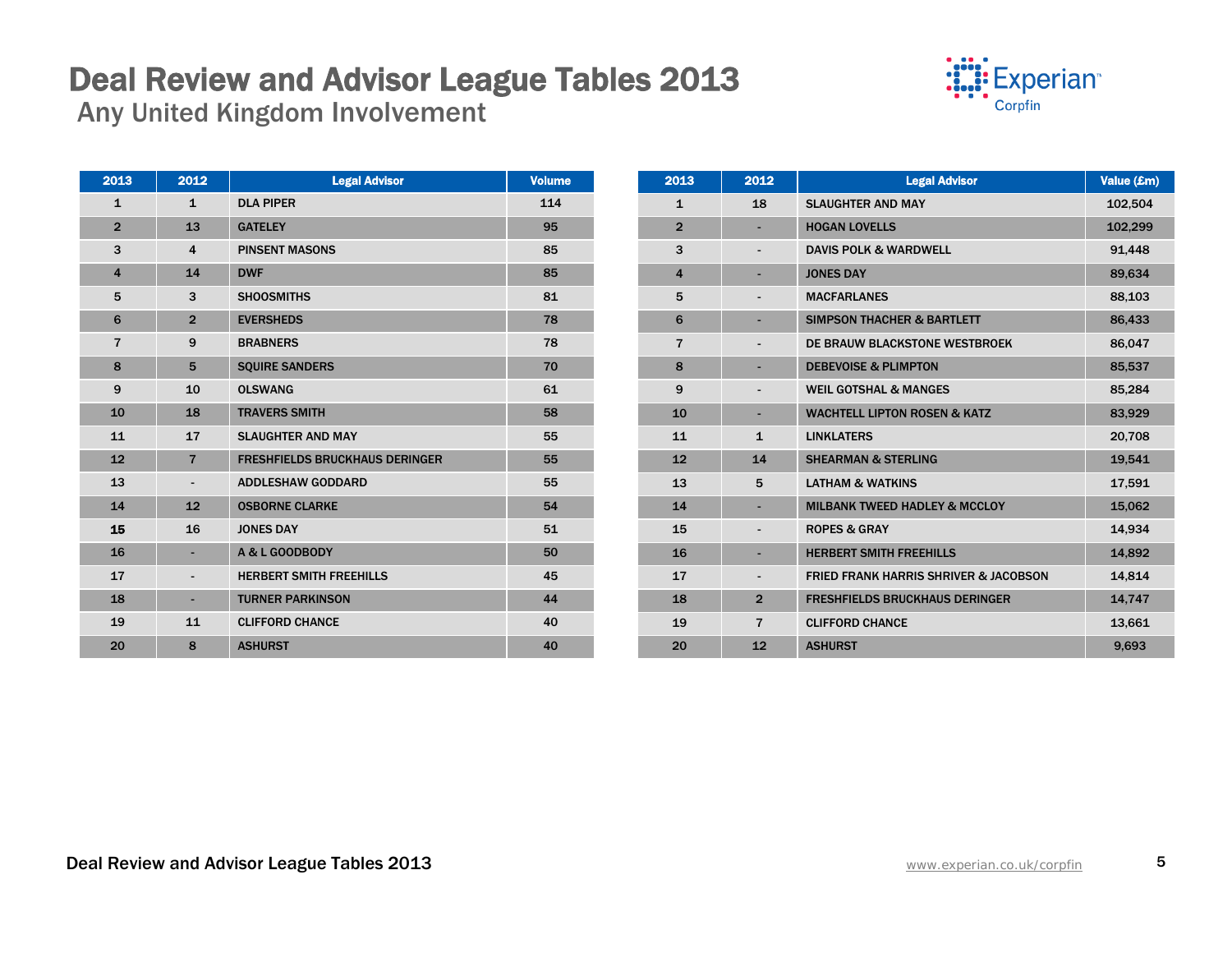**Experian**<sup>®</sup> Corpfin

| 2013           | 2012           | <b>Financial Advisor</b>             | <b>Volume</b>   | 2013           | 2012                     | <b>Financial Advisor</b>             | Value (£m) |
|----------------|----------------|--------------------------------------|-----------------|----------------|--------------------------|--------------------------------------|------------|
| 1              | $\mathbf{1}$   | <b>GRANT THORNTON</b>                | 131             | $\mathbf{1}$   | $\overline{2}$           | <b>GOLDMAN SACHS</b>                 | 121,089    |
| $\overline{2}$ | $\overline{2}$ | <b>BDO</b>                           | 115             | $\overline{2}$ | 6                        | <b>BANK OF AMERICA MERRILL LYNCH</b> | 104,872    |
| 3              | 8              | <b>KPMG</b>                          | 90              | 3              | $\mathbf{1}$             | <b>JP MORGAN</b>                     | 102,996    |
| $\overline{4}$ | 3              | <b>PWC</b>                           | 79              | $\overline{4}$ | 15                       | <b>BARCLAYS</b>                      | 100,368    |
| 5              | 6              | <b>CENKOS SECURITIES</b>             | 70              | 5              | 10                       | <b>UBS</b>                           | 97,980     |
| 6              | $\overline{2}$ | EY                                   | 58              | 6              | $\mathbf{1}$             | <b>MORGAN STANLEY</b>                | 97,507     |
| $\overline{7}$ | 18             | <b>NUMIS SECURITIES</b>              | 57              | $\overline{7}$ | $\blacksquare$           | <b>GUGGENHEIM SECURITIES</b>         | 84,569     |
| 8              | 16             | <b>CANACCORD GENUITY</b>             | 54              | 8              | 12                       | <b>CREDIT SUISSE</b>                 | 28,911     |
| 9              |                | N+1 SINGER                           | 52              | 9              | 4                        | <b>CITIGROUP</b>                     | 17,870     |
| 10             | 19             | <b>WH IRELAND</b>                    | 50              | 10             | $\blacksquare$           | <b>LIONTREE ADVISORS</b>             | 14,814     |
| 11             | 12             | <b>FINNCAP</b>                       | 46              | 11             | $\overline{\phantom{a}}$ | <b>LAZARD</b>                        | 14,374     |
| 12             | 9              | <b>DELOITTE</b>                      | 43              | 12             | $\overline{7}$           | <b>DEUTSCHE BANK</b>                 | 9,358      |
| 13             | 5              | <b>ROTHSCHILD</b>                    | 41              | 13             | 13                       | <b>HSBC</b>                          | 9,357      |
| 14             | ٠              | <b>JP MORGAN CHASE</b>               | 40              | 14             | 11                       | <b>ROTHSCHILD</b>                    | 8,881      |
| 15             | 10             | <b>BANK OF AMERICA MERRILL LYNCH</b> | 38              | 15             | $\overline{\phantom{a}}$ | <b>SOCIETE GENERALE</b>              | 6,980      |
| 16             | ٠              | <b>RSM TENON</b>                     | 33              | 16             | ٠                        | PERELLA WEINBERG PARTNERS            | 6,556      |
| 17             | 17             | <b>INVESTEC</b>                      | 32              | 17             | $\blacksquare$           | <b>DELOITTE</b>                      | 5,966      |
| 18             | ٠              | <b>MAZARS</b>                        | 32 <sub>2</sub> | 18             | $\sim$                   | <b>GLEACHER SHACKLOCK</b>            | 3,758      |
| 19             | ٠              | <b>PEEL HUNT</b>                     | 30              | 19             | 3                        | EY                                   | 3,391      |
| 20             | 11             | <b>BAKER TILLY</b>                   | 30              | 20             | $\overline{\phantom{a}}$ | <b>NUMIS SECURITIES</b>              | 3,234      |
|                |                |                                      |                 |                |                          |                                      |            |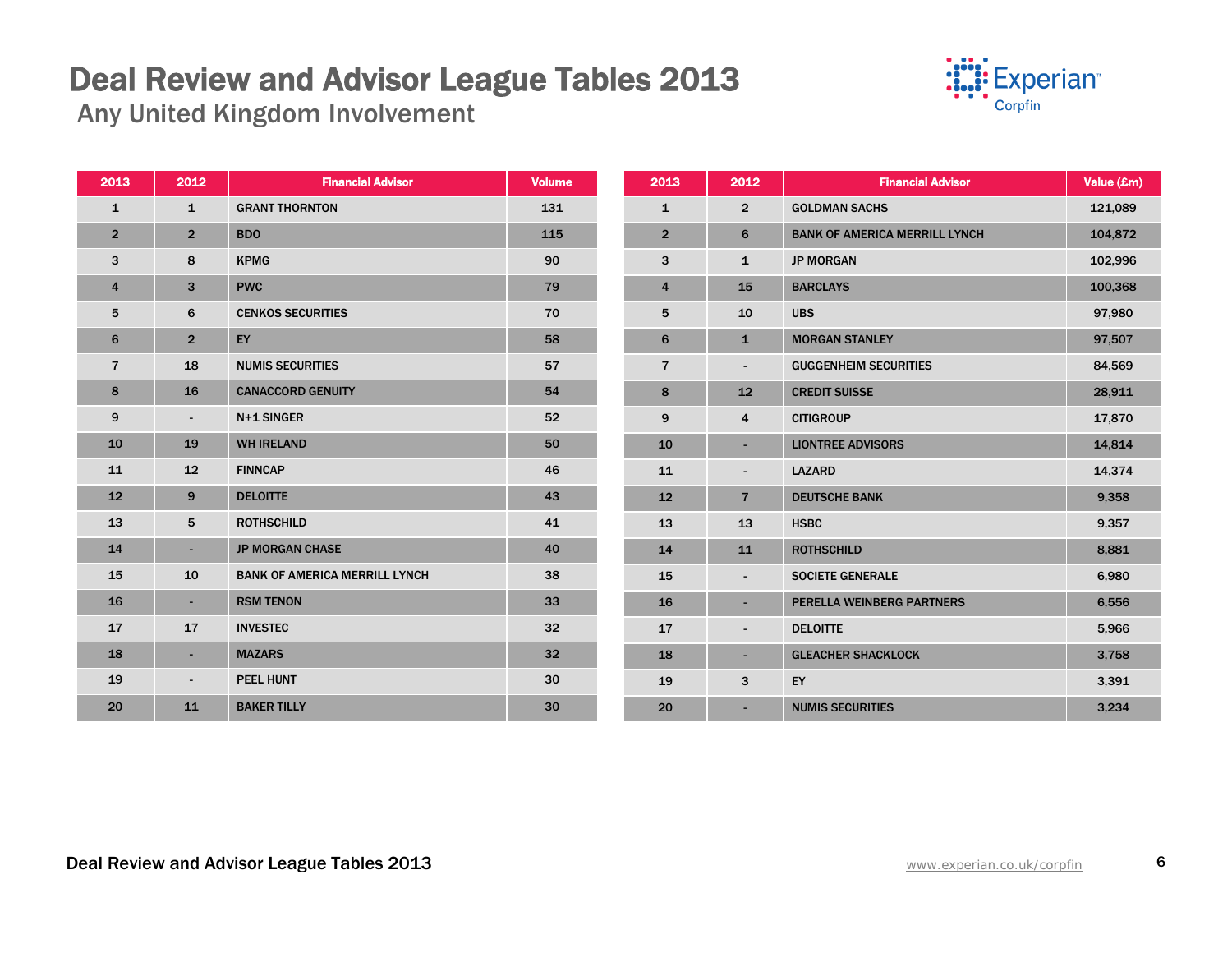

Greater London M&A Activity



| <b>Announced</b> | <b>Deal Type</b>    | <b>Target</b>                                                                                            | <b>Bidder</b>                                                | Deal Value (£m) |
|------------------|---------------------|----------------------------------------------------------------------------------------------------------|--------------------------------------------------------------|-----------------|
| 30/07/2013       | <b>Rights ssue</b>  | <b>Barclays Plc, London</b>                                                                              |                                                              | 5,800           |
| 12/07/2013       | <b>Acquisition</b>  | <b>Invensys PIc, London</b>                                                                              | <b>Schneider Electric SA, Paris</b>                          | 3,308           |
| 17/09/2013       | <b>Divestment</b>   | Lloyds Banking Group Plc,<br>Edinburgh (share sale by UK<br><b>Financial Investments Ltd.</b><br>London) |                                                              | 3,200           |
| 24/06/2013       | <b>Acquisition</b>  | <b>Eurasian Natural Resources</b><br><b>Corporation Plc, London</b>                                      | <b>Eurasian Resources Group</b><br><b>BV. Netherlands</b>    | 3,043           |
| 26/02/2013       | <b>Acquisition</b>  | <b>Repsol Liquefied Natural</b><br><b>Gas Portfolio, Madrid</b>                                          | Royal Dutch Shell Plc,<br>London                             | 2,901           |
| 19/12/2013       | <b>Acquisition</b>  | <b>Diabetes Alliance Assets of</b><br><b>Bristol-Myers Squibb Co.</b><br>Wilmington                      | AstraZeneca Plc, London                                      | 2,641           |
| 09/12/2013       | <b>Acquisition</b>  | More London, London                                                                                      | <b>St Martins Property</b><br><b>Corporation Ltd, London</b> | 1,700           |
| 16/05/2013       | <b>Rights Issue</b> | <b>Thomas Cook Group Plc.</b><br>London                                                                  |                                                              | 1,600           |
| 21/01/2013       | <b>Acquisition</b>  | <b>Stansted Airport Ltd, London</b>                                                                      | <b>Manchester Airport Group</b><br>Plc (The), Manchester     | 1,500           |
| 19/02/2013       | <b>Acquisition</b>  | HSBC (Panama) SA, Panama<br>(from HSBC, London)                                                          | Bancolombia SA, Medellin                                     | 1,358           |

A total of 1,819 M&A and ECM deals were announced in Greater London for the entirety of 2013, which represents a 2.99% decline from the 1,875 transactions announced in 2012, continuing the slight reduction in deals for this region from 2012. The fourth quarter of 2013 saw 433 deals announced, which was an 11.45% decrease from Q4 2012. Deal values also fell by 57.79% from £187.4bn in 2012 to £79.1bn in 2013, representing a large drop from the spike in deal values seen in 2012. In Q4 of 2013, deal values plummeted by 74% to £17.1bn, compared to the £66.6bn worth of transactions made in Q4 2012.

Grant Thornton was the most active financial advisor in 2013, with participation in 45 deals, while the value table was led by Bank of America Merrill Lynch's £86.2bn of deals acted upon. Both Slaughter and May and Olswang were involved with 34 deals, followed by Freshfields Bruckhaus Deringer (33), but Slaughter and May topped the legal deal number league table due to their higher cumulative deal value. Clifford Chance's £93.9bn of deals makes them the leader of our legal value table.

The main industry involved in 2013 M&A deals was Financial Services, with 17.32% of transactions, followed closely by Professional Activities (13.68%) and Manufacturing (13.59%). Financial Services also took the most value, being responsible for £659bn worth of transactions. The Manufacturing sector follows closely behind, being accountable for £647bn of deals.

- 151 large deals (£100m +) were announced in 2013, a 19.7% fall from the corresponding period in 2012. Deal values also dropped steeply by 61.2% (from £172.1bn in 2012 to a value of £66.9bn in 2013).
- There were also less mid market  $(E10m E100m)$  transactions in 2013. with a decrease from 399 in 2012 to 308 in 2013, representing a 22.8% decline. Deal values fell slightly less, by 21.5% from £13.5bn in 2012 to £10.6bn at year end 2013.
- The number of small deals (£500,000 £10m) in Greater London did increase by 13.9% from 599 in 2012 to 682 in 2013, which may be a result of greater fundraising activity due to organisations such as the BGF. Deal values, however, still fell by 11.8% from £1.7bn in 2012 to £1.5bn

**Deal Review and Advisor League Tables 2013** WWW. And Tables 2013 WWW.experian.co.uk/corpfin 7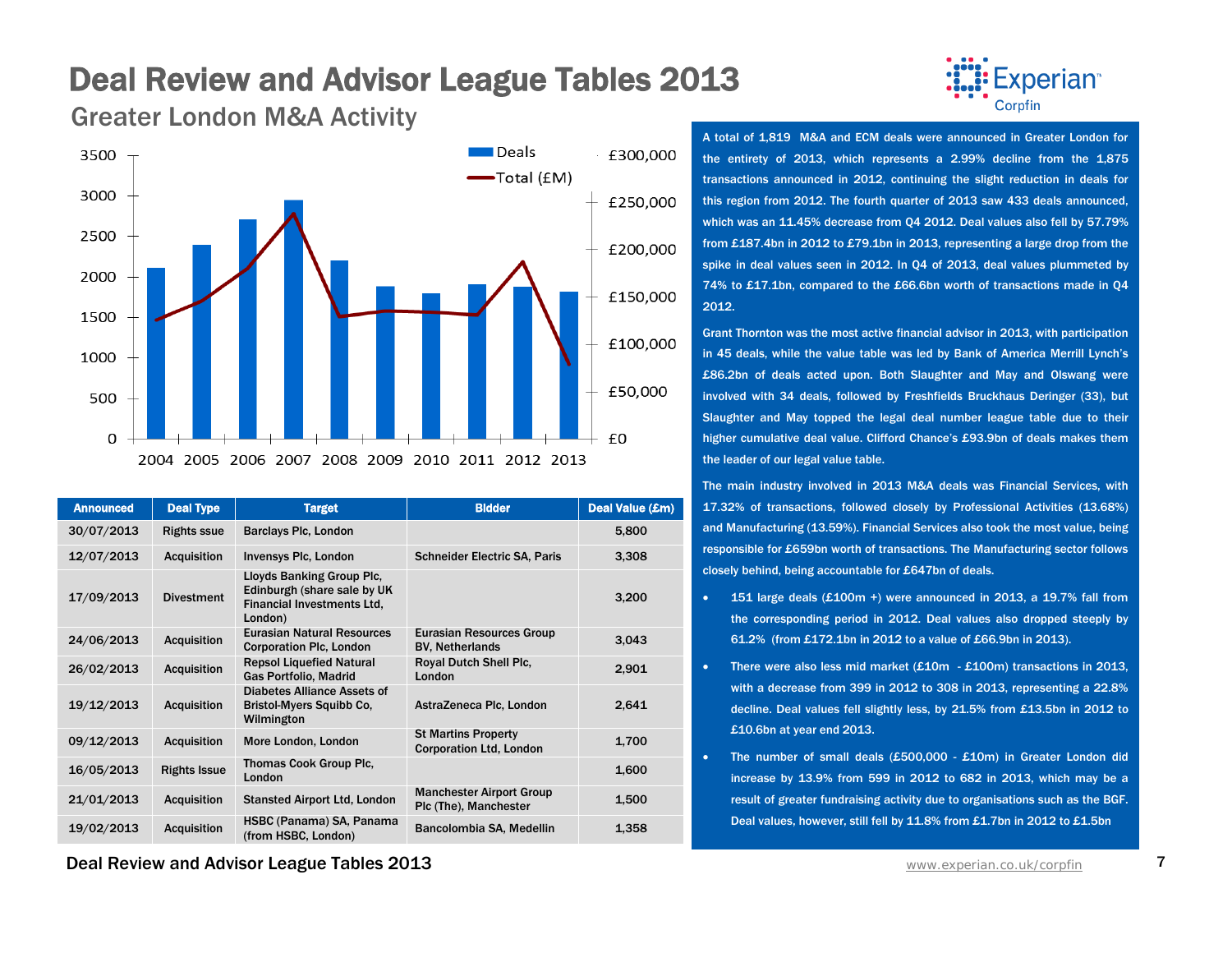# Deal Review and Advisor League Tables 2013 Any Greater London Involvement



| 2013           | 2012                     | <b>Legal Advisor</b>                  | <b>Volume</b> | 2013           | 2012                     | <b>Legal Advisor</b>                  | Value (£m) |
|----------------|--------------------------|---------------------------------------|---------------|----------------|--------------------------|---------------------------------------|------------|
| $\mathbf{1}$   | 10                       | <b>SLAUGHTER AND MAY</b>              | 34            | $\mathbf{1}$   | $\overline{\phantom{0}}$ | <b>CLIFFORD CHANCE</b>                | 93,896     |
| $\overline{2}$ | $\mathbf{1}$             | <b>OLSWANG</b>                        | 34            | $\overline{2}$ | $\overline{\phantom{0}}$ | <b>SLAUGHTER AND MAY</b>              | 52,425     |
| 3              | 6                        | <b>FRESHFIELDS BRUCKHAUS DERINGER</b> | 33            | 3              | $\mathbf{1}$             | <b>LINKLATERS</b>                     | 45,233     |
| $\overline{4}$ | ۰                        | <b>JONES DAY</b>                      | 29            | $\overline{4}$ | $\overline{2}$           | <b>FRESHFIELDS BRUCKHAUS DERINGER</b> | 44,515     |
| 5              | 9                        | <b>OSBORNE CLARKE</b>                 | 26            | 5              | $\overline{\phantom{a}}$ | <b>HERBERT SMITH FREEHILLS</b>        | 41,628     |
| 6              | 3                        | <b>DLA PIPER</b>                      | 25            | 6              | $\overline{\phantom{0}}$ | <b>ASHURST</b>                        | 40,225     |
| $\overline{7}$ | $\sim$                   | <b>CLIFFORD CHANCE</b>                | 24            | $\overline{7}$ | $\overline{\phantom{a}}$ | A & L GOODBODY                        | 38,808     |
| 8              | $\overline{\phantom{a}}$ | <b>HERBERT SMITH FREEHILLS</b>        | 24            | 8              | $\overline{\phantom{0}}$ | <b>JONES DAY</b>                      | 36,514     |
| 9              | $\blacksquare$           | <b>HOGAN LOVELLS</b>                  | 23            | 9              | $\overline{\phantom{a}}$ | <b>SHEARMAN &amp; STERLING</b>        | 34,288     |
| 10             | 8                        | <b>EVERSHEDS</b>                      | 23            | 10             | $\overline{\phantom{a}}$ | <b>COVINGTON &amp; BURLING</b>        | 33,860     |

| 2013           | 2012           | <b>Financial Advisor</b> | <b>Volume</b> | 2013           | 2012           | <b>Financial Advisor</b>             | Value (£m) |
|----------------|----------------|--------------------------|---------------|----------------|----------------|--------------------------------------|------------|
| $\mathbf{1}$   | $\overline{2}$ | <b>GRANT THORNTON</b>    | 45            | $\mathbf{1}$   | 5              | <b>BANK OF AMERICA MERRILL LYNCH</b> | 86,171     |
| $\overline{2}$ | $\sim$         | <b>KPMG</b>              | 25            | $\overline{2}$ | ٠              | <b>CREDIT SUISSE</b>                 | 77,351     |
| 3              | 10             | EY                       | 24            | 3              | $\overline{2}$ | <b>CITIGROUP</b>                     | 75,729     |
| 4              | 9              | <b>BDO</b>               | 24            | 4              | 9              | <b>JP MORGAN</b>                     | 63,674     |
| 5              | ۰.             | <b>FINNCAP</b>           | 23            | 5              | $\sim$         | <b>BARCLAYS</b>                      | 51,729     |
| 6              | 3              | <b>CANACCORD GENUITY</b> | 22            | 6              | $\overline{7}$ | <b>DEUTSCHE BANK</b>                 | 44,441     |
|                | ۰.             | N+1 SINGER               | 20            | $\overline{7}$ | $\overline{4}$ | <b>GOLDMAN SACHS</b>                 | 37,476     |
| 8              | 5              | <b>PWC</b>               | 19            | 8              | $\mathbf{1}$   | <b>MORGAN STANLEY</b>                | 35,294     |
| 9              | ۰.             | <b>WH IRELAND</b>        | 19            | 9              | 6              | <b>LAZARD</b>                        | 33,906     |
| 10             | 3              | <b>ROTHSCHILD</b>        | 18            | 10             | 8              | <b>ROTHSCHILD</b>                    | 33,740     |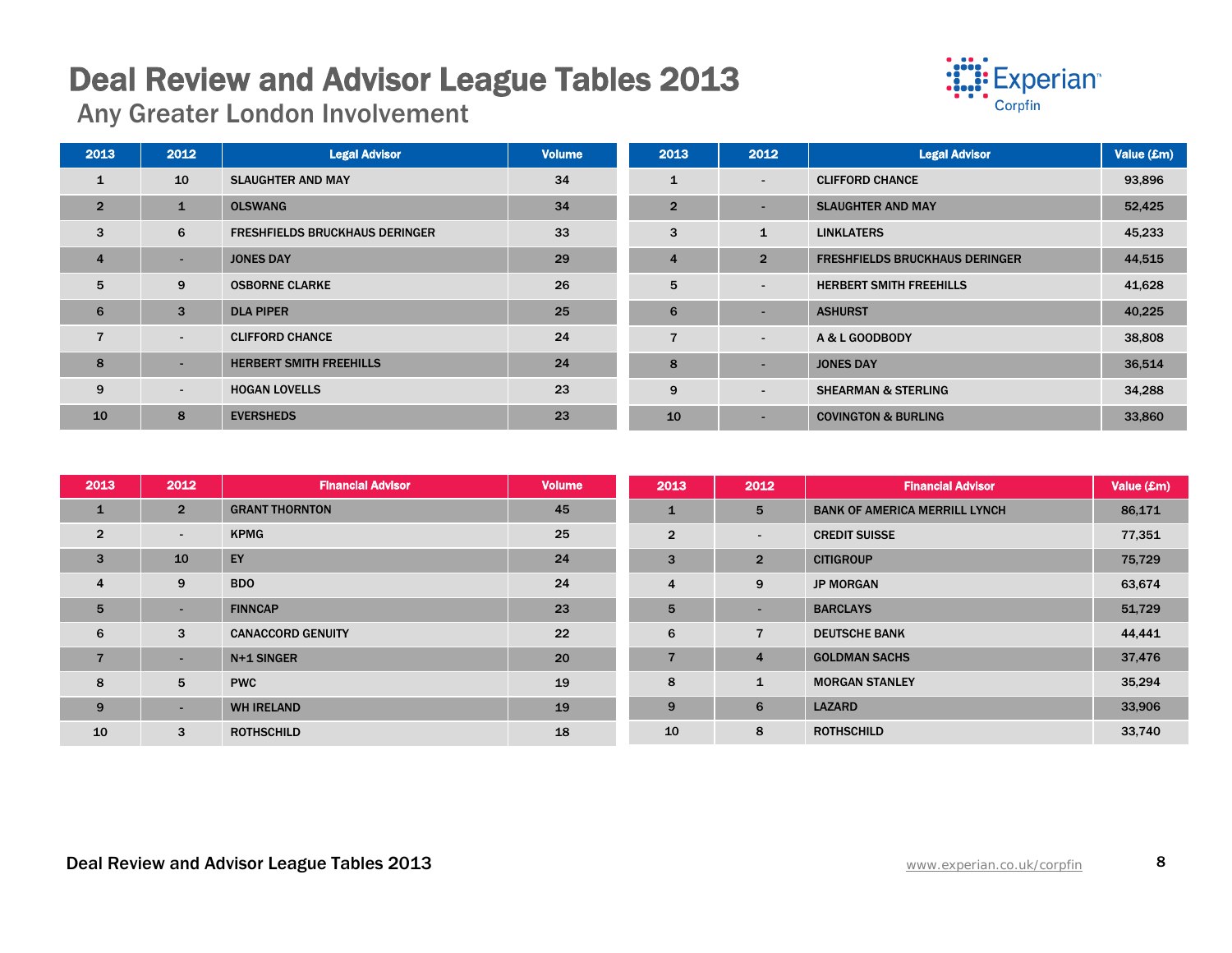### Deal Review and Advisor League Tables 2013<br>South East M&A Activity



| <b>Announced</b> | <b>Deal Type</b>                 | <b>Target</b>                                                                                                       | <b>Bidder</b>                                                      | <b>Deal Value</b><br>$(\mathbf{Em})$ |
|------------------|----------------------------------|---------------------------------------------------------------------------------------------------------------------|--------------------------------------------------------------------|--------------------------------------|
| 02/09/2013       | Acquisition                      | Cellco Partnership, USA, a<br>subsidiary of Vodafone Plc.<br><b>Newbury</b>                                         | <b>Verizon Communications, USA</b>                                 | 83,928                               |
| 24/06/2013       | <b>Acquisition</b>               | Kabel Deutschland, Germany                                                                                          | <b>Vodafone Plc, Newbury</b>                                       | 6,555                                |
| 29/10/2013       | <b>Acquisition</b>               | Vodafone India, India                                                                                               | <b>Vodafone Plc, Newbury</b>                                       | 1,029                                |
| 19/08/2013       | <b>Acquisition</b>               | <b>Edwards Group Plc, Crawley</b>                                                                                   | Atlas Copco AB, Sweden                                             | 1,022                                |
| 11/12/2013       | <b>Acquisition</b>               | Bord Gais Eireann, Ireland                                                                                          | Centrica Plc, Windsor                                              | 939                                  |
| 30/07/2013       | <b>Acquisition</b>               | <b>Energy Marketing Business of</b><br><b>Hess Corp. USA</b>                                                        | Direct Energy LP, USA, a<br>subsidiary of Centrica Plc,<br>Windsor | 673                                  |
| 18/12/2013       | <b>IBO</b>                       | Gas fired power station, USA,<br>belonging to Centrica Plc.<br>Windsor                                              | Private Group led by<br><b>Blackstone</b>                          | 650                                  |
| 27/02/2013       | <b>Flotation</b>                 | eSure Group Plc, Reigate                                                                                            |                                                                    | 604                                  |
| 05/02/2013       | <b>Acquisition</b>               | <b>Chinese Brewery Business of</b><br>Kingway Brewery Holdings,<br>China, a JV with SABMiller Plc,<br><b>Woking</b> | <b>China Resources Snow</b><br><b>Brewery Ltd, China</b>           | 543                                  |
| 04/06/2013       | <b>Share Buy-</b><br><b>Back</b> | <b>Reckitt Benckiser Group</b><br><b>Holdings Plc, Slough</b>                                                       |                                                                    | 531                                  |



Deal volumes for 2013 in the South East fell by 9.2%, from 729 in 2012 , to 662. However, the total value increased by 228%. South East deals were worth over £105bn, in comparison to £32bn the previous year - this was largely due to Vodafone's sale of its stake in Cellco Partnership for £83.9bn, to US firm Verizon Communications.

The South East accounted for 13.5% of all M&A activity in 2013, which was a slight fall on the 15.2% during 2012. The region was responsible for 42.1% of deal value in the last 12 months, the largest amount of any region. This was a large rise from the 15.3% it contributed in 2012.

Shoosmiths was once again the most active legal adviser by volume, working on 23 deals; DLA Piper (16) and Pinsent Mason and DWF (both 14) were the next busiest. Davis Polk & Wardwell worked on deals with a value totalling £85.56bn, the highest in the region. Grant Thornton retained their position as the most active financial adviser, with 32 deals, followed by BDO on 23 and Cenkos Securities with 19. In value terms, Goldman Sachs worked on deals with a total consideration of £91.01bn.

A feature of the last 12 months was a large increase in the value of debt funded transactions, from £4.6bn in 2012 to £85.7bn in 2013. July proved to be the busiest month of the year with 85 deals announced, which was the single largest amount since April 2008.

- 39 large deals (£100m+) were announced during 2013, down by 18.75% on 2012, which saw 48 deals with a value of £100m or more. However, in value terms there was an increase from £26.934bn, to £102.165bn.
- Deals with a value of £10m £100m fell from 128 to 92, a decline of 28.13%. There was also a fall in values, which totalled £2.79bn in 20013, compared with £4.5bn in 2012
- Small deals  $(E500,000 E10m)$  dropped from 177 to 136, a 23.16% decline. This resulted in a fall from £603.16m to £494.456m in values.

**Deal Review and Advisor League Tables 2013** WWW.Experian.co.uk/corpfin 9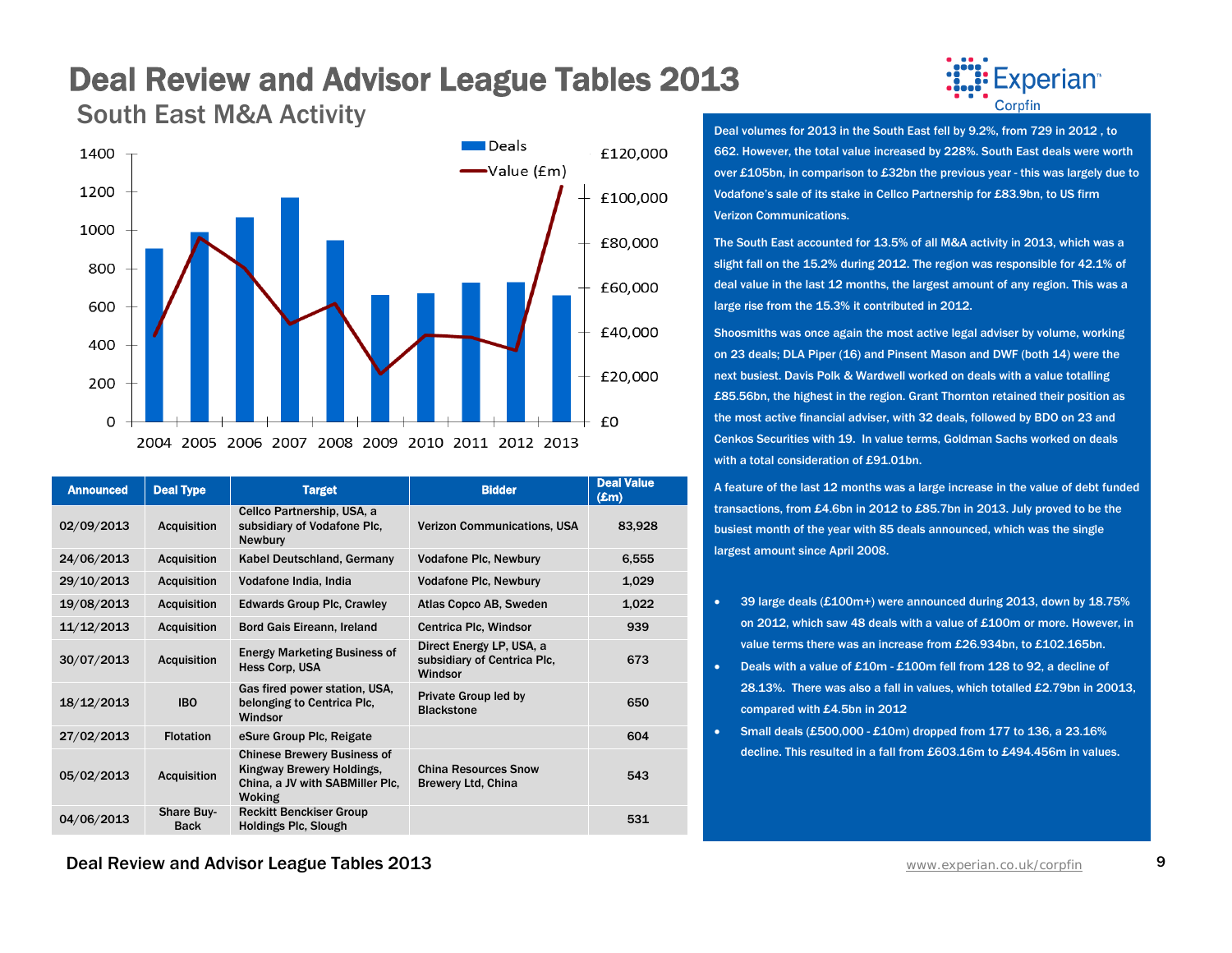# Deal Review and Advisor League Tables 2013 Any South East Involvement



| 2013           | 2012                     | <b>Legal Advisor</b>        | <b>Volume</b> | 2013           | 2012                     | <b>Legal Advisor</b>             | Value (£m) |
|----------------|--------------------------|-----------------------------|---------------|----------------|--------------------------|----------------------------------|------------|
| $\mathbf{1}$   | $\mathbf{1}$             | <b>SHOOSMITHS</b>           | 23            | $\mathbf{1}$   | $\overline{\phantom{a}}$ | <b>DAVIS POLK &amp; WARDWELL</b> | 85,555     |
| $\overline{2}$ | $\overline{4}$           | <b>DLA PIPER</b>            | 16            | $\overline{2}$ | $\overline{\phantom{a}}$ | <b>SLAUGHTER &amp; MAY</b>       | 85,109     |
| 3              | 3                        | <b>PINSENT MASONS</b>       | 14            | 3              | $\overline{\phantom{a}}$ | <b>WAIL GOTSHAL &amp; MANGES</b> | 84,951     |
| $\overline{4}$ | ٠                        | <b>DWF</b>                  | 14            | $\overline{4}$ | $\overline{\phantom{a}}$ | <b>HOGAN LOVELLS</b>             | 84,945     |
| 5              | $\sim$                   | <b>HOGAN LOVELLS</b>        | 12            | 5              | $\overline{\phantom{a}}$ | <b>MACFARLANES</b>               | 84,523     |
| 6              | 6                        | <b>OSBORNE CLARKE</b>       | 11            | 6              | $\overline{\phantom{a}}$ | <b>JONES DAY</b>                 | 84,421     |
| $\overline{7}$ | $\overline{\phantom{a}}$ | <b>DORSEY &amp; WHITNEY</b> | 11            | 7              | $\overline{\phantom{a}}$ | SIMPSON THACHER & BARTLETT       | 84,373     |
| 8              | ٠                        | <b>GATELEY</b>              | 11            | 8              | $\overline{\phantom{a}}$ | DE BRAUW BLACKSTONE WESTBROEK    | 84,245     |
| 9              | 8                        | <b>EVERSHEDS</b>            | 11            | 9              | $\overline{\phantom{a}}$ | <b>HENGELLER MUELLER</b>         | 6,715      |
| 10             | 8                        | <b>BRABNERS</b>             | 10            | 10             | 10                       | <b>LINKLATERS</b>                | 6,555      |

| 2013           | 2012                     | <b>Financial Advisor</b>             | <b>Volume</b> | 2013           | 2012                     | <b>Financial Advisor</b>             | Value (£m) |
|----------------|--------------------------|--------------------------------------|---------------|----------------|--------------------------|--------------------------------------|------------|
| $\mathbf{1}$   |                          | <b>GRANT THORNTON</b>                | 32            | $\mathbf{1}$   | $\overline{7}$           | <b>GOLDMAN SACHS</b>                 | 91,011     |
| $\overline{2}$ | 4                        | <b>BDO</b>                           | 23            | $\overline{2}$ | 10                       | <b>UBS</b>                           | 90,484     |
| 3              | $\overline{2}$           | <b>CENKOS SECURITIES</b>             | 19            | 3              | $\overline{\phantom{a}}$ | <b>JP MORGAN CHASE</b>               | 85,406     |
| $\overline{4}$ | $\overline{\phantom{a}}$ | <b>WH IRELAND</b>                    | 18            | $\overline{4}$ | $\sim$                   | <b>BARCLAYS</b>                      | 85,319     |
| 5              | 8                        | <b>KPMG</b>                          | 13            | 5              | $\mathbf{1}$             | <b>MORGAN STANLEY</b>                | 84,741     |
| 6              | $\sim$                   | <b>BANK OF AMERICA MERRILL LYNCH</b> | 12            | 6              | $\sim$                   | <b>BANK OF AMERICA MERRILL LYNCH</b> | 84,480     |
| 7              | ۰.                       | <b>CANNACCORD GENUITY</b>            | 11            | 7              | $\sim$                   | <b>GUGGENHIEM SECURITIES</b>         | 83,928     |
| 8              | $\blacksquare$           | <b>NUMIS SECURITIES</b>              | 10            | 8              | $\sim$                   | <b>LAZARD</b>                        | 1,858      |
| 9              |                          | <b>MORGAN STANLEY</b>                | 9             | 9              | $\overline{\phantom{a}}$ | <b>NUMIS SECURITIES</b>              | 1,082      |
| 10             | 9                        | N+1 SINGER                           | 9             | 10             | $\sim$                   | <b>RBC CAPITAL MARKETS</b>           | 969        |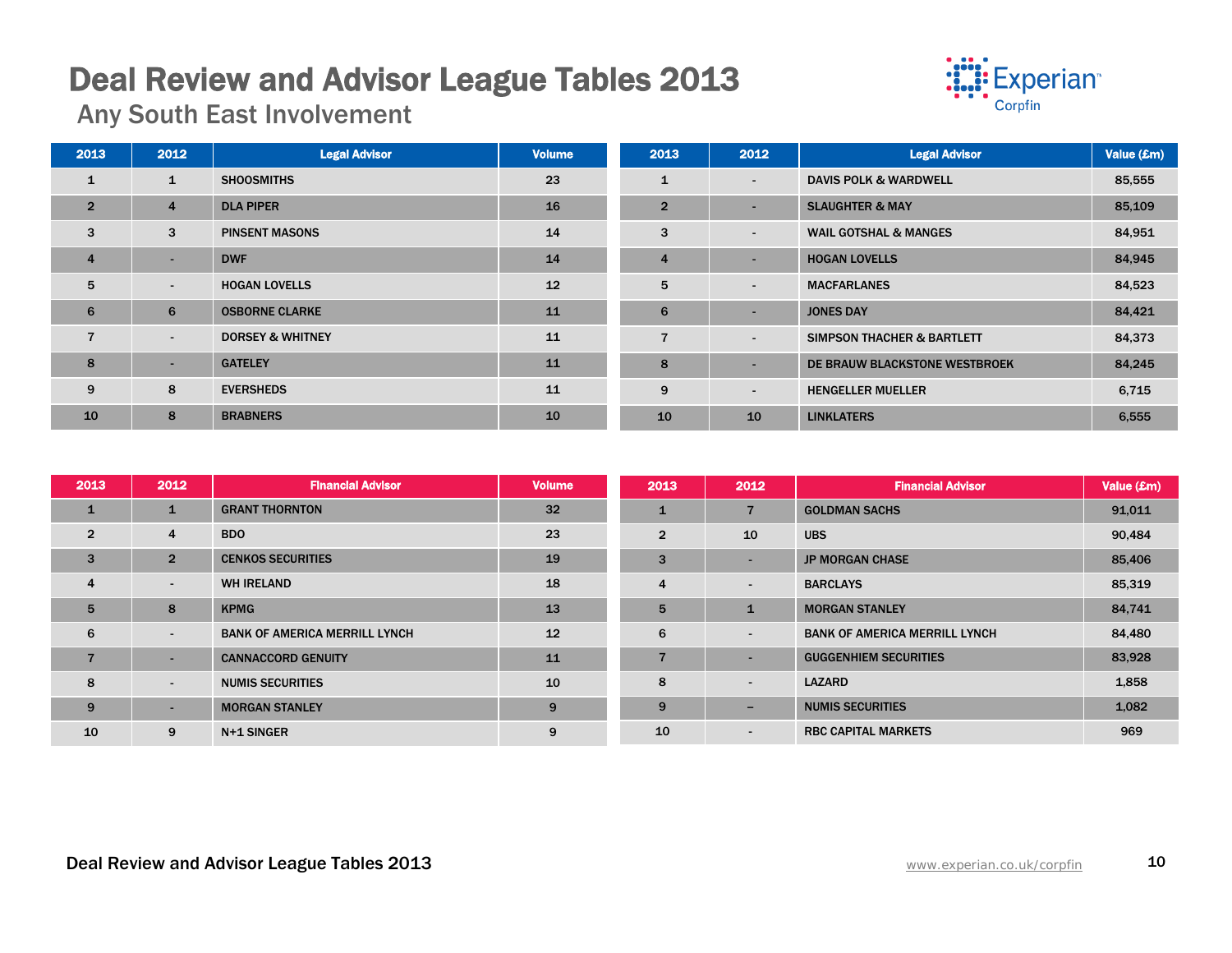### Deal Review and Advisor League Tables 2013<br>South West M&A Activity

**Deals** 500 £40,000 -Total (£M) 450 £35,000 400 £30,000 350 £25,000 300 250 £20,000 200 £15,000 150 £10,000 100 £5,000 50  $\Omega$ £0 2004 2005 2006 2007 2008 2009 2010 2011 2012 2013

| <b>Announced</b> | <b>Deal Type</b>                | <b>Target</b>                               | <b>Bidder</b>                                              | Deal Value (£m) |
|------------------|---------------------------------|---------------------------------------------|------------------------------------------------------------|-----------------|
| 21/10/2013       | <b>Flotation</b>                | <b>Merlin Entertainments Plc.</b><br>Poole  |                                                            | 957             |
| 10/12/2013       | <b>Divestment</b>               | St James's Place Plc.<br><b>Cirencester</b> |                                                            | 680             |
| 11/03/2031       | <b>Rights Issue</b>             | St James's Place Plc.<br>Cirencester        |                                                            | 519             |
| 22/05/2013       | <b>Divestment</b>               | St James's Place Plc.<br><b>Cirencester</b> |                                                            | 450             |
| 07/06/2013       | <b>Acquisition</b>              | Sunseeker International<br>Ltd. Poole       | Dalian Wanda Group Co<br>Ltd, Peoples Republic of<br>China | 255             |
| 02/04/2013       | <b>IBO</b>                      | Oasis Healthcare Ltd,<br>Poole              | Private Group led by<br><b>Bridgepoint, England</b>        | 185             |
| 15/07/2013       | <b>Acquisition</b>              | <b>FBS Ltd. Basingstoke</b>                 | Cobham Plc, Wimbourne                                      | 112             |
| 31/03/2013       | <b>Minority</b><br><b>Stake</b> | Oasis Dental Care Ltd.<br><b>Bristol</b>    | Private Group led by<br><b>Bridgepoint, England</b>        | 108             |
| 04/09/2013       | <b>Acquisition</b>              | SouthGate, Bath                             | <b>British Land Company Plc.</b><br>London                 | 101             |
| 10/05/2013       | <b>Acquisition</b>              | Axell Wireless Ltd.<br>Chesham              | Cobham Plc, Wimbourne                                      | 85              |

Experian<sup>®</sup> Corpfin

There have been 339 M&A and ECM deals announced in the South West in 2013, representing an upturn of 6.9% from the 317 transactions announced during 2012. The fourth quarter saw 68 deals announced – down by 2.9% on the 70 deals recorded in Q4 2012. Meanwhile, values were down by 87.8%, from £37.633bn in 2012 to £4.587bn in 2013. This was largely due to the GB£31.9bn deal by Glencore International Plc to acquire Xstrata Plc in 2012.

A total of 6.9% of all UK deals had a South West aspect in 2013 – a slightly higher percentage than the 6.6% recorded in 2012. The region contributed 1.8% of the overall value of transactions. BDO was the most active financial advisor this year, with an involvement in 14 deals, while Bank of America Merrill Lynch's £1.13bn worth of deals meant that it topped the value table. Michelmores was the most active legal advisor with 14 deals, ahead of Ashfords (11) and Burges Salmon (10); Freshfields Brickhaus Deringer headed the value table, having worked on deals worth £1.2bn in total.

The South West M&A landscape was dominated by Manufacturing (33.9% of transactions), followed by Professional and Business services (31%) and Wholesale, Retail and Repair with 26.8%. Social and Personal Services provided the bulk of value, accounting for £3bn worth of deals followed by Financial Services with GB£2.4bn.

- Nine large (£100m plus) deals were announced in 2013, down by 18% 2012's total of 11 transactions. Large deal values also declined (from £36.25bn in 2012 to £3.37bn in 2013), a decline of 90.7%.
- Mid-market (£10m £100m) deal activity fell by 26.2%; 31 transactions were announced, from the 42 deals announced in 2012. Meanwhile, the aggregate value of mid-market deals also fell by 14.2%, from £1.166bn to £1bn.
- The number of small deals (£500,000 £10m) remained at 72 transactions;, while small transaction values increased by 2.3% from £215m to £220m in 2013.

**Deal Review and Advisor League Tables 2013** WWW. And The Manuscription Co.uk/corpfin 11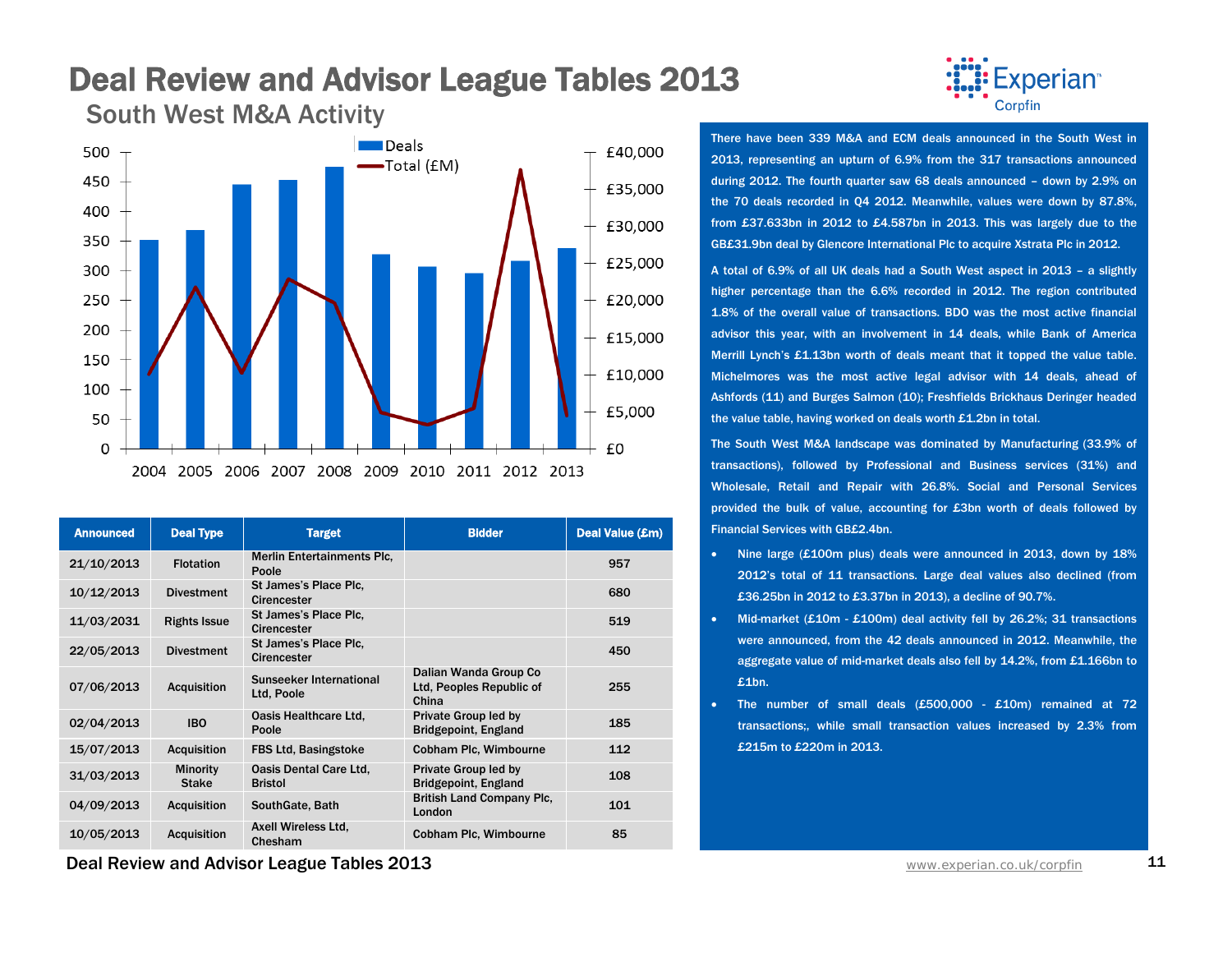# Deal Review and Advisor League Tables 2013 Any South West Involvement



| 2013           | 2012           | <b>Legal Advisor</b>     | <b>Volume</b>  | 2013           | 2012                     | <b>Legal Advisor</b>                  | Value (£m) |
|----------------|----------------|--------------------------|----------------|----------------|--------------------------|---------------------------------------|------------|
| 1              | $\sim$         | <b>MICHELMORES</b>       | 14             | 1              | $\overline{\phantom{a}}$ | <b>FRESHFIELDS BRUCKHAUS DERINGER</b> | 1,212      |
| $\overline{2}$ | $\overline{4}$ | <b>ASHFORDS</b>          | 11             | $\overline{2}$ | -                        | <b>TRAVERS SMITH</b>                  | 957        |
| 3              | $\overline{7}$ | <b>BURGES SALMON</b>     | 10             | 3              | 9                        | <b>ASHURST</b>                        | 957        |
| $\overline{4}$ |                | <b>OSBORNE CLARKE</b>    | 10             | $\overline{4}$ | $\sim$                   | <b>A&amp;L GOODBODY</b>               | 343        |
| 5              | $\overline{2}$ | <b>PINSENT MASONS</b>    | 8              | $5*$           | $\overline{2}$           | KING & WOOD MALLESONS SJ BERWIN       | 293        |
| 6              | 6              | <b>DLA PIPER</b>         |                | $5*$           | $\mathbf{1}$             | <b>LINKLATERS</b>                     | 293        |
| $\overline{7}$ | $\sim$         | <b>ADDLESHAW GODDARD</b> | $\overline{7}$ | $\overline{7}$ | $\overline{\phantom{0}}$ | <b>BURGES SALMON</b>                  | 283        |
| 8              | $\sim$         | <b>BRABNERS</b>          | 6              | 8              | $\overline{\phantom{a}}$ | <b>WHITE &amp; CASE</b>               | 255        |
| 9              | 5              | <b>SHOOSMITHS</b>        | 6              | 9              | $\overline{\phantom{a}}$ | <b>CLIFFORD CHANCE</b>                | 185        |
| 10             | ۰.             | <b>FREETH CARTWRIGHT</b> | 5              | 10             | $\sim$                   | <b>DLA PIPER</b>                      | 131        |

| 2013            | 2012           | <b>Financial Advisor</b> | <b>Volume</b>  | 2013           | 2012           | <b>Financial Advisor</b>             | Value (£m) |
|-----------------|----------------|--------------------------|----------------|----------------|----------------|--------------------------------------|------------|
| $\mathbf{1}$    | 3              | <b>BDO</b>               | 14             | $\mathbf{1}$   | 9              | <b>BANK OF AMERICA MERRILL LYNCH</b> | 1,130      |
| $\overline{2}$  | $\overline{2}$ | <b>GRANT THORNTON</b>    | 9              | $\overline{2}$ | 3              | <b>LAZARD</b>                        | 977        |
| 3               | $\overline{7}$ | <b>KPMG</b>              | $\overline{7}$ | 3              | ٠              | <b>BARCLAYS</b>                      | 957        |
| $\overline{4}$  | 8              | <b>PWC</b>               |                | $4*$           | $5*$           | <b>CITIGROUP</b>                     | 957        |
| $5\overline{5}$ | $\sim$         | <b>ISCA VENTURES</b>     | $\overline{z}$ | $4*$           | $5*$           | <b>GOLDMAN SACHS</b>                 | 957        |
| 6               | 1              | <b>HAZLEWOODS</b>        | 6              | $4*$           | $\sim$         | <b>HSBC</b>                          | 957        |
| $\overline{7}$  | $\sim$         | <b>DC ADVISORY</b>       | $5\phantom{1}$ | $4*$           | $\mathbf{1}$   | <b>MORGAN STANLEY</b>                | 957        |
| 8               | 6              | EY                       | 5              | $4*$           | ٠              | <b>UNICREDIT</b>                     | 957        |
| 9               | $\sim$         | <b>CANACCORD GENUITY</b> | 5              | 9              | ٠              | <b>DC ADVISORY</b>                   | 343        |
| 10              | $\sim$         | <b>FINNCAP</b>           | 5              | 10             | $\overline{2}$ | EY                                   | 255        |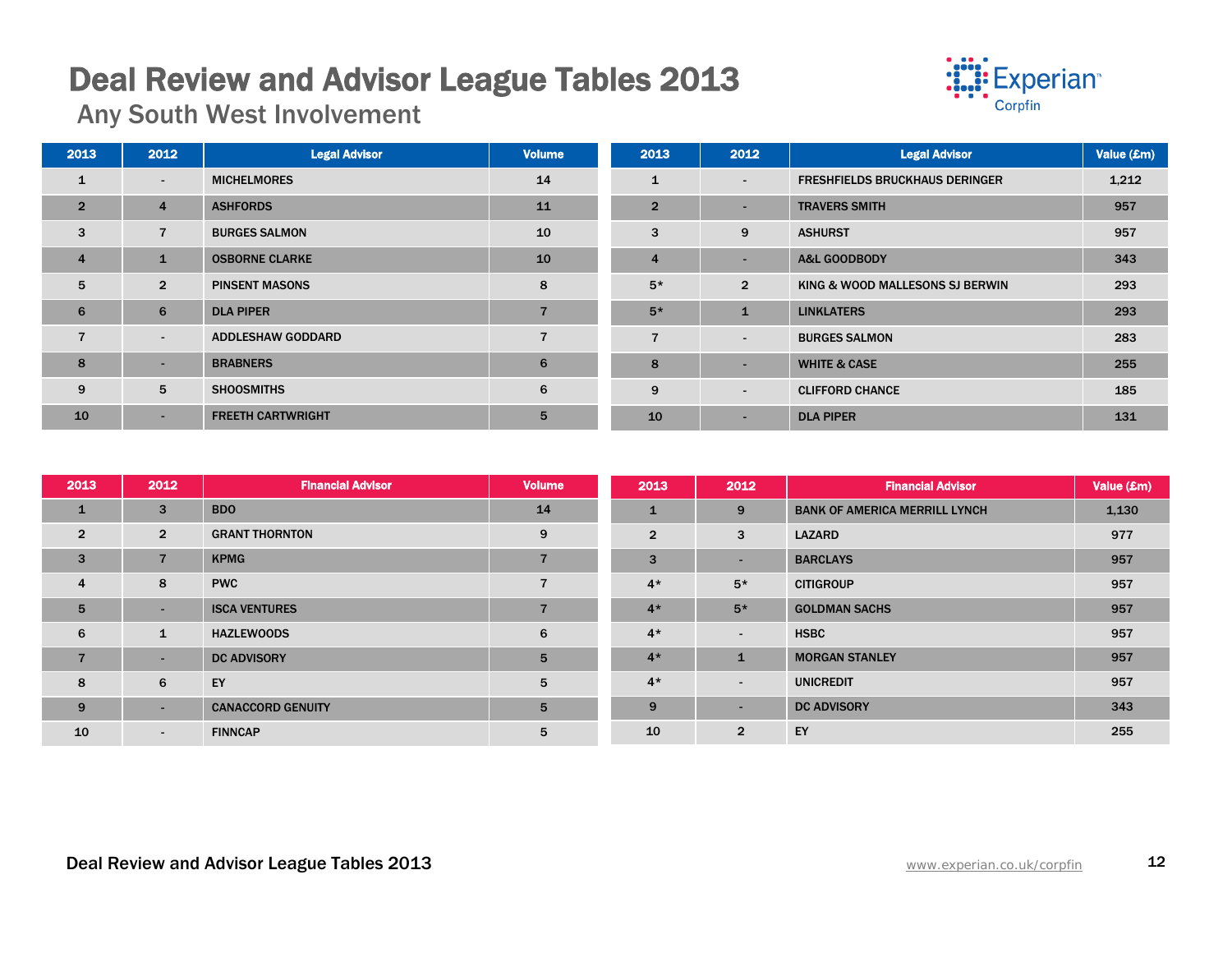

| <b>Announced</b> | <b>Deal Type</b>   | <b>Target</b>                                                                | <b>Bidder</b>                                                                | <b>Deal Value</b><br>$(\pmb{\pounds} \mathbf{m})$ |
|------------------|--------------------|------------------------------------------------------------------------------|------------------------------------------------------------------------------|---------------------------------------------------|
| 20/02/13         | <b>Acquisition</b> | Irish Life, Ireland                                                          | Canada Life Ltd, Potters Bar                                                 | 1,139                                             |
| 13/02/13         | <b>Divestment</b>  | <b>Tesco Property Portfolio</b>                                              |                                                                              | 490                                               |
| 01/08/13         | <b>Acquisition</b> | <b>London Luton Airport Group</b><br>Ltd, Luton                              | Consortium led by AENA SA and<br><b>Axa Private Equity</b>                   | 394                                               |
| 15/10/13         | <b>Acquisition</b> | Spirogen Ltd, Ryde                                                           | Medimmune Ltd, Cambridge                                                     | 365                                               |
| 18/11/13         | <b>Acquisition</b> | <b>Burtons Foods Ltd, St Albans</b>                                          | <b>Private Group led by Ontario</b><br><b>Teachers' Pension Plan, Canada</b> | 350                                               |
| 27/08/13         | <b>Acquisition</b> | Amplimmune Inc. USA                                                          | Medimmune Ltd, Cambridge                                                     | 322                                               |
| 22/07/13         | <b>Acquisition</b> | <b>Belfast International Airport</b><br>Holdings Ltd, registered in<br>Luton | ADC & HAS Airports Worldwide,<br><b>USA</b>                                  | 244                                               |
| 19/02/13         | <b>IPO</b>         | Countrywide Plc, Chelmsford                                                  |                                                                              | 224                                               |
| 27/03/13         | <b>Acquisition</b> | <b>May Gurney Integrated</b><br>Services Plc, Norwich                        | Kier Group Plc, Sandy                                                        | 221                                               |
| 20/12/13         | <b>Acquisition</b> | <b>Queensgate Shopping</b><br>Centre, Peterborough                           | <b>Invesco Real Estate Ltd, London</b>                                       | 202                                               |



2013, representing an increase of 4% from the 352 deals recorded over the same period in 2012. Meanwhile, the overall value of deals fell by 6.7%, from £7.4bn in 2012 to £6.9bn in 2013. Approximately 7.47% of all UK deals had an East Anglian element, while the region contributed 2.76% to the UK's total deal value. Grant Thornton was the most active financial advisor with an involvement in 19 transactions in 2013, while Bank of America Merrill Lynch topped the ranking in terms of deal value with one transaction worth £1.139bn. Shoosmiths was the leading legal advisor by volume with 15 assists, whilst A&L Goodbody topped the table in terms of value, advising on transactions worth £1.45bn.

The manufacturing industry was the principal driver of deal volumes in East Anglia during 2013, accounting for over 41% of all transactions by target activity; the next most active sectors were wholesale, retail and repair, followed by professional and business activities. The financial services industry was East Anglia's most valuable sector (with £3.34bn worth of deals), far in advance of the manufacturing segment (next most valuable at £2.1bn).

- 17 large deals were announced in 2013, an increase of 31% on 2012's total of 13 transactions. Large deal values also increased by 7%, from £4.79bn in 2012 to £5.13bn over the same period.
- Mid-market deal activity fell sharply; 47 transactions were announced, down by 30% from the 67 deals announced in 2012. Meanwhile, the aggregate value of mid-market deals fell from £2.278bn to £1.516, a drop of 33%.
- Small deals fell by 17% in volume (from 98 to 81 transactions), whilst their aggregate value fell by 11% (from £315m to £279m).

**Deal Review and Advisor League Tables 2013** WWW. And The Manuscription Co.uk/corpfin 13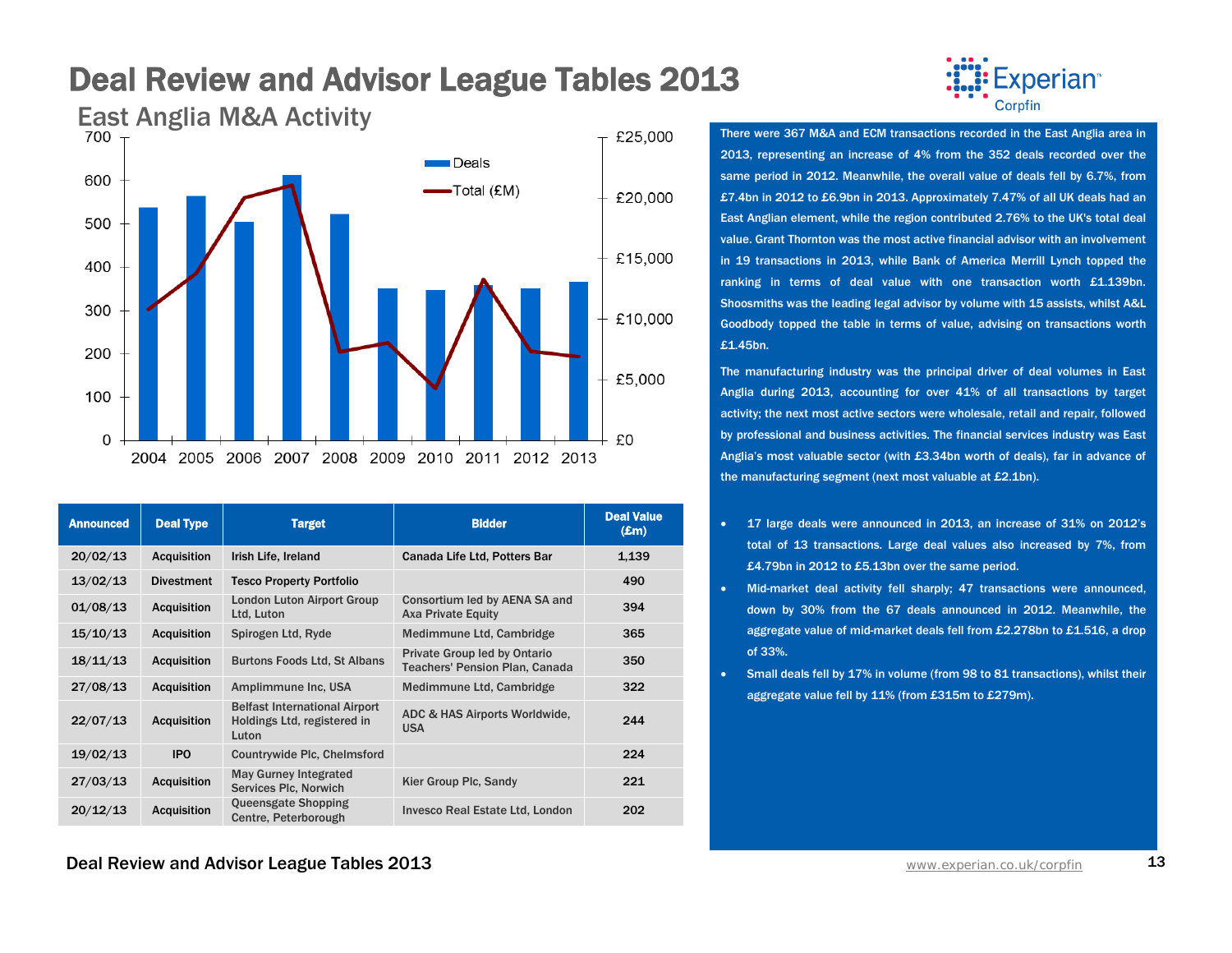# Deal Review and Advisor League Tables 2013 Any East Anglian Involvement



| 2013           | 2012                     | <b>Legal Advisor</b>     | <b>Volume</b>  | 2013           | 2012                     | <b>Legal Advisor</b>           | Value (£m) |
|----------------|--------------------------|--------------------------|----------------|----------------|--------------------------|--------------------------------|------------|
| $\mathbf{1}$   | $\mathbf{1}$             | <b>SHOOSMITHS</b>        | 15             | 1              | $\overline{\phantom{a}}$ | A & L GOODBODY                 | 1,448      |
| $\overline{2}$ | 3                        | <b>EVERSHEDS</b>         | 11             | $\overline{2}$ | $\overline{\phantom{a}}$ | <b>HERBERT SMITH FREEHILLS</b> | 1,226      |
| 3              | 8                        | <b>MILLS &amp; REEVE</b> | 11             | $3*$           | $\overline{\phantom{a}}$ | <b>ARTHUR COX</b>              | 1,139      |
| $\overline{4}$ | $\overline{7}$           | <b>PINSENT MASONS</b>    | 10             | $3*$           | ٠                        | <b>MATHESON</b>                | 1,139      |
| 5              | $\sim$                   | <b>JONES DAY</b>         | 8              | 5              | $\overline{2}$           | <b>CLIFFORD CHANCE</b>         | 779        |
| 6              | $\overline{\phantom{a}}$ | <b>SQUIRE SANDERS</b>    | 8              | 6              | -                        | <b>COVINGTON &amp; BURLING</b> | 700        |
| $\overline{7}$ | $\sim$                   | <b>TRAVERS SMITH</b>     | $\overline{ }$ | $\overline{7}$ | $\overline{\phantom{a}}$ | <b>TRAVERS SMITH</b>           | 626        |
| 8              | $\overline{\phantom{a}}$ | <b>BRABNERS</b>          |                | 8              | $\mathbf{1}$             | <b>SLAUGHTER AND MAY</b>       | 544        |
| 9              | 5                        | <b>BIRKETTS</b>          | $\overline{7}$ | 9              | $\overline{\phantom{a}}$ | <b>EVERSHEDS</b>               | 536        |
| 10             | ۰.                       | <b>NABARRO</b>           | 6              | 10             | $\overline{\phantom{0}}$ | <b>KIRKLAND &amp; ELLIS</b>    | 397        |

| 2013            | 2012           | <b>Financial Advisor</b> | <b>Volume</b>  | 2013           | 2012                     | <b>Financial Advisor</b>             | Value (£m) |
|-----------------|----------------|--------------------------|----------------|----------------|--------------------------|--------------------------------------|------------|
| $\mathbf{1}$    | $\mathbf{1}$   | <b>GRANT THORNTON</b>    | 19             | $\mathbf{1}$   | $\mathbf{1}$             | <b>BANK OF AMERICA MERRILL LYNCH</b> | 1,139      |
| $\overline{2}$  | $\blacksquare$ | <b>BDO</b>               | 17             | $\overline{2}$ | $\overline{\phantom{a}}$ | <b>DELOITTE</b>                      | 774        |
| 3               | 3              | <b>FINNCAP</b>           | 9              | 3              |                          | <b>CANACCORD GENUITY</b>             | 588        |
| $\overline{4}$  | $\sim$         | <b>CANACCORD GENUITY</b> | 6              | 4              | $\overline{a}$           | <b>CREDIT SUISSE</b>                 | 574        |
| $5\overline{5}$ | н.             | <b>PRICE BAILEY</b>      | 6              | 5              | $\sim$                   | <b>KPMG</b>                          | 567        |
| 6               | 6              | <b>KPMG</b>              | 5              | 6              | $\overline{\phantom{a}}$ | <b>BDO</b>                           | 427        |
| 7               | н.             | N+1 SINGER               | 5              | $\overline{7}$ | $\overline{7}$           | <b>CITIGROUP</b>                     | 394        |
| 8               | $\sim$         | <b>DELOITTE</b>          | 4              | 8              | $\overline{\phantom{a}}$ | <b>LAZARD</b>                        | 365        |
| 9               | $\overline{2}$ | <b>PWC</b>               | $\overline{4}$ | $9*$           | <b>.</b>                 | <b>MCQUEEN</b>                       | 350        |
| 10              | $\sim$         | <b>RSM TENON</b>         | 4              | $9*$           | $\overline{\phantom{a}}$ | <b>PARTHENON GROUP</b>               | 350        |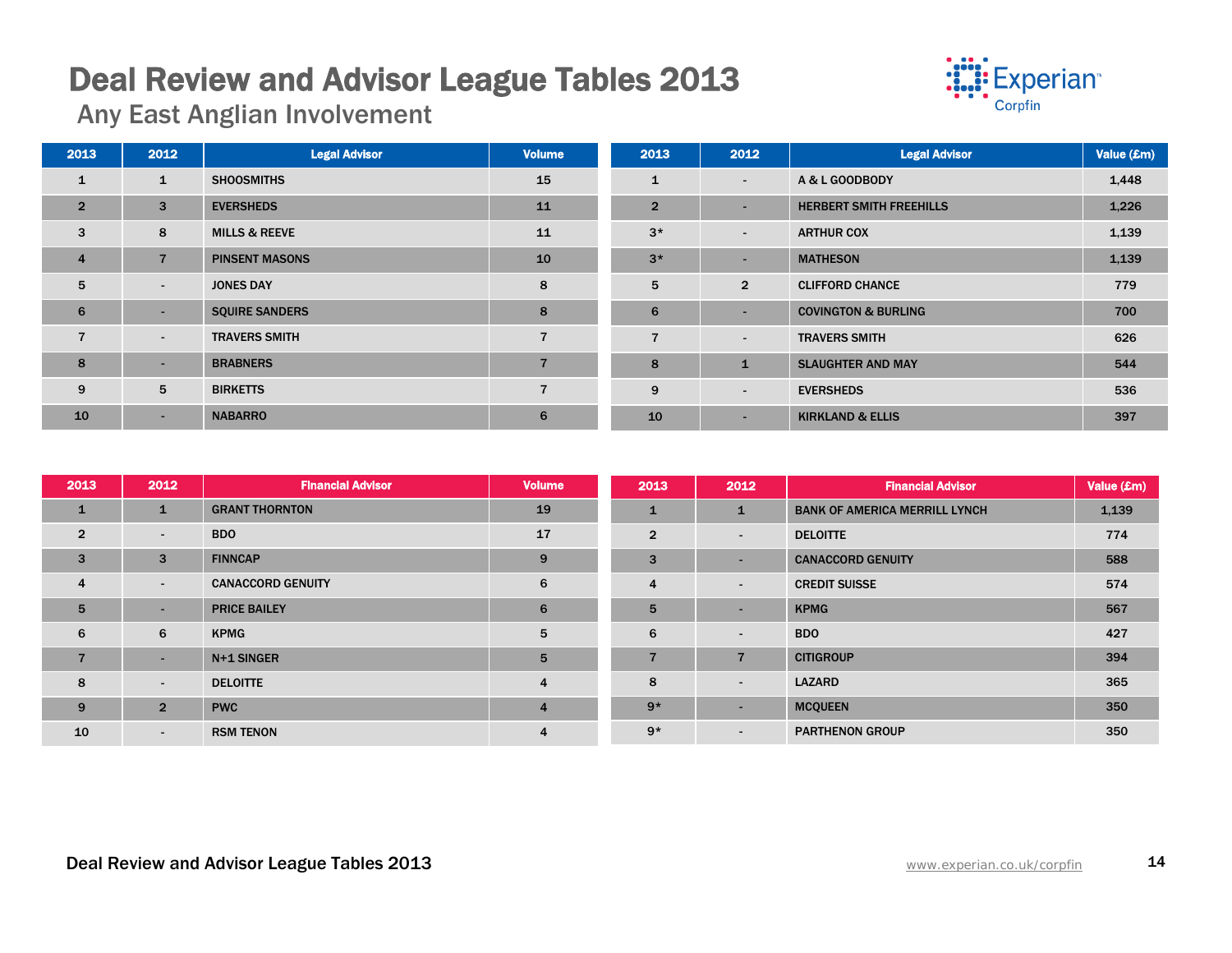### Deal Review and Advisor League Tables 2013 Midlands M&A Activity



| <b>Announced</b> | <b>Deal Type</b>                | <b>Target</b>                                                                      | <b>Bidder</b>                                                  | <b>Deal Value</b><br>$(\pmb{\pounds} \mathbf{m})$ |
|------------------|---------------------------------|------------------------------------------------------------------------------------|----------------------------------------------------------------|---------------------------------------------------|
| 16/10/2013       | <b>Acquisition</b>              | Beverage Dispense and<br><b>Merchandising Divisions of IMI</b><br>Plc, Birmingham  | Marmon Group LLC, Chicago                                      | 688                                               |
| 10/10/2013       | <b>IBO</b>                      | <b>ACCO Material Handling</b><br>Solutions, York (from Melrose<br>Plc, Birmingham) | Private Group led by Kohlberg<br><b>Kravis Roberts, USA</b>    | 633                                               |
| 06/11/2013       | <b>Acquisition</b>              | <b>Passport Health Communications</b><br>Inc. Franklin                             | Experian Plc, Nottingham                                       | 529                                               |
| 03/05/2013       | <b>Minority</b><br><b>Stake</b> | <b>Future Fund Management</b><br>Agency, Melbourne                                 | <b>Canada Pension Plan</b><br><b>Investment Board, Toronto</b> | 307                                               |
| 24/10/2013       | <b>IBO</b>                      | R Griggs Group Ltd, Wollaston                                                      | Doc Bidco Ltd, London                                          | 300                                               |
| 04/11/2013       | <b>Flotation</b>                | Infinis Energy Plc, Northampton                                                    |                                                                | 234                                               |
| 05/08/2013       | <b>Acquisition</b>              | Avelo FS Holdings Ltd, Warwick                                                     | <b>IRESS Market Technology Ltd.</b><br><b>Melbourne</b>        | 210                                               |
| 01/10/2013       | <b>Acquisition</b>              | 41st Parameter Inc (The).<br><b>Scottsdale</b>                                     | Experian Plc, Nottingham                                       | 200                                               |
| 20/06/2013       | <b>IBO</b>                      | Marelli Overseas Ltd, Alcester                                                     | <b>Carlyle Group</b>                                           | 181                                               |
| 07/11/2013       | <b>Acquisition</b>              | Delcam Plc, Birmingham                                                             | Autodesk Development BV,<br>Hoofddorp                          | 172                                               |

**Deal Review and Advisor League Tables 2013** WWW. And The Manuscription Co.uk/corpfin 15



A total of 642 M&A transactions were announced in the Midlands area for 2013, which was a 4.22% increase from the 616 transactions reported in 2012. Despite this, the total value of deals in the Midlands was reduced by 58.6% from £17.9bn in 2012 to £7.4bn in 2013, which bucked the trend of steadily rising deal values since 2009 until 2012. The fourth quarter of 2013, however, saw a 25.7% increase in deal numbers to 176, from 2012's total of 140. Deal values also increased 40% on the previous year (from £3bn in 2012 to £4.2bn in 2013).

The most active financial advisor in the Midlands region was BDO, which was involved in 26 transactions, closely followed by Grant Thornton (24) and PwC (15). Citigroup, however, provided advisory services on the largest value of deals (£1.59bn), followed by JP Morgan Chase (£1.32bn) and Rothschild (£1.23bn). Gateley was the legal advisor that acted on the most deals (46), while DLA Piper's participation in £1.4bn of deals resulted in it topping the value table. Both DLA Piper and Citigroup were involved with the most valuable deal in 2013.

In terms of industry, the manufacturing sector was the most active, being involved in 20.45% of deals, and being responsible for £64.3bn worth of transactions. Following this, companies involved in the wholesale, retail and repair of goods instigated 16.53% of the deals in the Midlands region, and contributed £55.2bn in value.

- The amount of large deals (£100m+) negotiated in 2013 decreased by 12.5% from 24 to 21. The value of these deals also declined by 64% in 2013 (from £15.3bn in 2012 to £5.5bn in 2013).
- Medium-sized deal (£10m £100m) numbers also fell by 6.49% in 2013 compared to 2012, although at a lesser rate. There were 72 transactions made in 2013, compared to 77 in 2012. However, the deal value increased by 23.4% from £2.35bn to £2.9bn.
- There was also increased transaction numbers and values in small-market deals (£500,000 - £10m). The amount of deals remained consistent, rising slightly from 102 to 103, representing a 0.98% upturn on 2012, while there was a 6.6% increase on deal value, from £287m to £306m.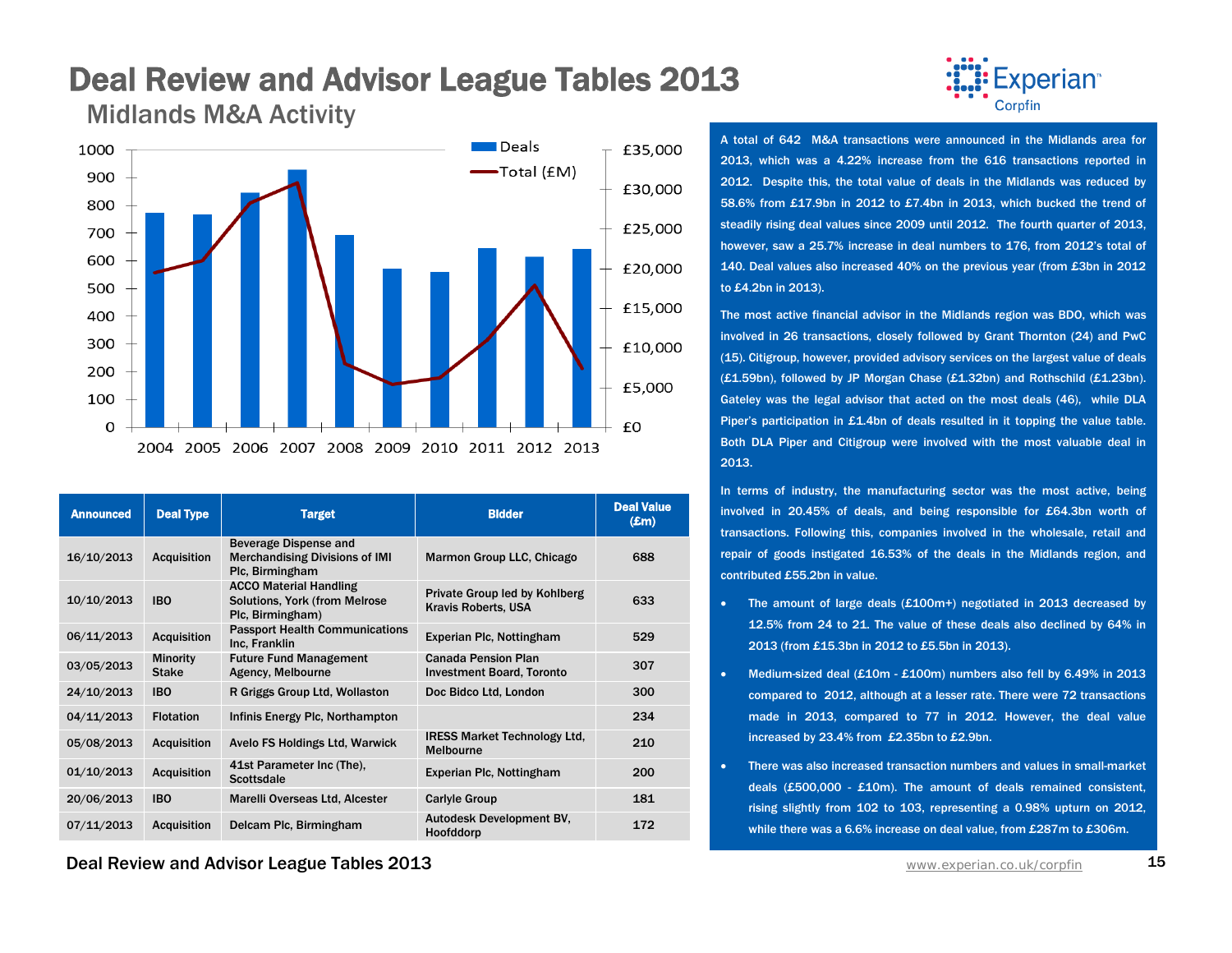# Deal Review and Advisor League Tables 2013 Any Midlands Involvement



| 2013           | 2012           | <b>Legal Advisor</b>     | <b>Volume</b> | 2013           | 2012                     | <b>Legal Advisor</b>                  | Value (£m) |
|----------------|----------------|--------------------------|---------------|----------------|--------------------------|---------------------------------------|------------|
| $\mathbf{1}$   | $\overline{2}$ | <b>GATELEY</b>           | 46            | $\mathbf{1}$   | $\overline{\phantom{a}}$ | <b>DLA PIPER</b>                      | 1,413      |
| $\overline{2}$ | $\overline{4}$ | <b>DLA PIPER</b>         | 28            | $\overline{2}$ | $\overline{2}$           | <b>SIMPSON THACHER &amp; BARTLETT</b> | 1,177      |
| 3              | $\sim$         | <b>HIGGS &amp; SONS</b>  | 24            | 3              | $\overline{\phantom{a}}$ | <b>KIRKLAND &amp; ELLIS</b>           | 633        |
| $\overline{4}$ | $\mathbf{1}$   | <b>EVERSHEDS</b>         | 23            | $\overline{4}$ | $\overline{\phantom{a}}$ | <b>LATHAM &amp; WATKINS</b>           | 437        |
| 5              | $\blacksquare$ | <b>FREETH CARTWRIGHT</b> | 23            | 5              | $\overline{\phantom{a}}$ | <b>SQUIRE SANDERS</b>                 | 377        |
| 6              | 9              | <b>DWF</b>               | 19            | 6              | -                        | <b>HERBERT SMITH FREEHILLS</b>        | 359        |
| $\overline{7}$ | 5              | <b>PINSENT MASONS</b>    | 17            | 7              | $\overline{\phantom{a}}$ | <b>SLAUGHTER AND MAY</b>              | 344        |
| 8              | $\overline{7}$ | <b>BROWNE JACOBSON</b>   | 17            | 8              |                          | <b>SGH MARTINEAU</b>                  | 315        |
| 9              | 3              | <b>SHOOSMITHS</b>        | 17            | 9              | $\overline{\phantom{a}}$ | <b>CMS</b>                            | 314        |
| 10             | 6              | <b>SQUIRE SANDERS</b>    | 14            | 10             | $\overline{\phantom{a}}$ | <b>PINSENT MASONS</b>                 | 301        |

| 2013           | 2012           | <b>Financial Advisor</b>               | <b>Volume</b> | 2013           | 2012           | <b>Financial Advisor</b>   | Value (£m) |
|----------------|----------------|----------------------------------------|---------------|----------------|----------------|----------------------------|------------|
| 1              | $\overline{4}$ | <b>BDO</b>                             | 26            | 1              | н.             | <b>CITIGROUP</b>           | 1,590      |
| $\overline{2}$ | 1              | <b>GRANT THORNTON</b>                  | 24            | $\overline{2}$ | 8              | <b>JP MORGAN CHASE</b>     | 1,321      |
| 3              | $\overline{2}$ | <b>PWC</b>                             | 15            | 3              | $\overline{4}$ | <b>ROTHSCHILD</b>          | 1,233      |
| $\overline{4}$ | 9              | <b>KPMG</b>                            | 14            | $\overline{4}$ | $\sim$         | <b>RBC CAPITAL MARKETS</b> | 867        |
| 5              | ۰.             | <b>MAZARS</b>                          | 12            | 5              | н.             | <b>ROBERT W BAIRD</b>      | 688        |
| 6              | 3              | <b>RSM TENON</b>                       | 10            | 6              | $\sim$         | <b>UBS</b>                 | 646        |
| 7              | 6              | <b>ROTHSCHILD</b>                      | 9             | $7*$           | 9              | <b>MORGAN STANLEY</b>      | 633        |
| 8              | 10             | <b>BAKER TILLY</b>                     | 8             | $7*$           | $\sim$         | <b>SIMMONS &amp; CO</b>    | 633        |
| 9              | -              | <b>BENCHMARK INTERNATIONAL BROKERS</b> | 8             | 9              | 6              | <b>BARCLAYS</b>            | 534        |
| 10             | $\blacksquare$ | <b>COOPER PARRY</b>                    | 8             | 10             | $\sim$         | <b>PWC</b>                 | 467        |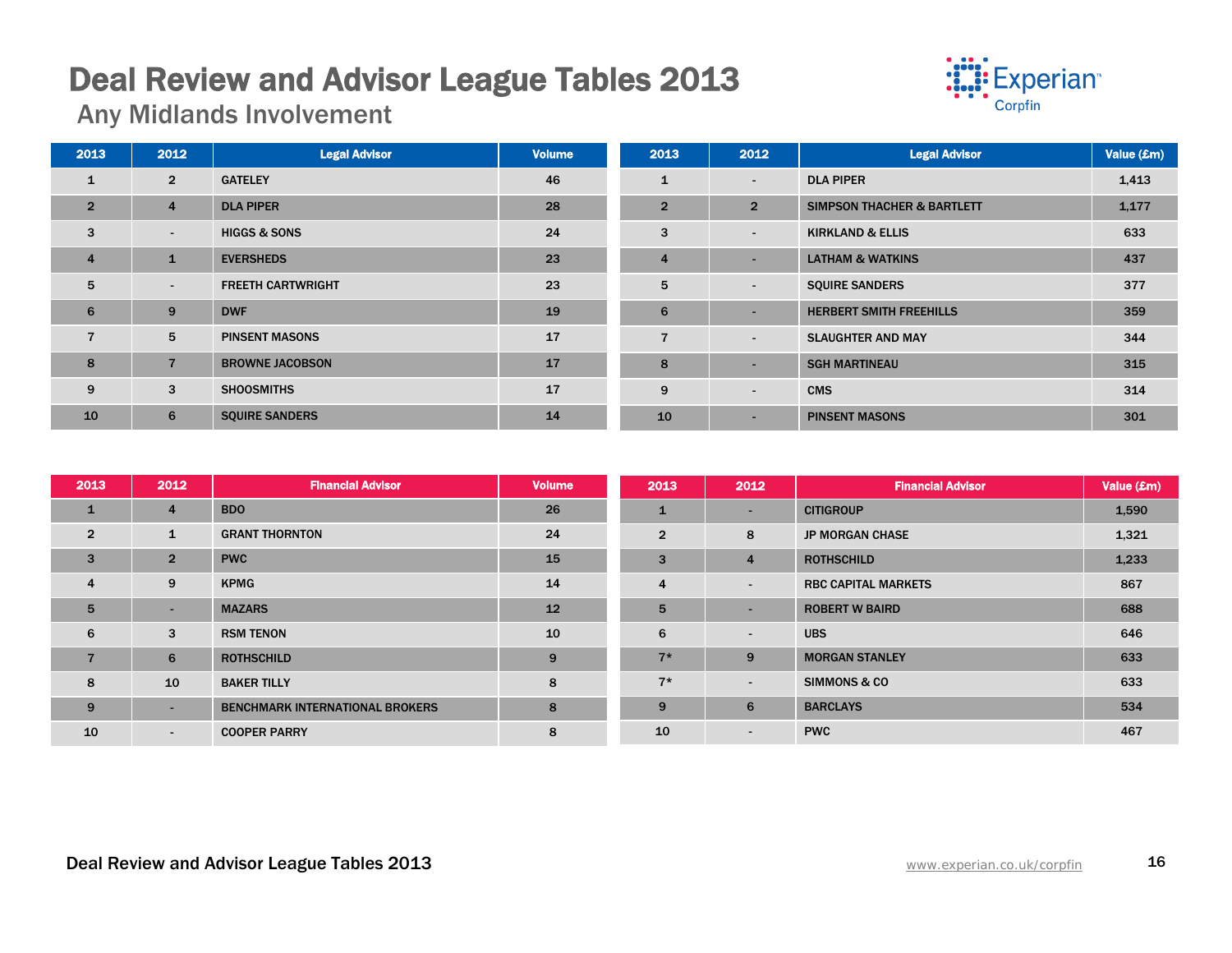

| <b>Announced</b> | <b>Deal Type</b>           | <b>Target</b>                                                                     | <b>Bidder</b>                                                                                      | <b>Deal Value</b><br>$(\pmb{\pounds} \mathbf{m})$ |
|------------------|----------------------------|-----------------------------------------------------------------------------------|----------------------------------------------------------------------------------------------------|---------------------------------------------------|
| 19/08/13         | <b>Acquisition</b>         | Thornton & Ross Ltd,<br><b>Huddersfield</b>                                       | <b>STADA Arzneimittel AG.</b><br>Germany                                                           | 221                                               |
| 23/10/13         | <b>Acquisition</b>         | <b>Aurora Networks Inc, USA</b>                                                   | Pace Plc, Saltaire                                                                                 | 191                                               |
| 11/02/13         | <b>Acquisition</b>         | <b>Rosemont Pharmaceuticals</b><br>Ltd, Leeds                                     | Perrigo Co. USA                                                                                    | 180                                               |
| 17/07/13         | <b>IBO</b>                 | Inenco Group Ltd, registered<br>in Borehamwood, trading<br><b>Lytham St Annes</b> | Private Group led by Vitruvian<br><b>Partners LLP and</b><br>Intermediate Capital Group,<br>London | 140                                               |
| 17/05/13         | <b>Acquisition</b>         | Last Mile Developments Ltd,<br><b>Hatfield</b>                                    | <b>Wm Morrison Supermarkets</b><br>Plc, Bradford                                                   | 135                                               |
| 11/11/13         | Secondary<br>Buy-Out       | <b>Allied Glass Containers Ltd.</b><br>Leeds                                      | <b>Private Group led by CBPE</b><br>Capital, England                                               | 130                                               |
| 14/02/13         | <b>Acquisition</b>         | Wage Day Advance Ltd.<br><b>Skipton</b>                                           | Concord Finance Inc (dba<br>Speedy Cash, USA                                                       | 105                                               |
| 04/12/13         | <b>MBO</b>                 | Kee Safety Group Ltd.<br>Coventry                                                 | Eurostar Holdco Ltd, High<br><b>Bentham</b>                                                        | 90                                                |
| 27/11/13         | <b>Flotation</b>           | Safestyle UK Plc, Bradford                                                        |                                                                                                    | 70                                                |
| 18/11/13         | Reverse<br><b>Takeover</b> | <b>Intechnology Managed</b><br>Services Ltd, Harrogate                            | Redcentric Plc, Cambridge                                                                          | 65                                                |

Experian<sup>®</sup> Corpfin

There were 365 M&A and ECM transactions recorded in the Yorkshire area in 2013, representing an increase of 14% from the 320 deals recorded during 2012. Meanwhile, the overall value of deals also increased by 14%, from £2.574bn in 2012 to £2.947bn in 2013.

Approximately 7.42% of all UK deals had a Yorkshire element, while the region contributed 1.18% to the UK's total deal value. KPMG was the most active financial advisor, with an involvement in 14 transactions in 2013, whilst PwC topped the ranking in terms of deal value with nine transactions worth £502m. DLA PIper was the leading legal advisor by volume and value with 20 assists, valued at approximately£504m.

The manufacturing industry was the principal driver of deal volumes in Yorkshire during 2013, accounting for just over 43% of all transactions by target activity; the next most active sectors were professional and business activities, followed by the wholesale, retails and repair industry. The manufacturing industry was also Yorkshire's most valuable sector (with £1.59bn worth of deals), far in advance of the financial industry segment (next most valuable at £800m).

- Eight large deals were announced in 2013, an increase of 100% on 2012's total of four transactions. Large deal values decreased over the same period by 4%, from £1.329bn in 2012 to £1.278bn in 2013.
- Mid-market deal activity increased significantly; 47 transactions were announced, a rise of 21% from the 39 deals announced in 2012. Meanwhile, the aggregate value of mid-market deals rose from £1.1bn to £1.5bn, an increase of 35%.
- Small deals fell by 16% in volume (from 62 to 52 transactions), however their aggregate deal value rose by 26% (from £136m to £171m).

**Deal Review and Advisor League Tables 2013** WWW.Experian.co.uk/corpfin 17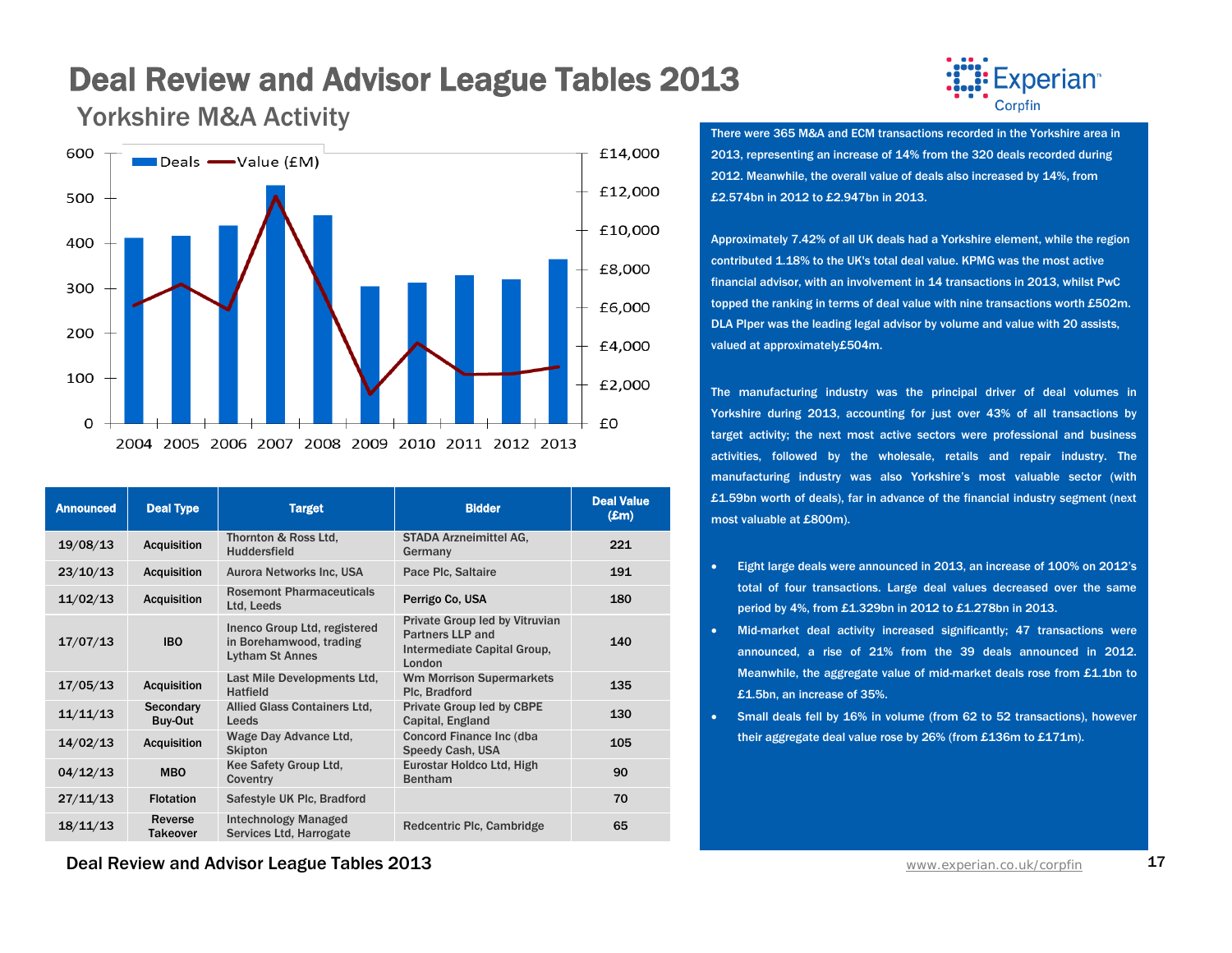# Deal Review and Advisor League Tables 2013 Any Yorkshire Involvement



| 2013           | 2012           | <b>Legal Advisor</b>     | <b>Volume</b> | 2013           | 2012                     | <b>Legal Advisor</b>            | Value (£m) |
|----------------|----------------|--------------------------|---------------|----------------|--------------------------|---------------------------------|------------|
| 1              | $\overline{2}$ | <b>DLA PIPER</b>         | 20            | $\mathbf{1}$   | $\sim$                   | <b>DLA PIPER</b>                | 504        |
| $\overline{2}$ | 5              | <b>WALKER MORRIS</b>     | 18            | $\overline{2}$ | $\sim$                   | <b>EVERSHEDS</b>                | 443        |
| 3              | $\sim$         | <b>GORDONS</b>           | 16            | 3              | $\sim$                   | <b>WRAGGE &amp; CO</b>          | 270        |
| $\overline{4}$ | $\sim$         | <b>IRWIN MITCHELL</b>    | 15            | $\overline{4}$ | $\overline{\phantom{a}}$ | <b>WALKER MORRIS</b>            | 251        |
| $5^{\circ}$    | $\mathbf{1}$   | <b>PINSENT MASONS</b>    | 13            | 5              | $\sim$                   | <b>SIMCOCKS</b>                 | 221        |
| 6              | 6              | <b>SQUIRE SANDERS</b>    | 12            | 6              | $\sim$                   | <b>ADDLESHAW GODDARD</b>        | 204        |
| $\overline{7}$ | $\overline{7}$ | <b>GATELEY</b>           | 11            | $\overline{7}$ | $\sim$                   | <b>ASHURST</b>                  | 155        |
| 8              | 8              | <b>DWF</b>               | 10            | $8*$           | $\overline{\phantom{a}}$ | KING & WOOD MALLESONS SJ BERWIN | 140        |
| 9              | $\overline{4}$ | <b>EVERSHEDS</b>         | 9             | $8*$           | $\blacksquare$           | <b>CLIFFORD CHANCE</b>          | 140        |
| 10             | ۰.             | <b>ADDLESHAW GODDARD</b> | 8             | 10             | 3                        | <b>SLAUGHTER AND MAY</b>        | 135        |

| 2013            | 2012           | <b>Financial Advisor</b>                | <b>Volume</b> | 2013           | 2012           | <b>Financial Advisor</b>       | Value (£m) |
|-----------------|----------------|-----------------------------------------|---------------|----------------|----------------|--------------------------------|------------|
| $\mathbf{1}$    | 5              | <b>KPMG</b>                             | 14            | $\mathbf{1}$   | ٠              | <b>PWC</b>                     | 502        |
| $\overline{2}$  | 1              | <b>BDO LLP</b>                          | 12            | $\overline{2}$ | $\overline{7}$ | <b>DELOITTE</b>                | 343        |
| 3               | $\overline{2}$ | <b>GRANT THORNTON CORPORATE FINANCE</b> | 11            | 3              | 6              | <b>ROTHSCHILD</b>              | 310        |
| $\overline{4}$  | $\sim$         | <b>PWC</b>                              | 9             | 4              | ٠              | <b>GRANT THORNTON</b>          | 280        |
| $5\overline{5}$ | $\overline{7}$ | <b>DELOITTE</b>                         | 9             | 5              | $\overline{4}$ | <b>KPMG</b>                    | 237        |
| 6               | $\sim$         | <b>CENKOS SECURITIES</b>                | 7             | 6              | ٠              | <b>DC ADVISORY</b>             | 199        |
| $\overline{7}$  | $\sim$         | <b>ROTHSCHILD</b>                       | 6             | $\overline{7}$ | ٠              | <b>JP MORGAN CHASE</b>         | 191        |
| 8               | $\sim$         | N+1 SINGER                              | 6             | $8*$           | ٠              | <b>LINCOLN INTERNATIONAL</b>   | 140        |
| 9               | $\sim$         | <b>DC ADVISORY</b>                      | 5             | $8*$           | ۰.             | <b>ROBERT W BAIRD &amp; CO</b> | 140        |
| 10              | 4              | EY                                      | 5             | 10             | $\sim$         | <b>BDO</b>                     | 104        |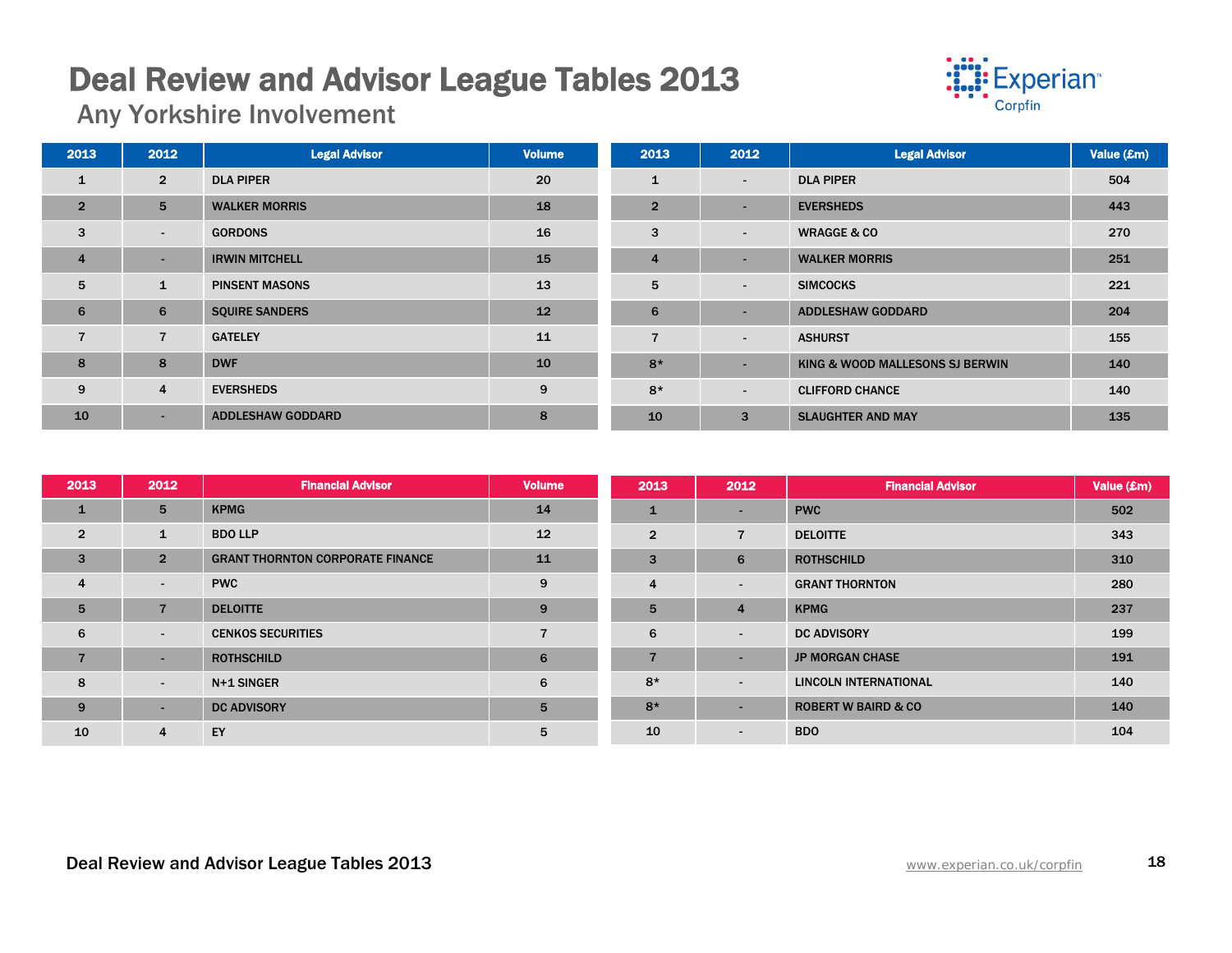

| <b>Announced</b> | <b>Deal Type</b>                | <b>Target</b>                                                                       | <b>Bidder</b>                                                                 | <b>Deal Value</b><br>$(\mathbf{Em})$ |
|------------------|---------------------------------|-------------------------------------------------------------------------------------|-------------------------------------------------------------------------------|--------------------------------------|
| 30/04/2013       | <b>Acquisition</b>              | Hindustan Unilever Ltd, India                                                       | Unilever Plc, Port Sunlight                                                   | 3,509                                |
| 24/10/2013       | <b>Minority</b><br><b>Stake</b> | <b>FGP Topco Ltd. Hounslow</b>                                                      | Universities Superannuation<br>Scheme Ltd, Liverpool                          | 392                                  |
| 18/09/2013       | <b>Rights Issue</b>             | <b>Manchester United Plc.</b><br><b>Manchester</b>                                  |                                                                               | 251                                  |
| 19/11/2013       | <b>Minority</b><br><b>Stake</b> | Airline Group Ltd, London                                                           | <b>Universities Superannuation</b><br>Scheme Ltd, Liverpool                   | 152                                  |
| 17/07/2013       | <b>IBO</b>                      | Inenco Group Ltd, Lytham St<br>Annes                                                | Private Group led by Vitruvian<br><b>Partners and Intermediate</b><br>Capital | 140                                  |
| 05/09/2013       | <b>Acquisition</b>              | Lifestyle Services Group Ltd,<br>Crewe                                              | <b>Assurant Inc. USA</b>                                                      | 110                                  |
| 07/08/2013       | <b>Acquisition</b>              | <b>Cardpoint Ltd, Northwich</b>                                                     | <b>Cardtronics Inc. USA</b>                                                   | 100                                  |
| 10/07/2013       | <b>Acquisition</b>              | Services Division of Dechra<br><b>Pharmaceuticals, Northwich</b>                    | Patterson Companies Inc,<br><b>USA</b>                                        | 88                                   |
| 19/04/2013       | <b>Acquisition</b>              | <b>Coliseum Shopping Park,</b><br><b>Ellsemere Port</b>                             | Crown Estate, London                                                          | 81                                   |
| 14/11/2013       | <b>Acquisition</b>              | Portfolio of 10 Out of Town<br><b>Odeon Multiplex Cinemas,</b><br><b>Manchester</b> | LondonMetric Property Plc.<br>London                                          | 81                                   |

North West M&A Activity



The North West saw a total of 635 transactions over the course of 2013, showing a healthy increase of 9.67% on the previous 12 month period. Overall value almost doubled in the North West, to reach £10.1bn – the highest annual total seen in the region since 2007. The Q4 2013 total of 174 recorded transactions was the highest of the year, and indeed, the highest quarterly total since the second quarter of 2008. A significant 12.92% of all UK deals involved the North West region and the area continues to vie with the Midlands to be the busiest region outside London and the South East. The North West contributed 4.05% of overall UK transaction value.

Brabners was the most active legal advisor in the North West in 2013, advising on a total of 51 transactions. Gateley (45) and Turner Parkinson (34) completed the legal volume top three, while Linklaters advised on the highest aggregate value of deals with £3.6bn. KPMG was the region's most prolific financial advisor with an involvement in 19 transactions, while Citigroup advised on the highest total of deals at £3.9bn.

Both the Manufacturing and Wholesale, Retail & Repair industries were involved in almost £5bn worth of transactions in the North West. However, the Professional and Business Activities sector was involved in 213 deals, the highest volume of any industry of the region.

- The number of Mid-market (£10m £100m) transactions increased by 28.57% year-on-year to reach 72 in 2013. Overall value also increased, with the total of £2.2bn representing the second highest total of the last five years for this category.
- The total value of Small deals plunged by 30.07% over 2013 to reach £322m for the year, while volume also suffered a decline to a total of 121 recorded transactions for the year – down from 145 in 2012.
- Large (£100m plus) trasnsactions performed particularly well in the region, with a total of £7.6bn recorded over the year, up by an impressive 119.15% on 2012. Volume also increased in this category to reach 13, representing an increase of 8.33% from the previous year.

**Deal Review and Advisor League Tables 2013** WWW. And The Manuscription Co.uk/corpfin 19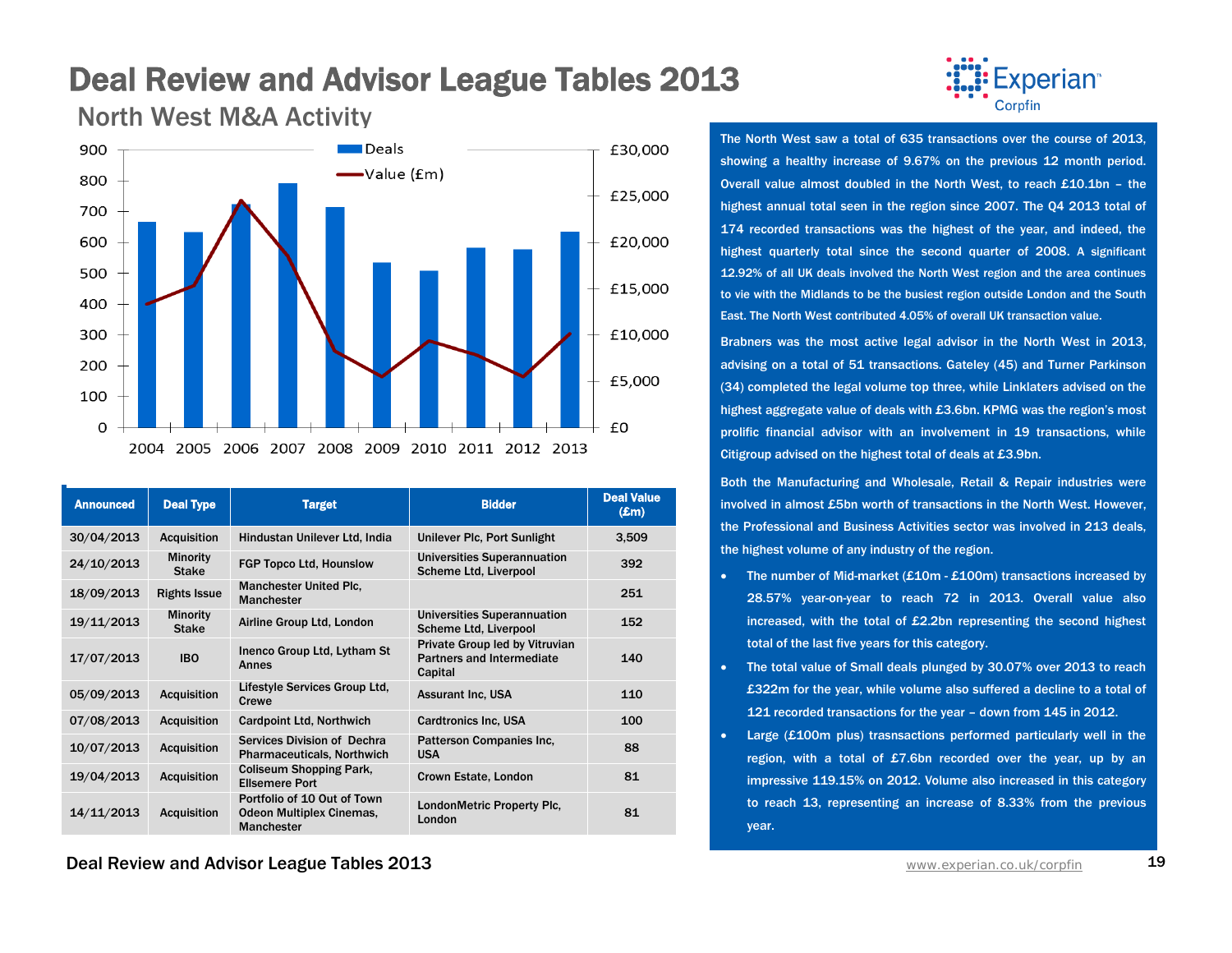# Deal Review and Advisor League Tables 2013 Any North West Involvement



| 2013           | 2012           | <b>Legal Advisor</b>     | <b>Volume</b> | 2013           | 2012                     | <b>Legal Advisor</b>                  | Value (£m) |
|----------------|----------------|--------------------------|---------------|----------------|--------------------------|---------------------------------------|------------|
| $\mathbf{1}$   | 1              | <b>BRABNERS</b>          | 51            | 1              | $\blacksquare$           | <b>LINKLATERS</b>                     | 3,558      |
| $\overline{2}$ | 6              | <b>GATELEY</b>           | 45            | $\overline{2}$ | $\overline{\phantom{a}}$ | <b>FRESHFIELDS BRUCKHAUS DERINGER</b> | 2,462      |
| 3              | $\overline{2}$ | <b>TURNER PARKINSON</b>  | 34            | 3              | 6                        | <b>SLAUGHTER AND MAY</b>              | 1,660      |
| $\overline{4}$ | 3              | <b>DWF</b>               | 31            | $\overline{4}$ | $\overline{\phantom{a}}$ | <b>HERBERT SMITH FREEHILLS</b>        | 1,594      |
| 5              | $\sim$         | <b>SQUIRE SANDERS</b>    | 23            | 5              | $\sim$                   | <b>BURGES SALMON</b>                  | 1,500      |
| 6              | 8              | <b>PINSENT MASONS</b>    | 22            | 6              | $\overline{\phantom{a}}$ | <b>PINSENT MASONS</b>                 | 569        |
| $\overline{7}$ | 9              | <b>ADDLESHAW GODDARD</b> | 22            | $\overline{7}$ | $\sim$                   | <b>BERWIN LEIGHTON PAISNER</b>        | 558        |
| 8              | 5              | <b>DLA PIPER</b>         | 20            | 8              | $\overline{\phantom{a}}$ | <b>ASHURST</b>                        | 544        |
| 9              | $\overline{7}$ | <b>HILL DICKINSON</b>    | 16            | $9*$           | 9                        | <b>CRAVATH SWAINE &amp; MOORE</b>     | 432        |
| 10             | ۰.             | <b>BERMANS</b>           | 15            | $9*$           | $\overline{\phantom{a}}$ | <b>FAEGRE BAKER DANIELS</b>           | 432        |
|                |                |                          |               | $9*$           | 1                        | <b>MAYER BROWN</b>                    | 432        |

| 2013            | 2012           | <b>Financial Advisor</b>   | <b>Volume</b> | 2013           | 2012         | <b>Financial Advisor</b>  | Value (£m) |
|-----------------|----------------|----------------------------|---------------|----------------|--------------|---------------------------|------------|
| $\mathbf{1}$    | 9              | <b>KPMG</b>                | 19            | $\mathbf{1}$   | ۰.           | <b>CITIGROUP</b>          | 3,933      |
| $\overline{2}$  | 8              | <b>PWC</b>                 | 13            | $\overline{2}$ | ۰            | <b>HSBC</b>               | 3,509      |
| 3               | $\sim$         | <b>BDO</b>                 | 13            | $3*$           | $4*$         | <b>GLEACHER SHACKLOCK</b> | 1,500      |
| $\overline{4}$  | 3              | EY                         | 10            | $3*$           | $\sim$       | <b>ING</b>                | 1,500      |
| $5\overline{5}$ | ۰.             | <b>MAZARS</b>              | 10            | 5              | $\mathbf{1}$ | <b>BARCLAYS</b>           | 856        |
| 6               | $\sim$         | <b>CLEARWATER</b>          | 9             | 6              | 3            | <b>ROTHSCHILD</b>         | 591        |
| 7               | $\overline{4}$ | <b>DOW SCHOFIELD WATTS</b> | 9             | $\overline{7}$ | ٠            | <b>CANACCORD GENUITY</b>  | 576        |
| 8               | $\overline{7}$ | <b>DELOITTE</b>            | 9             | 8              | ۰.           | <b>INVESTEC</b>           | 561        |
| 9               | $\mathbf{1}$   | <b>GRANT THORNTON</b>      | 8             | 9              | ٠            | <b>LAZARD</b>             | 482        |
| 10              | 10             | <b>BAKER TILLY</b>         |               | 10             | $\sim$       | <b>DC ADVISORY</b>        | 283        |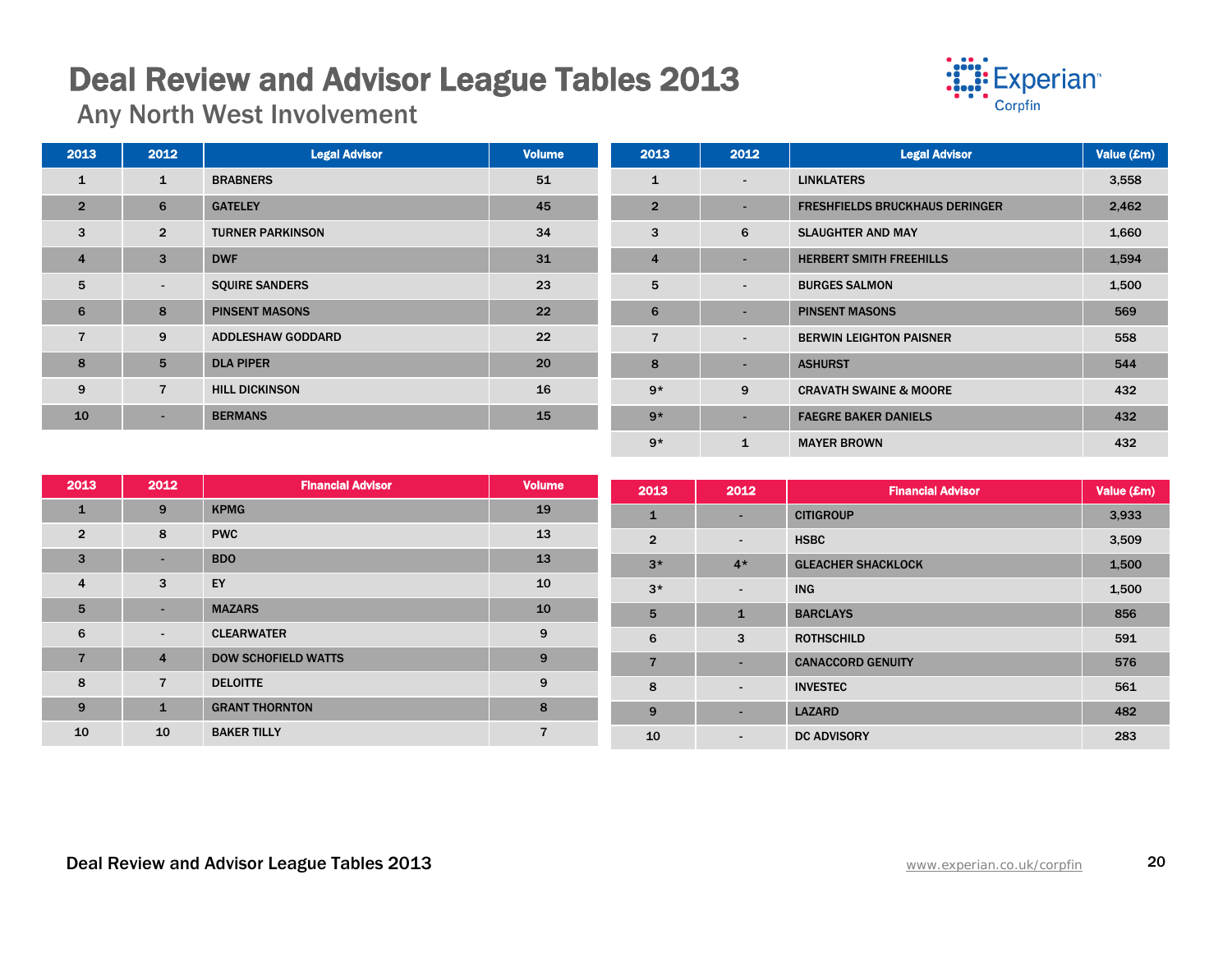North East M&A Activity



| <b>Announced</b> | <b>Deal Type</b>                 | <b>Target</b>                                          | <b>Bidder</b>                                   | Deal Value (£m) |
|------------------|----------------------------------|--------------------------------------------------------|-------------------------------------------------|-----------------|
| 22/01/2013       | <b>Acquisition</b>               | <b>Residential UK Property</b><br><b>Portfolio</b>     | <b>GRIP</b>                                     | 350             |
| 06/06/2013       | <b>Rights</b><br><b>Issue</b>    | Sage Group Plc, Newcastle-<br>upon-Tyne                |                                                 | 259             |
| 10/08/2013       | <b>IBO</b>                       | <b>Ideal Steirad Ltd, Newcastle-</b><br>upon-Tyne      | Private Group Led By Bregal<br>Capital, England | 230             |
| 17/09/2013       | <b>Acquisition</b>               | Silverlink Shopping Park,<br>Newcastle-upon-Tyne       | Crown Estate, London                            | 131             |
| 08/11/2013       | <b>Minority</b><br><b>Stake</b>  | Lindhurst Wind Farm.<br><b>Mansfield</b>               | Greencoat UK Wind Plc.<br>London                | 71              |
| 11/09/2013       | <b>Acquisition</b>               | <b>Trinity Medical Developments</b><br>Ltd, Sunderland | <b>Assura Group Ltd, Guernsey</b>               | 62              |
| 05/04/2013       | <b>Acquisition</b>               | <b>HMV Group Plc, Marlow</b>                           | Hilco UK Ltd, Middlesbrough                     | 50              |
| 17/07/2013       | <b>Acquisition</b>               | <b>Hillstreet Shopping Centre,</b><br>Middlesbrough    | LVS II Lux IV Sarl,<br>Luxembourg               | 49              |
| 17/04/2013       | <b>Rights</b><br><b>Issue</b>    | Hargreaves Services Plc.<br><b>Durham</b>              |                                                 | 42              |
| 01/02/2013       | <b>Share Buy-</b><br><b>Back</b> | Sage Group Plc, Newcastle-<br>upon-Tyne                |                                                 | 39              |

**Deal Review and Advisor League Tables 2013** WWW. And The Manuscription 21 Www.experian.co.uk/corpfin 21



A total of 173 transactions were recorded in the North East over 2013, representing an increase of 21.8% on the previous year. The increase in overall transaction volume was even more pronounced with a rise of 79.86% to reach £1.9bn. The final quarter of 2013 saw 39 deals announced, which was the second lowest quarterly total for the year, although this was very similar to the corresponding figure of 37 for Q4 2012. The North East contributed 3.5% of UK deal volume in 2013, and 0.75% of its value.

The region's most prolific legal advisor was Ward Hadaway, which advised on 18 deals, ahead of Muckle (14) and Bond Dickinson (11). Pinsent Masons advised on the highest aggregate value of deals at £350m, with Sintons and Bond Dickinson completing this top three. In the financial advisor realm, MHA Tait Walker was most active with an involvement in 13 transactions, followed by KPMG and BDO LLP with seven each. HSBC and JP Morgan Chase & Co both advised on transactions worth a total of £259m, just ahead of DC Advisory on £230m.

The strength of the Manufacturing sector in the North East was emphasised in 2013 as the category had an involvement in 38.73% of all the region's deals. Professional and Business Activities and Wholesale, Retail and Repair were second and third, respectively.

- The number of Large (£100m plus) deals doubled to four over 2013 when compared to the previous year. The total value of £970m for this value category was also a significant improvement on the previous 12 months, but remained well below the peak of £7.6bn seen in 2011.
- The number of Small (£500,000 £10m) transactions declined by 22.22% year-on-year to 28 in 2013. Overall value for this category was also down by almost a third to reach £68m .
- Finally, transactions in the Mid-market (£10m £100m) range totalled 30 in 2013, representing an increase of 25% from 2012. In further cause for optimism, the total of £838m was the highest seen since 2007 for this value category in the North East.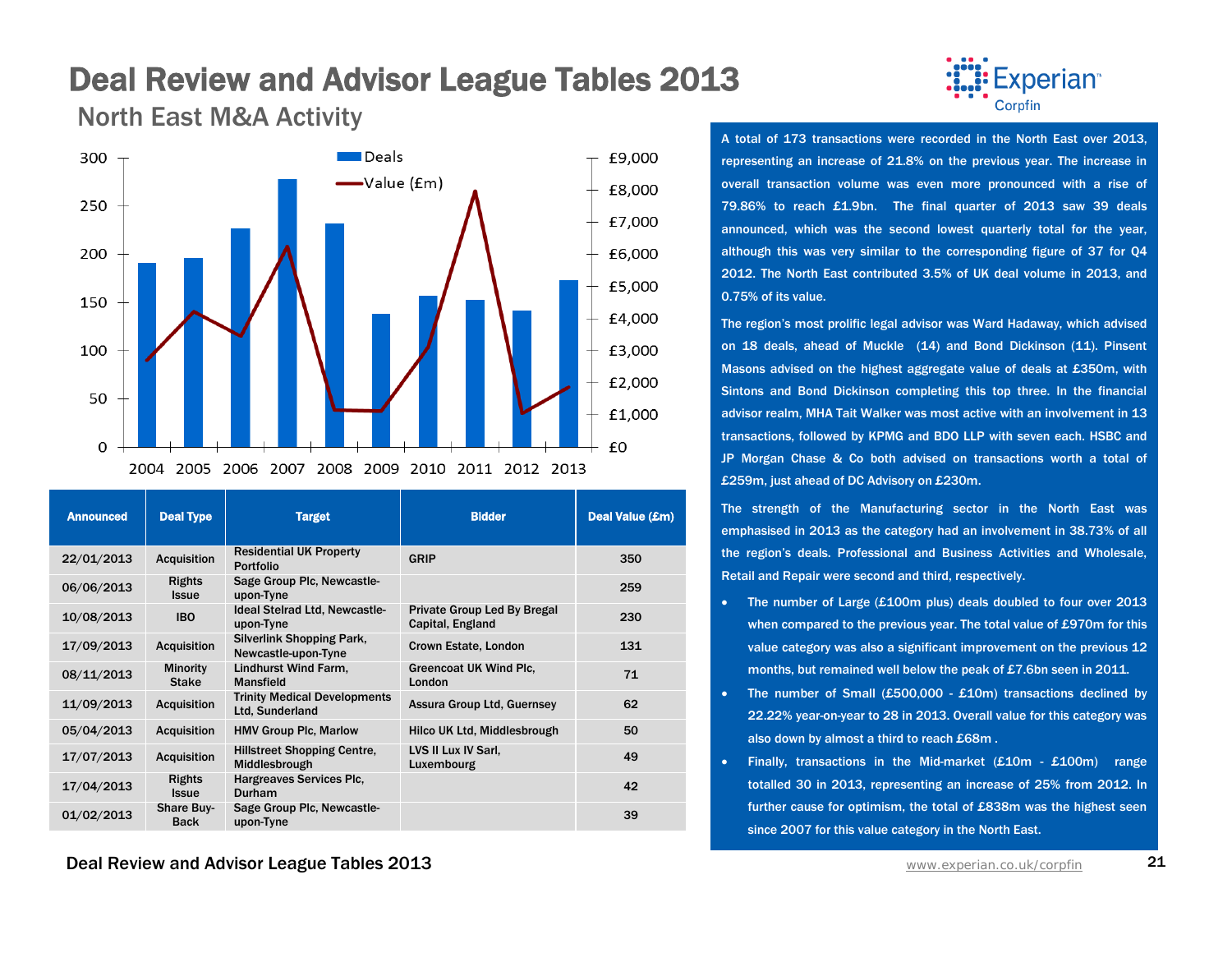# Deal Review and Advisor League Tables 2013 Any North East Involvement



| 2013           | 2012           | <b>Legal Advisor</b>  | <b>Volume</b>  | 2013           | 2012                     | <b>Legal Advisor</b>         | Value (£m) |
|----------------|----------------|-----------------------|----------------|----------------|--------------------------|------------------------------|------------|
| 1              | $\overline{2}$ | <b>WARD HADAWAY</b>   | 18             | 1              | 6                        | <b>PINSENT MASONS</b>        | 350        |
| $\overline{2}$ | $\mathbf{1}$   | <b>MUCKLE</b>         | 14             | $\overline{2}$ | $\overline{\phantom{a}}$ | <b>SINTONS</b>               | 99         |
| 3              | $\sim$         | <b>BOND DICKINSON</b> | 11             | 3              | $\overline{\phantom{a}}$ | <b>BOND DICKINSON</b>        | 97         |
| $\overline{4}$ | н.             | <b>SINTONS</b>        | 10             | $\overline{4}$ | 10                       | <b>ADDLESHAW GODDARD</b>     | 73         |
| 5              | 3              | <b>WATSON BURTON</b>  | 10             | 5              | $\overline{\phantom{a}}$ | <b>CMS</b>                   | 71         |
| 6              | 6              | <b>PINSENT MASONS</b> | 5              | 6              | $1*$                     | <b>NORTON ROSE FULBRIGHT</b> | 71         |
| $\overline{7}$ | $\sim$         | <b>SQUARE ONE LAW</b> | 5              | $\overline{7}$ | $\overline{\phantom{a}}$ | <b>DLA PIPER</b>             | 59         |
| 8              | ۰              | <b>DWF</b>            | $\overline{4}$ | 8              | $\overline{\phantom{a}}$ | <b>WALKER MORRIS</b>         | 42         |
| 9              | 4              | <b>EVERSHEDS</b>      | $\overline{4}$ | 9              | $\overline{\phantom{a}}$ | <b>ASHURST</b>               | 42         |
| 10             | 5 <sup>5</sup> | <b>SHOOSMITHS</b>     | $\overline{4}$ | 10             | 8                        | <b>WARD HADAWAY</b>          | 33         |

| 2013           | 2012           | <b>Financial Advisor</b> | <b>Volume</b>           | 2013           | 2012           | <b>Financial Advisor</b> | Value (£m) |
|----------------|----------------|--------------------------|-------------------------|----------------|----------------|--------------------------|------------|
| $\mathbf{1}$   | 3              | <b>MHA TAIT WALKER</b>   | 13                      | $1*$           | <b>COL</b>     | <b>HSBC</b>              | 259        |
| $\overline{2}$ | 4              | <b>KPMG</b>              |                         | $1*$           | $\sim$         | <b>JP MORGAN CHASE</b>   | 259        |
| 3              |                | <b>BDO</b>               |                         | 3              | <b>.</b>       | <b>DC ADVISORY</b>       | 230        |
| $\overline{4}$ | $\overline{2}$ | <b>PANMURE GORDON</b>    | 6                       | 4              | $\sim$         | <b>LIBERUM CAPITAL</b>   | 140        |
| 5              | 10             | <b>GRANT THORNTON</b>    | 6                       | 5              | 5              | <b>KPMG</b>              | 99         |
| 6              | ٠.             | <b>LIBERUM CAPITAL</b>   | 5                       | 6              | $\sim$         | <b>CENKOS SECURITIES</b> | 73         |
| $\overline{7}$ | ٠.             | <b>CLIVE OWEN</b>        | 5                       | $\overline{7}$ | <b>COL</b>     | <b>ORIEL SECURITIES</b>  | 62         |
| 8              | $\mathbf{1}$   | <b>PWC</b>               | $\overline{\mathbf{4}}$ | 8              | $\overline{7}$ | <b>PANMURE GORDON</b>    | 57         |
| 9              |                | <b>WARD HADAWAY</b>      | $\overline{4}$          | 9              | $\sim$         | N+1 SINGER               | 53         |
| 10             |                | <b>WH IRELAND</b>        | 4                       | 10             | $\overline{4}$ | <b>PWC</b>               | 51         |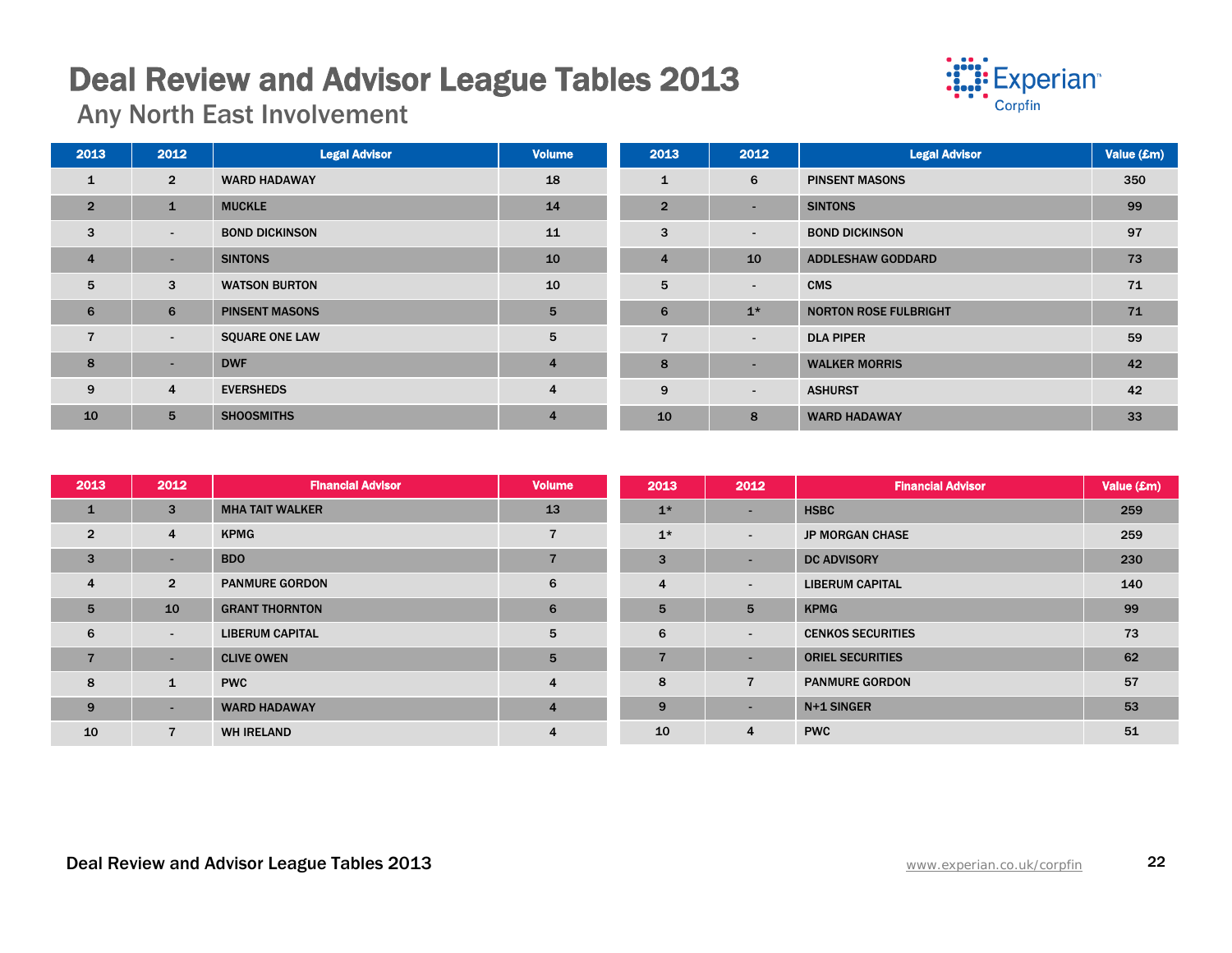Wales M&A Activity



| <b>Announced</b> | <b>Deal Type</b>      | <b>Target</b>                                                        | <b>Bidder</b>                                                              | <b>Deal Value</b><br>$(\pmb{\pounds} \mathbf{m})$ |
|------------------|-----------------------|----------------------------------------------------------------------|----------------------------------------------------------------------------|---------------------------------------------------|
| 03/12/2013       | <b>Minority Stake</b> | Portfolio of six wind farms in<br><b>Wales and Scotland</b>          | PensionDanmark,<br>Copenhagen                                              | 153                                               |
| 27/03/2013       | <b>Acquisition</b>    | Cardiff International Airport,<br>Cardiff                            | <b>Welsh Government, Cardiff</b>                                           | 52                                                |
| 31/05/2013       | Secondary Buy-<br>Out | Hi-Reach Ltd, trading in<br>Cardiff                                  | Private Group led by Rutland<br><b>Partners</b>                            | 50                                                |
| 09/01/2013       | <b>Acquisition</b>    | Kopin Wireless, USA                                                  | <b>IQE Plc. Cardiff</b>                                                    | 46                                                |
| 07/08/2013       | <b>IBO</b>            | <b>Johnson Workplace</b><br>Management Ltd, trading in<br>Pontypridd | <b>Bell Rock Bidco Ltd</b>                                                 | 32                                                |
| 28/11/2013       | <b>Acquisition</b>    | St Elli Shopping Centre,<br>Llanelli                                 | <b>NewRiver Retail Ltd,</b><br>Guernsey                                    | 29                                                |
| 18/07/2013       | <b>Acquisition</b>    | Two Warehouses in Cardiff<br>and Milton Keynes                       | <b>LondonMetric Property Plc</b>                                           | 25                                                |
| 08/05/2013       | Acquisition           | <b>Helmont House, Cardiff</b>                                        | <b>Bishopsgate Long Term</b><br><b>Property Unit Trust Fund,</b><br>Jersey | 23                                                |
| 28/02/2013       | <b>Acquisition</b>    | Livwell Ltd, from Finsbury<br><b>Food Group, Cardiff</b>             | Genius Foods Ltd, Edinburgh                                                | 20                                                |
| 26/02/2013       | Acquisition           | Southern Cement Ltd, Ipswich                                         | <b>Premier Cement Ltd, trading</b><br>in Swansea                           | 19                                                |

Experian<sup>®</sup> Corpfin

Deal levels in Wales remained stable in 2013, declining by one, from 138 to 139. In value terms, the area experienced a decrease of 82.79%, falling from £3,406.94m to £524.261m. However, the 2012 figures were boosted by the £1.45bn acquisition of Iceland Foods Ltd. Wales was responsible for 2.81% of all UK deals during 2013; this was a slight fall from the 2.9% share the region had in 2012. In value terms, Wales contributed 0.2% of the overall consideration, which was a fall from the 1.2% it accounted for in 2012.

Freeth Cartwright was the most active legal adviser in Wales, advising on five deals, with Acuity Legal and Travers Smith next, with both working on four deals. In value terms, Hill Dickinson acted on deals worth a total of £51.95m, the highest amount in the region. Meanwhile, Grant Thornton remained Wales' most active financial adviser, acting on six deals, with Rothschild acting on deals with the highest total value of £153m.

As in 2012, manufacturing was the most active sector, although this declined slightly, from 68 to 66 transactions. The social and personal service sector saw a 108.33% increase, with 25 deals in 2013, in comparison with 12 during 2012. Activity over the course of 2013 was evenly spread, with only one month (March) failing to see at least ten deals and August being the busiest with 14 deals.

- The number of small deals (£500,000 £10m) fell by 45%, from 40 in 2012 to 22 during 2013. This saw totals drop from £112.13m to £53.4m in 2013.
- Medium-sized sized deals (£10m £100m) decreased from 17 to 10, a 41.18% fall. As a result, values decreased from £565.6m to £317.9m in 2013.
- Finally, there was only one large deal in Wales during 2013, in comparison to three in 2012, which totalled £2.37bn.

**Deal Review and Advisor League Tables 2013** WWW. And The Manuscription Co.uk/corpfin 23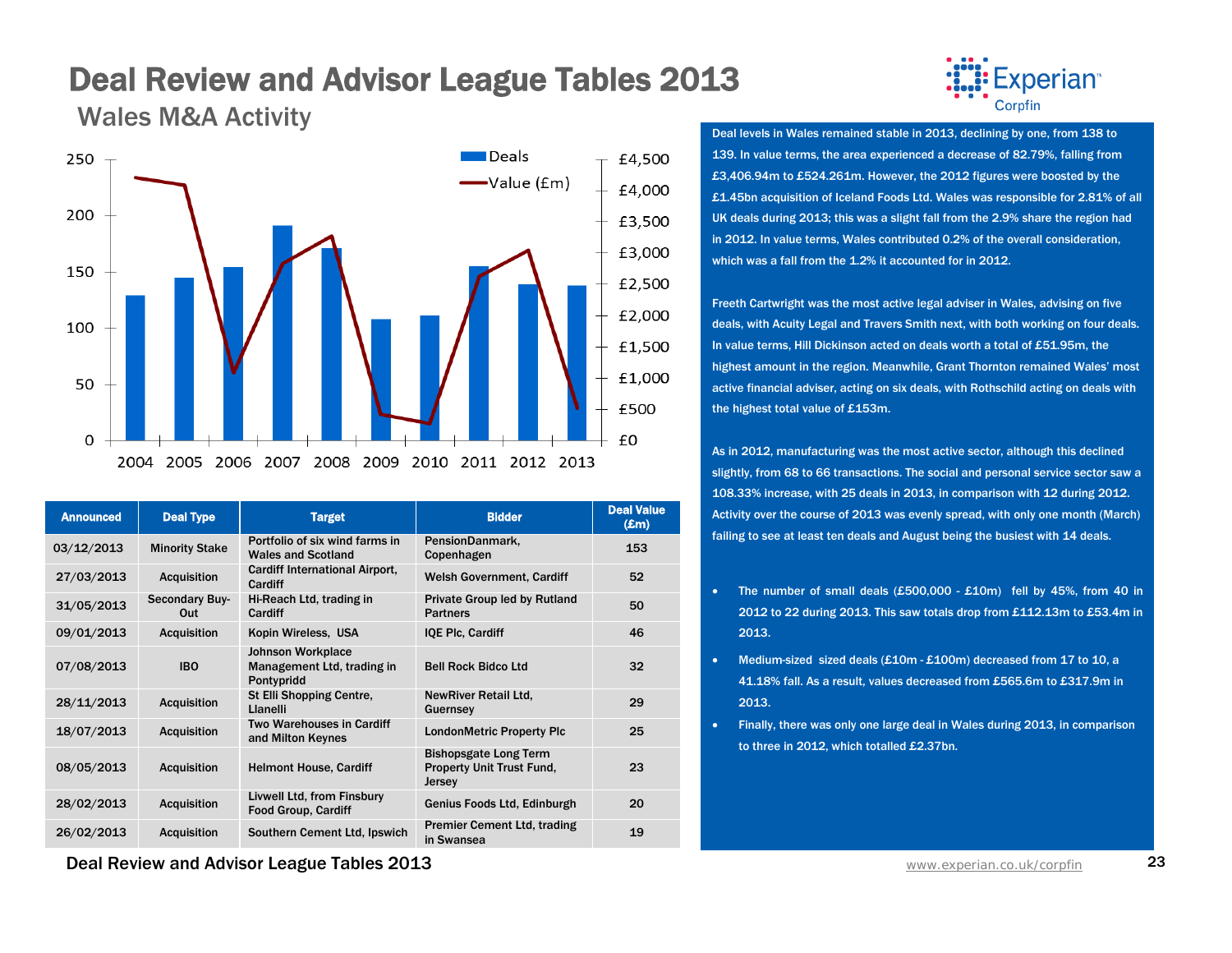# Deal Review and Advisor League Tables 2013 Any Wales Involvement



| 2013           | 2012           | <b>Legal Advisor</b>                 | <b>Volume</b> | 2013         | 2012                     | <b>Legal Advisor</b>           | Value (£m) |
|----------------|----------------|--------------------------------------|---------------|--------------|--------------------------|--------------------------------|------------|
| 1              | $\sim$         | <b>FREETH CARTWRIGHT</b>             | 5             | $\mathbf{1}$ | $\overline{2}$           | <b>HILL DICKINSON</b>          | 52         |
| $\overline{2}$ | $\sim$         | <b>ACUITY LEGAL</b>                  | 4             | $2*$         | $\overline{\phantom{a}}$ | <b>FREETH CARTWRIGHT</b>       | 50         |
| 3              | $\sim$         | <b>TRAVERS SMITH</b>                 | 4             | $2*$         | $\overline{\phantom{a}}$ | <b>ADDLESHAW GODDARD</b>       | 50         |
| $4*$           | $\overline{4}$ | <b>HILL DICKINSON</b>                | 3             | $2*$         | $\overline{\phantom{a}}$ | <b>A&amp;L GOODBODY</b>        | 50         |
| $4*$           | $\sim$         | <b>ADDLESHAW GODDARD</b>             | 3             | $2*$         | $\overline{\phantom{a}}$ | <b>AL TAMIMI &amp; COMPANY</b> | 50         |
| $4*$           | ۰.             | <b>BURGES SALMON</b>                 | 3             | $2*$         | $\overline{\phantom{a}}$ | <b>DARBYS</b>                  | 50         |
| $4*$           | $\sim$         | <b>GELDARDS</b>                      | 3             | $2*$         | $\overline{\phantom{a}}$ | <b>TAYLOR WESSING</b>          | 50         |
| $4*$           | ۰.             | <b>CMS</b>                           | 3             | 8            | $\blacksquare$           | <b>ACUITY LEGAL</b>            | 47         |
| $4*$           | $\sim$         | <b>BRABNERS / CLARION SOLICITORS</b> | 3             | 9            | $\overline{\phantom{a}}$ | <b>TRAVERS SMITH</b>           | 32         |
| $4*$           | $\sim$         | SAS DANIELS / DLA PIPER / GATELEY    | 3             | 10           | $\overline{\phantom{a}}$ | <b>BERWIN LEIGHTON PAISNER</b> | 32         |

| 2013            | 2012           | <b>Financial Advisor</b>               | <b>Volume</b>  | 2013           | 2012         | <b>Financial Advisor</b>  | Value (£m) |
|-----------------|----------------|----------------------------------------|----------------|----------------|--------------|---------------------------|------------|
| $\mathbf{1}$    |                | <b>GRANT THORNTON</b>                  | 6              | $\mathbf{1}$   | $\mathbf{1}$ | <b>ROTHSCHILD</b>         | 153        |
| $\overline{2}$  | $\overline{2}$ | EY                                     | 4              | $\overline{2}$ | ٠            | <b>DELOITTE</b>           | 57         |
| 3               | $\overline{4}$ | <b>DELOITTE</b>                        | 3              | 3              | ٠            | <b>KPMG</b>               | 52         |
| $\overline{4}$  | 6              | <b>KPMG</b>                            | 3              | $\overline{4}$ | ٠            | <b>DC ADVISORY</b>        | 50         |
| $5\overline{5}$ | 3              | <b>PWC</b>                             | 3              | 5              | -            | <b>CENKOS SECURITIES</b>  | 49         |
| 6               | $\sim$         | BDO                                    | 3              | 6              | ٠            | <b>CANNACCORD GENUITY</b> | 46         |
| $\overline{7}$  | $\sim$         | <b>MAZARS</b>                          | 3              | $7*$           | ٠            | <b>PWC</b>                | 32         |
| $8*$            | $\sim$         | <b>CENKOS SECURITIES / HAZLEWOODS</b>  | $\overline{2}$ | $7*$           | 10           | <b>INVESTEC</b>           | 32         |
| $8*$            | ۰.             | SHORE CAPITAL / BUTTERFIELD MORGAN     | $\overline{2}$ | 9              | ٠            | <b>LIBERUM CAPITAL</b>    | 29         |
| $8*$            | $\sim$         | <b>BENCHMARK INTERNATIONAL BROKERS</b> | $\overline{2}$ | 10             | ٠            | <b>STAMFORD PARTNERS</b>  | 20         |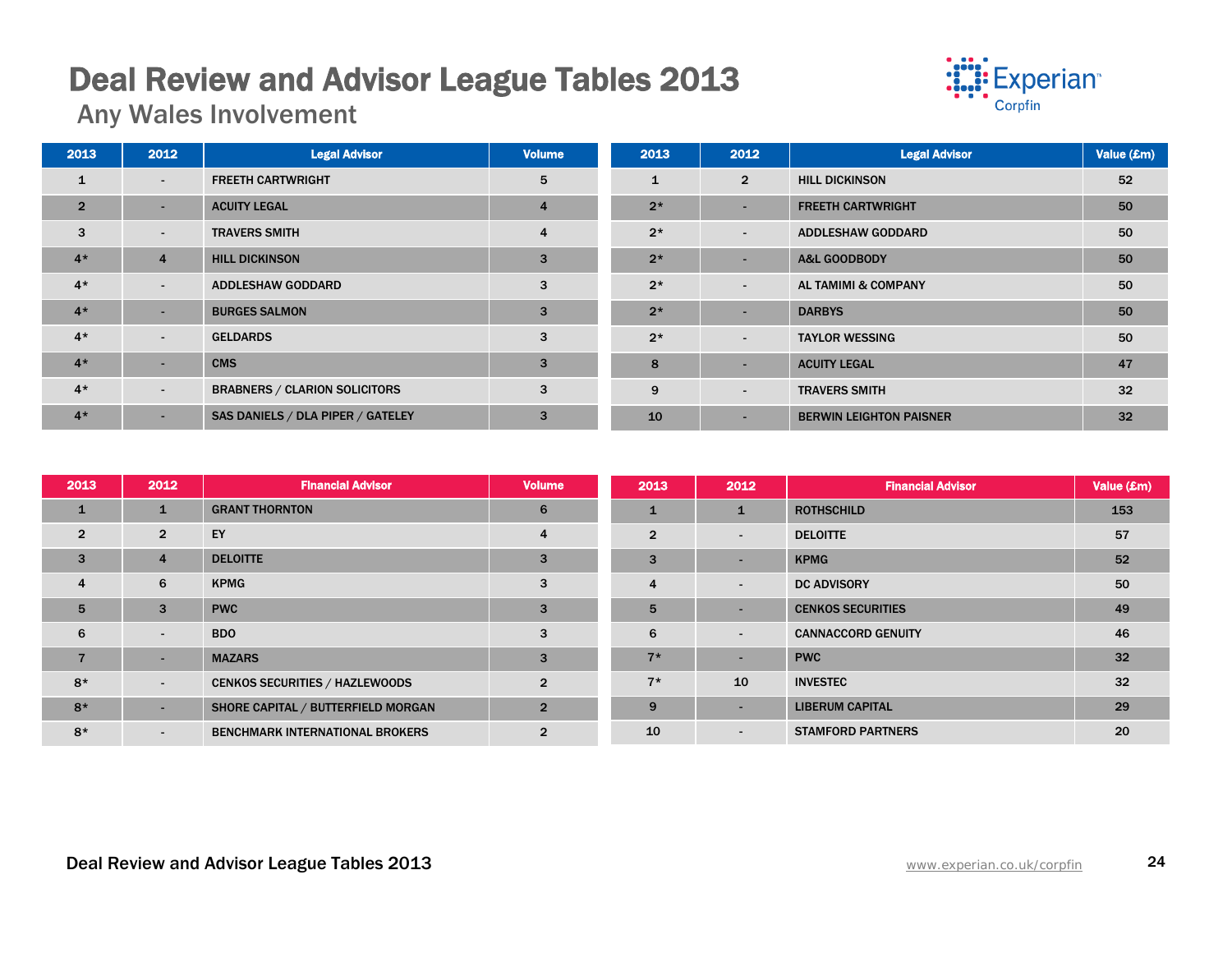### Deal Review and Advisor League Tables 2013 Scotland M&A Activity



| <b>Announced</b> | <b>Deal Type</b>    | <b>Target</b>                                                                                            | <b>Bidder</b>                                    | <b>Deal Value</b><br>$(\pmb{\pounds} \mathbf{m})$ |
|------------------|---------------------|----------------------------------------------------------------------------------------------------------|--------------------------------------------------|---------------------------------------------------|
| 17/09/2013       | <b>Divestment</b>   | Lloyds Banking Group Plc,<br>Edinburgh                                                                   |                                                  | 3,200                                             |
| 11/10/2013       | <b>Acquisition</b>  | <b>BOS International (Australia) Ltd.</b><br>Australia (a subsidiary of Lloyds)<br><b>Banking Group)</b> | <b>Westpac Banking Corporation,</b><br>Australia | 860                                               |
| 10/12/2013       | <b>Divestment</b>   | St James's Place Plc, England (by<br>Lloyds Banking Group Plc)                                           |                                                  | 680                                               |
| 18/11/2013       | <b>Acquisition</b>  | <b>Scottish Widows Investment</b><br>Partnership Ltd, England                                            | Aberdeen Asset Management<br>Plc, Aberdeen       | 650                                               |
| 18/02/2013       | <b>Acquisition</b>  | Portfolio of 42 Hotels, England,<br>(from Royal Bank of Scotland)                                        | Abu Dhabi Investment<br>Authority, Abu Dhabi     | 640                                               |
| 19/09/2013       | <b>Divestment</b>   | Direct Line Insurance Group Plc.<br>England (a subsidiary of Royal<br><b>Bank of Scotland Group)</b>     |                                                  | 630                                               |
| 20/5/2013        | <b>Rights Issue</b> | FirstGroup Plc, Aberdeen                                                                                 |                                                  | 615                                               |
| 11/03/2013       | <b>Divestment</b>   | St James's Place Plc, England (by<br>Lloyds Banking Group)                                               |                                                  | 519                                               |
| 12/03/2013       | <b>Divestment</b>   | Direct Line Insurance Group Plc.<br>England (by Royal Bank of<br>Scotland)                               |                                                  | 507                                               |
| 22/05/2013       | <b>Divestment</b>   | St James's Place Plc, England (a<br>subsidiary of Lloyds Banking<br>Group)                               |                                                  | 450                                               |



There have been 441 M&A and ECM deals announced in Scotland for 2013, representing an increase of 6% from the 416 transactions announced during 2012. The fourth quarter saw 111 deals announced – down by 0.9% on the 112 deals recorded in Q4 2012. Meanwhile, values were down by 17%, from £17.7bn in 2012 to £14.7bn in YTD 2013.

A total of 9% of all UK deals had a Scottish aspect in 2013 – a slightly higher percentage than the 8.7% recorded in YTD 2012. The region contributed 5.9% of the overall value of transactions. JP Morgan Chase was the most active financial advisor in 2013, with an involvement in 17 deals, while Bank of America Merrill Lynch's £4.6bn worth of deals meant that it topped the value table. Maclay Murray & Spens was the most active legal advisor with 16 deals, ahead of DLA Piper (12) and DWF (nine); Slaughter & May headed the value table, having worked on deals worth £4.04bn in total.

The Scottish M&A landscape was dominated by the financial services sector in 2013, with 52.6% of transactions, followed by manufacturing (23.3%) and professional and business services (20.9%). Unsurprisingly, financial services also provided the bulk of value, accounting for £12.2bn worth of deals.

- 31 large (£100m plus) deals were announced in 2013, up by 10.7% on 2012's total of 28 transactions. Large deal values declined (from £15.8bn in 2012 to £12.8bn 2013).
- Mid-market (£10m £100m) deal activity fell; 45 transactions were announced, down by 6.25% from the 48 deals announced in 2012. Meanwhile, the aggregate value of mid-market deals also fell; by 0.5%, from £1.57bn to £1.56bn.
- The number of small deals (£500,000 £10m) increased by 10.9% on 2012's figures of 193 to 214. Deal values in 2013 also rose, from £366m of transactions in 2012 to £406m in 2013.

**Deal Review and Advisor League Tables 2013** WWW. And The Manuscription Co.uk/corpfin 25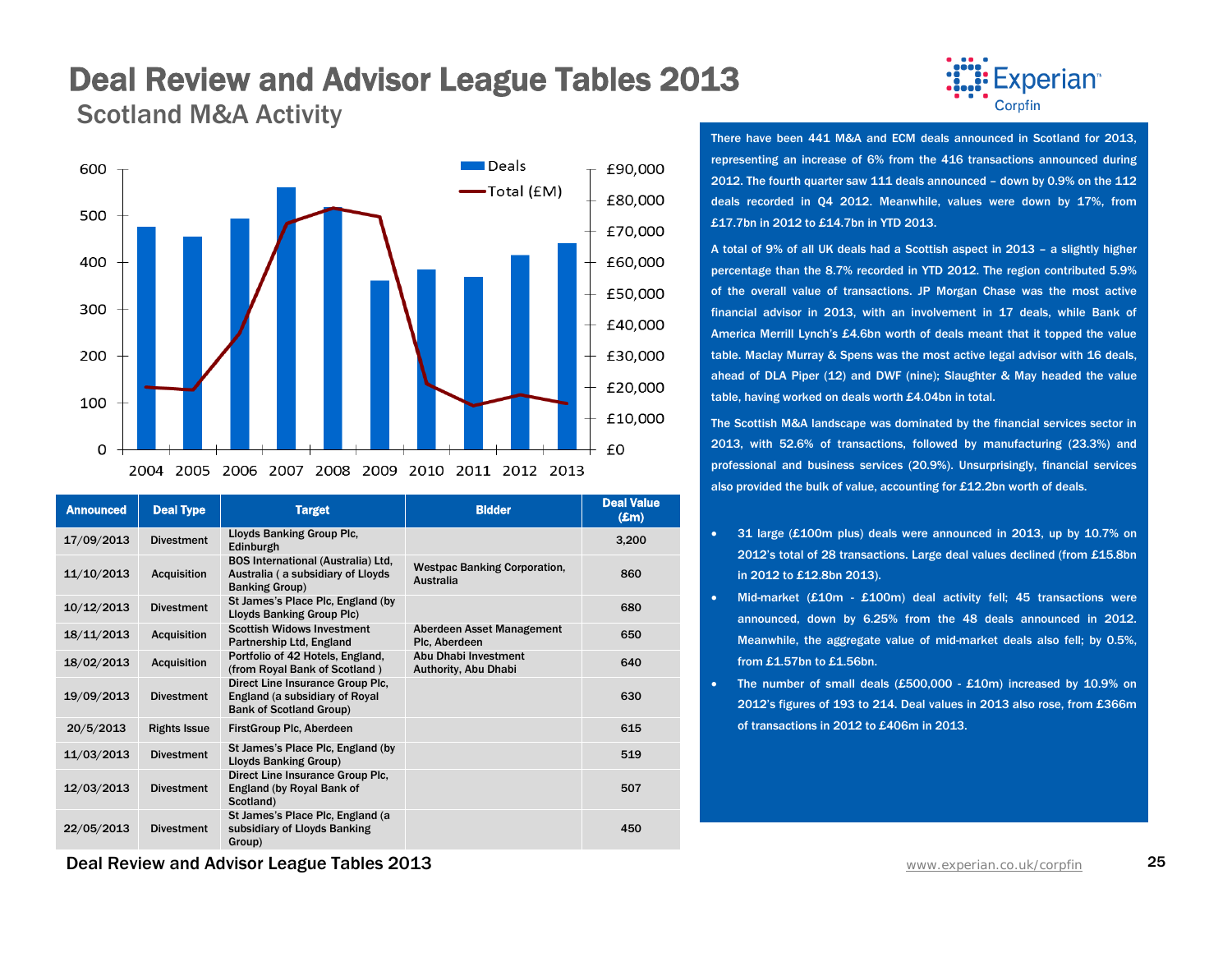# Deal Review and Advisor League Tables 2013 Any Scotland Involvement



| 2013           | 2012           | <b>Legal Advisor</b>             | <b>Volume</b> | 2013           | 2012                     | <b>Legal Advisor</b>                             | Value (£m) |
|----------------|----------------|----------------------------------|---------------|----------------|--------------------------|--------------------------------------------------|------------|
| 1              | $\overline{2}$ | <b>MACLAY MURRAY &amp; SPENS</b> | 16            | $\mathbf{1}$   | 8                        | <b>SLAUGHTER &amp; MAY</b>                       | 4,043      |
| $\overline{2}$ | 6              | <b>DLA PIPER</b>                 | 12            | $\overline{2}$ | $\overline{\phantom{0}}$ | <b>CRAVATH SWAINE &amp; MOORE</b>                | 3,200      |
| 3              | 5              | <b>DWF</b>                       | 9             | 3              | $\blacksquare$           | <b>HERBERT SMITH FREEHILLS</b>                   | 1,154      |
| $\overline{4}$ | $\sim$         | <b>HERBERT SMITH FREEHILLS</b>   |               | $\overline{4}$ | -                        | <b>HOGAN LOVELLS</b>                             | 898        |
| 5              | $\mathbf{1}$   | <b>PINSENT MASONS</b>            |               | 5              | $\blacksquare$           | <b>GILBERT + TOBIN</b>                           | 860        |
| 6              | $\sim$         | <b>GATELEY</b>                   |               | 6              | $\overline{\phantom{0}}$ | <b>MOURANT OZANNES</b>                           | 699        |
| $\overline{7}$ | $\blacksquare$ | <b>SLAUGHTER &amp; MAY</b>       | 6             | $\overline{7}$ | $\overline{a}$           | <b>MACLAY MURRAY &amp; SPENS</b>                 | 686        |
| 8              | $\sim$         | <b>MACFARLANES</b>               | 5             | 8              |                          | <b>PAUL WEISS RIFKIND WHARTON &amp; GARRISON</b> | 615        |
| 9              | 4              | <b>DUNDAS &amp; WILSON</b>       | 5             | 9              | $\overline{\phantom{a}}$ | <b>DLA PIPER</b>                                 | 596        |
| 10             | ۰              | <b>ADDLESHAW GODDARD</b>         | 5             | 10             | $\overline{\phantom{0}}$ | <b>LINKLATERS</b>                                | 504        |

| 2013            | 2012            | <b>Financial Advisor</b>             | <b>Volume</b> | 2013           | 2012                     | <b>Financial Advisor</b>             | Value (£m) |
|-----------------|-----------------|--------------------------------------|---------------|----------------|--------------------------|--------------------------------------|------------|
| $\mathbf{1}$    | 5               | <b>JP MORGAN CHASE</b>               | 17            | 1              | $\sim$                   | <b>BANK OF AMERICA MERRILL LYNCH</b> | 4,598      |
| $\overline{2}$  | $\sim$          | <b>BDO</b>                           | 12            | $\overline{2}$ | $\sim$                   | <b>JP MORGAN CHASE</b>               | 4,297      |
| 3               | 4               | <b>ANDERSON ANDERSON &amp; BROWN</b> | 10            | 3              | ٠                        | <b>UBS</b>                           | 3,448      |
| $\overline{4}$  | $\blacksquare$  | <b>KPMG</b>                          | 8             | 4              | $\blacksquare$           | <b>LAZARD</b>                        | 3,200      |
| $5\overline{5}$ | $\mathbf{1}$    | <b>GRANT THORNTON</b>                |               | 5              | $\overline{2}$           | <b>GOLDMAN SACHS</b>                 | 1,767      |
| 6               | 10 <sup>°</sup> | <b>PWC</b>                           |               | 6              | $\overline{7}$           | <b>CREDIT SUISSE</b>                 | 1,093      |
| $\overline{7}$  | $\sim$          | <b>SIMMONS &amp; CO</b>              | 6             | 7              | $\overline{\phantom{a}}$ | <b>MORGAN STANLEY</b>                | 363        |
| 8               | 6               | EY                                   | 6             | 8              | $\blacksquare$           | <b>SIMMONS &amp; CO</b>              | 352        |
| 9               | $\sim$          | <b>BANK OF AMERICA MERRILL LYNCH</b> | 5             | 9              | $\sim$                   | <b>BDO</b>                           | 285        |
| 10              | $\overline{2}$  | <b>CANACCORD GENUITY</b>             | 5             | 10             | $\blacksquare$           | <b>KPMG</b>                          | 266        |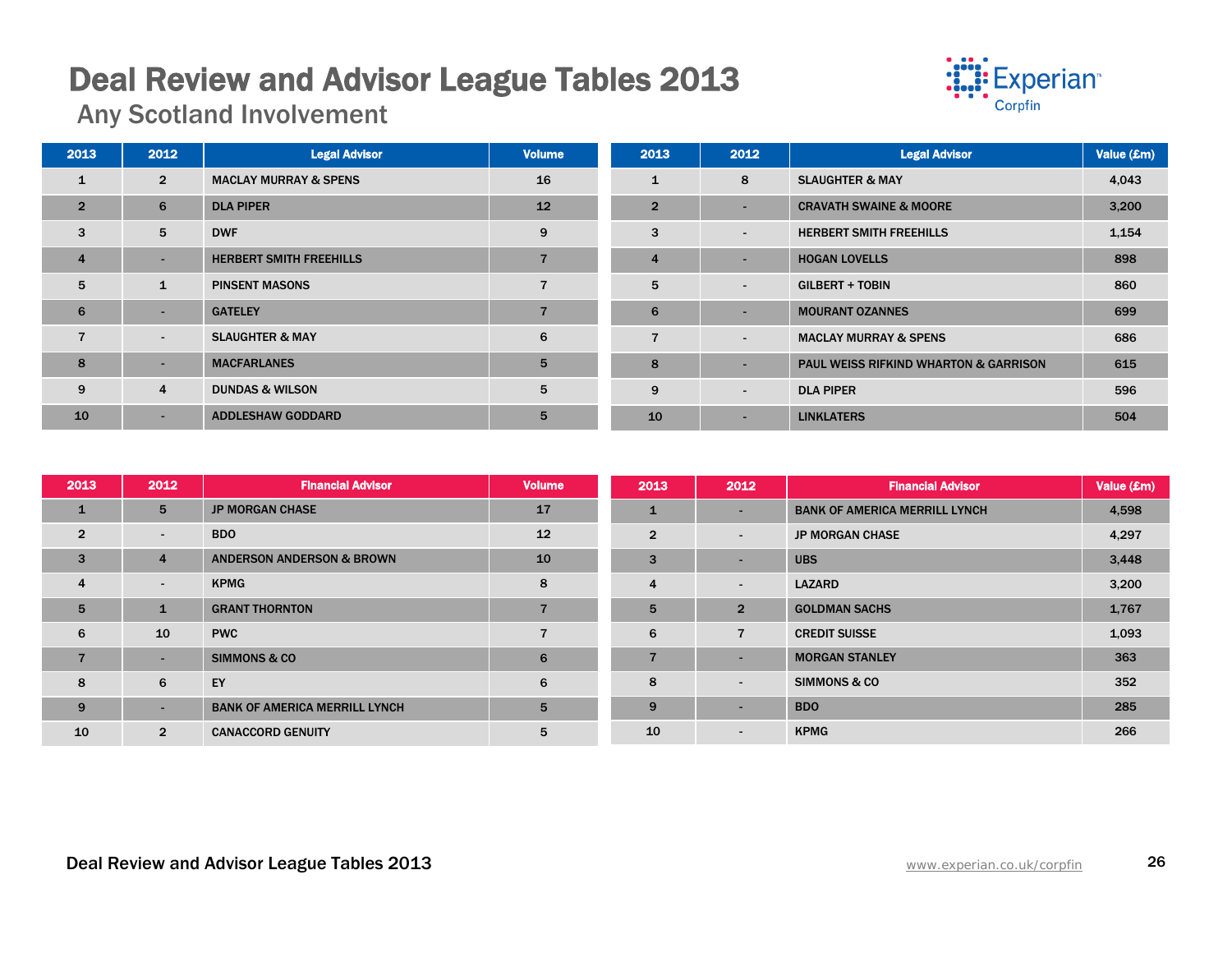Northern Ireland M&A Activity



| <b>Announced</b> | <b>Deal Type</b>              | <b>Target</b>                                              | <b>Bidder</b>                                                   | <b>Deal Value</b><br>(GB£m) |
|------------------|-------------------------------|------------------------------------------------------------|-----------------------------------------------------------------|-----------------------------|
| 02/08/2013       | Secondary<br>Buy-Out          | <b>Carmel Capital II SARL,</b><br>Luxembourg               | <b>Private Group led by Hastings</b><br><b>Funds Management</b> | 700                         |
| 12/11/2013       | Reverse<br>Takeover           | <b>Aktobe Steel Production</b><br>LLP, Kazakhstan          | <b>Galleon Holdings Plc, Belfast</b>                            | 329                         |
| 06/02/2013       | <b>Acquisition</b>            | Portfolio of UK Wind Farms.<br>Scotland                    | <b>Greencoat UK Wind Plc.</b><br>London                         | 140                         |
| 30/07/2013       | <b>Development</b><br>Capital | <b>ERE Developments Ltd.</b><br><b>Belfast</b>             |                                                                 | 81                          |
| 01/05/2013       | <b>Acquisition</b>            | Aepona Ltd, Northern<br><b>Belfast</b>                     | Intel Corp. USA                                                 | 77                          |
| 14/02/2013       | <b>Acquisition</b>            | <b>Northgate Managed</b><br>Services Ltd, Newtonabbey      | Capita Plc, London                                              | 65                          |
| 28/10/2013       | <b>Acquisition</b>            | <b>Advanced Sensors Ltd.</b><br>Carrickfergus              | Roper Industries Inc. USA                                       | 34                          |
| 16/10/2013       | <b>Acquisition</b>            | Tesco Extra Store in Newry,<br>Northern Ireland            | <b>Scottish Widows Investment</b><br>Partnership Ltd, London    | 30                          |
| 15/11/2013       | <b>Acquisition</b>            | <b>Hilden Properties Ltd.</b><br>Hillsborough              | <b>British Land Company Plc.</b><br>London                      | 29                          |
| 29/10/2013       | <b>Divestment</b>             | <b>Tesco Extra Store in</b><br>Craigavon, Northern Ireland |                                                                 | 24                          |

**Deal Review and Advisor League Tables 2013** WWW. And The Manuscription Co.uk/corpfin 27



The total of 78 transactions recorded in Northern Ireland over 2013 represents the highest such number in the last 10 years. This was largely attributable to a surge in activity in the final quarter of the year, with 30 transactions recorded in Q4 2013, which was again a 10-year high. Overall transaction value reached £1.6bn in Northern Ireland in 2013, which is up by 31.2% on the previous 12 month period, although still some way short of the 2004 peak of £4.1bn.

The region contributed 1.59% of all UK transaction volume in 2013, which was up against the corresponding figure of 1.11% seen in 2012. The region contributed just 0.65% of total UK value, which was the second lowest percentage of all regions.

A & L Goodbody was far and away the most prolific legal advisor in Northern Ireland over 2013, with an involvement in 28 transactions. Mills Selig (five deals) and Addleshaw Goddard (four) completed the volume top three while A & L Goodbody also acted on the highest aggregate value of deals with a total of £1.1bn. BDO was the most active financial advisor over the year, ending up with an involvement in 11 deals, ahead of KPMG (five deals) and Horwood & Holmes Corporate Finance (also five). In value terms the total of £329m was the highest, which was the aggregate value of deals involving Cairn Financial Advisors.

The manufacturing industry was most commonly involved in Northern Irish transactions (35 recorded deals), followed by wholesale, retail and repair (20), and computer activities (16).

- There were three large (£100m plus) deals in Northern Ireland over 2013, representing a par figure when compared to other years. The overall value of this segment increased by 21.37% to reach £1.2bn.
- The total of 17 small (£500,000 £10m) transactions represented the highest total seen in Northern Ireland since 2004, while overall value reached a record £72.1m.
- A 50% increase from 2012 saw the number of mid-market (£10m £100m) transactions reach nine, with overall value also up to a total of £379m.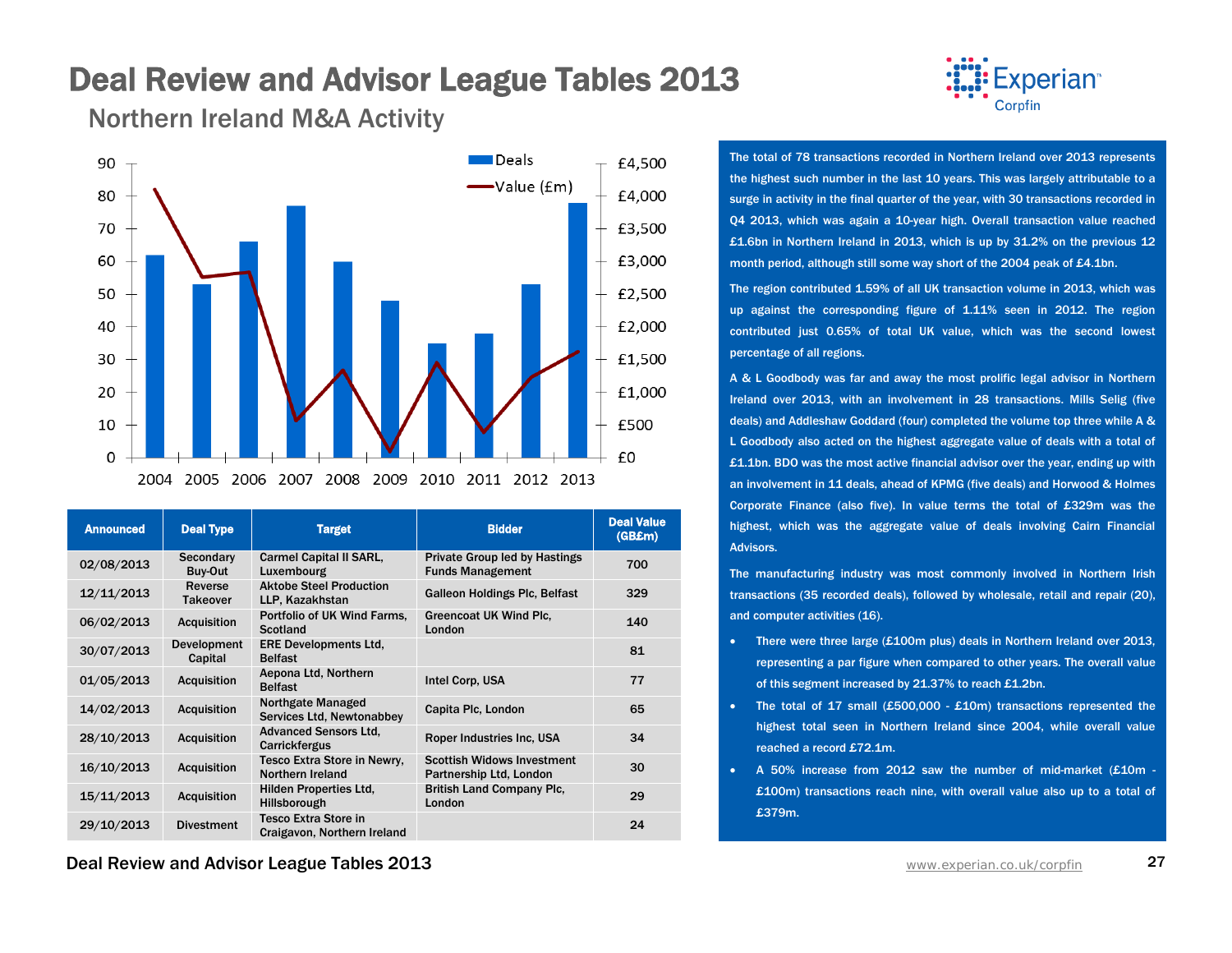

Any Northern Ireland Involvement

| 2013           | 2012           | <b>Legal Advisor</b>     | <b>Volume</b>  | 2013           | 2012                                | <b>Legal Advisor</b>            | Value (£m) |
|----------------|----------------|--------------------------|----------------|----------------|-------------------------------------|---------------------------------|------------|
| $\mathbf{1}$   | $\mathbf{1}$   | A & L GOODBODY           | 28             | $\mathbf{1}$   | 5                                   | A & L GOODBODY                  | 1,099      |
| $\overline{2}$ | ۰              | <b>MILLS SELIG</b>       | 5              | $\overline{2}$ | $\overline{\phantom{0}}$            | <b>PINSENT MASONS</b>           | 700        |
| 3              | $\blacksquare$ | <b>ADDLESHAW GODDARD</b> | $\overline{4}$ | 3              | $\overline{\phantom{a}}$            | <b>SLAUGHTER AND MAY</b>        | 700        |
| $\overline{4}$ | 3              | <b>TUGHANS</b>           | 4              | $\overline{4}$ | $3*$                                | <b>EVERSHEDS</b>                | 81         |
| 5              | $6*$           | <b>EVERSHEDS</b>         | 3              | 5              | $\overline{\phantom{a}}$            | <b>CARSON MCDOWELL</b>          | 81         |
| 6              | $\sim$         | <b>ARTHUR COX</b>        | 3              | 6              | $\overline{\phantom{a}}$            | <b>MORRISON &amp; FOERSTER</b>  | 77         |
| $\overline{7}$ | $\blacksquare$ | <b>PINSENT MASONS</b>    | $\overline{2}$ | $\overline{7}$ | $\blacksquare$                      | <b>ADDLESHAW GODDARD</b>        | 65         |
| 8              | $6*$           | <b>DLA PIPER</b>         | $\overline{2}$ | 8              | $\overline{\phantom{a}}$            | <b>WALKER MORRIS</b>            | 65         |
| 9              | $\sim$         | <b>GATELEY</b>           | $\overline{2}$ | 9              | <b>ARTHUR COX</b><br>$\blacksquare$ |                                 | 42         |
| 10             | $\sim$         | <b>SLAUGHTER AND MAY</b> | $\mathbf{1}$   | 10             | $7*$                                | KING & WOOD MALLESONS SJ BERWIN | 29         |

| 2013           | 2012                     | <b>Financial Advisor</b>        | <b>Volume</b>  | 2013                            | 2012       | <b>Financial Advisor</b>        | Value (£m) |
|----------------|--------------------------|---------------------------------|----------------|---------------------------------|------------|---------------------------------|------------|
| 1              | $\overline{2}$           | <b>BDO</b>                      | 11             | $\mathbf{1}$                    | . .        | <b>CAIRN FINANCIAL ADVISERS</b> | 329        |
| $\overline{2}$ | $\sim$                   | <b>KPMG</b>                     | 5              | $\overline{2}$                  | $\sim$     | <b>KPMG</b>                     | 91         |
| 3              |                          | <b>HORWOOD &amp; HOLMES</b>     | 5              | 3<br><b>RSM TENON</b><br>$\sim$ |            |                                 | 65         |
| $\overline{4}$ | $\blacksquare$           | <b>INVESTEC BANK</b>            | 3              | $\overline{4}$                  | $\sim$     | <b>BDO</b>                      | 41         |
| $5*$           |                          | <b>GRANT THORNTON</b>           | $\overline{2}$ | 5                               | 9          | <b>HORWOOD &amp; HOLMES</b>     | 11         |
| $5*$           | $\sim$                   | <b>MAZARS</b>                   | $\overline{2}$ | 6                               | $\sim$     | <b>INVESTEC</b>                 | 10         |
| $\overline{7}$ | ۰.                       | <b>CAIRN FINANCIAL ADVISERS</b> | $\mathbf{1}$   | $\overline{7}$                  | <b>COL</b> | <b>GRANT THORNTON</b>           | 8          |
| 8              | $\sim$                   | <b>RSM TENON</b>                |                | $8*$                            | $\sim$     | <b>CANACCORD GENUITY</b>        |            |
| $9*$           |                          | <b>CANACCORD GENUITY</b>        |                | $8*$                            | <b>COL</b> | <b>CAVENDISH</b>                |            |
| $9*$           | $\overline{\phantom{0}}$ | <b>CAVENDISH</b>                |                | 10                              | $\sim$     | <b>MAZARS</b>                   | 6          |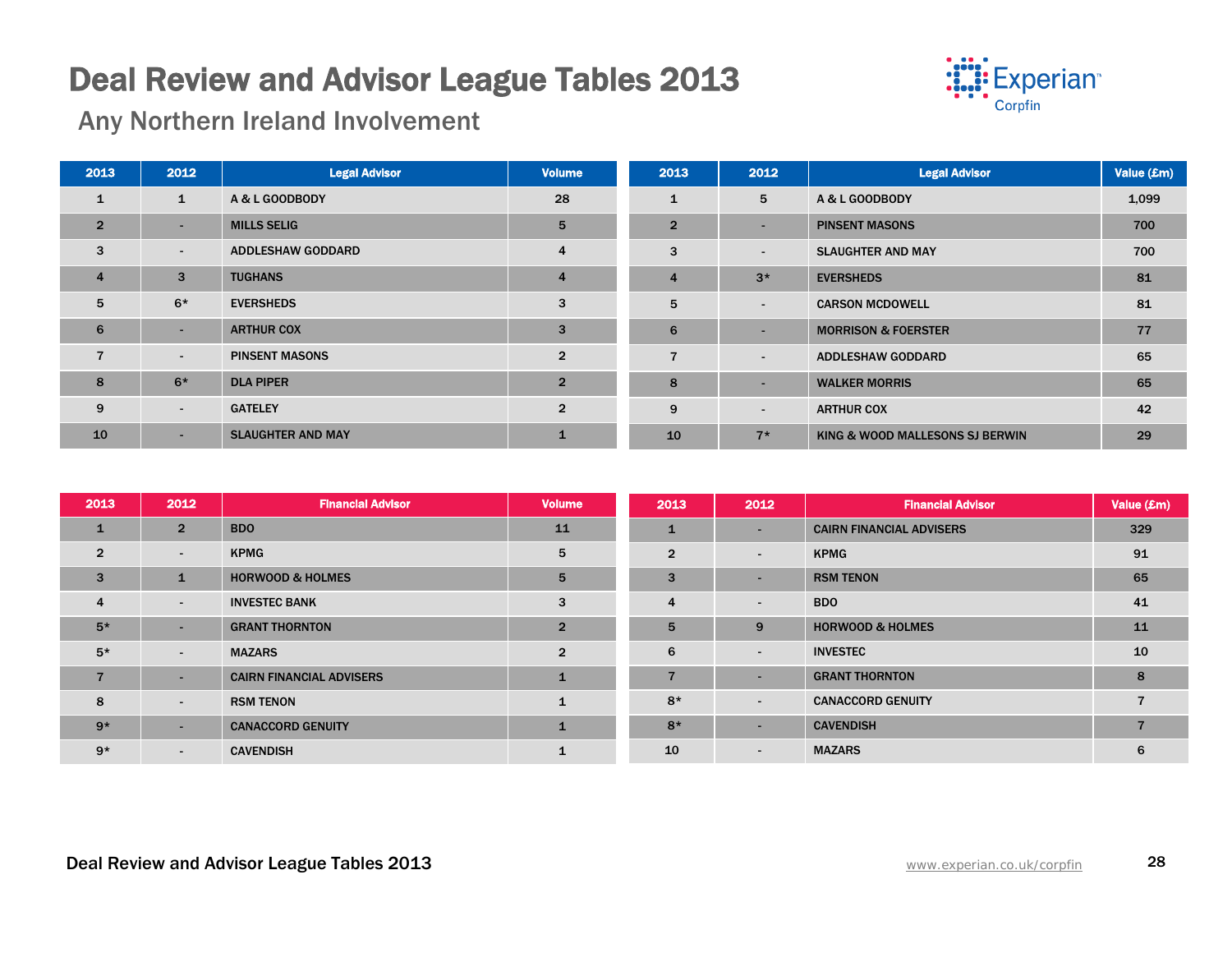

Announced Deal Type Target Bidder Bidder Deal Value (€m) 29/07/2013 Acquisition Elan Corporation Plc, Dublin Perrigo Co, USA 6,657 20/05/2013 Acquisition Warner Chilcott Plc, Dublin Actavis Inc, USA 6,652 16/12/2013 Acquisition International Lease Finance AerCap Holdings NV, Shannon 5,422 11/11/2013 Acquisition ViroPharma Inc, USA Shire Plc, Dublin 3,124 04/12/2013 Rights Issue Bank of Ireland Group, Dublin 1,856 20/02/2013 Acquisition Irish Life, Dublin Canada Life Ltd, England 1,355 11/12/2013 Acquisition Bord Gais Eireann, Cork Centrica Plc, England 1,118 10/01/2013 Divestment Bank of Ireland Group, Dublin 972 24/06/2013 Acquisition Telefonica Ireland Ltd, Ireland Ireland Hutchison 3G Ireland Ltd, 861 19/12/2013 Acquisition Gentium SpA, Italy Jazz Pharmaceuticals Plc, Publin 725



decline of 15.1% from the 299 transactions announced in 2012. However, value figures for the year increased significantly. Transactions worth €38.6bn were announced in 2013, up by 39.1% from 2012's €27.7bn worth of deals. This was due to a spike the number of mega ( $\epsilon$ 1bn plus) deals. There were six very large deals announced in 2013, up from three in 2012. Meanwhile, the value of these deals was up by almost €10bn (from €15.8bn in 2012 to €25.1bn in 2013). The year's mega-deals were split between the Republic of Ireland's pharmaceutical manufacturing and financial services sector, and included US pharmaceutical firm Perrigo Co's acquisition of Dublin's Elan Corporation for \$8.6bn after a long-running takeover battle, the largest deal of the year.

M&A activity in the Republic of Ireland was dominated by the manufacturing sector in 2013, with 43.3% of deals; however, deal volumes here were down by 27.1% (from 150 in 2012 to 110 in 2013). Meanwhile, the next most active sector, wholesale, retail & repair, saw activity decline by 41.6%. However, 2013 saw strong growth in post and telecommunications (with a 114% upturn in activity), social and personal services (76.5%) and research and development (53.3%). In terms of value, the pharmaceutical manufacturing sector saw the aggregate value of transactions up from €2.5bn in 2012 to €19bn in 2013.

- There were 37 large deals announced in 2013, up by 32.1% on 2012's total of 28; the twelve large deals announced in Q4 represented the busiest quarter in the large deals value segment since Q4 2006.
- Mid-market deal activity declined; 43 transactions were announced, down by 35.8% from the 67 deals announced in 2012. Meanwhile, the aggregate value of mid-market deals fell by 34.4%, from €2.8bn to €1.84bn.
- The number of small deals fell by 11.1% on 2012's figures; down from 54 to 48 transactions. The aggregate value of small transactions also fell - by 26.3%, from €243m to €179m.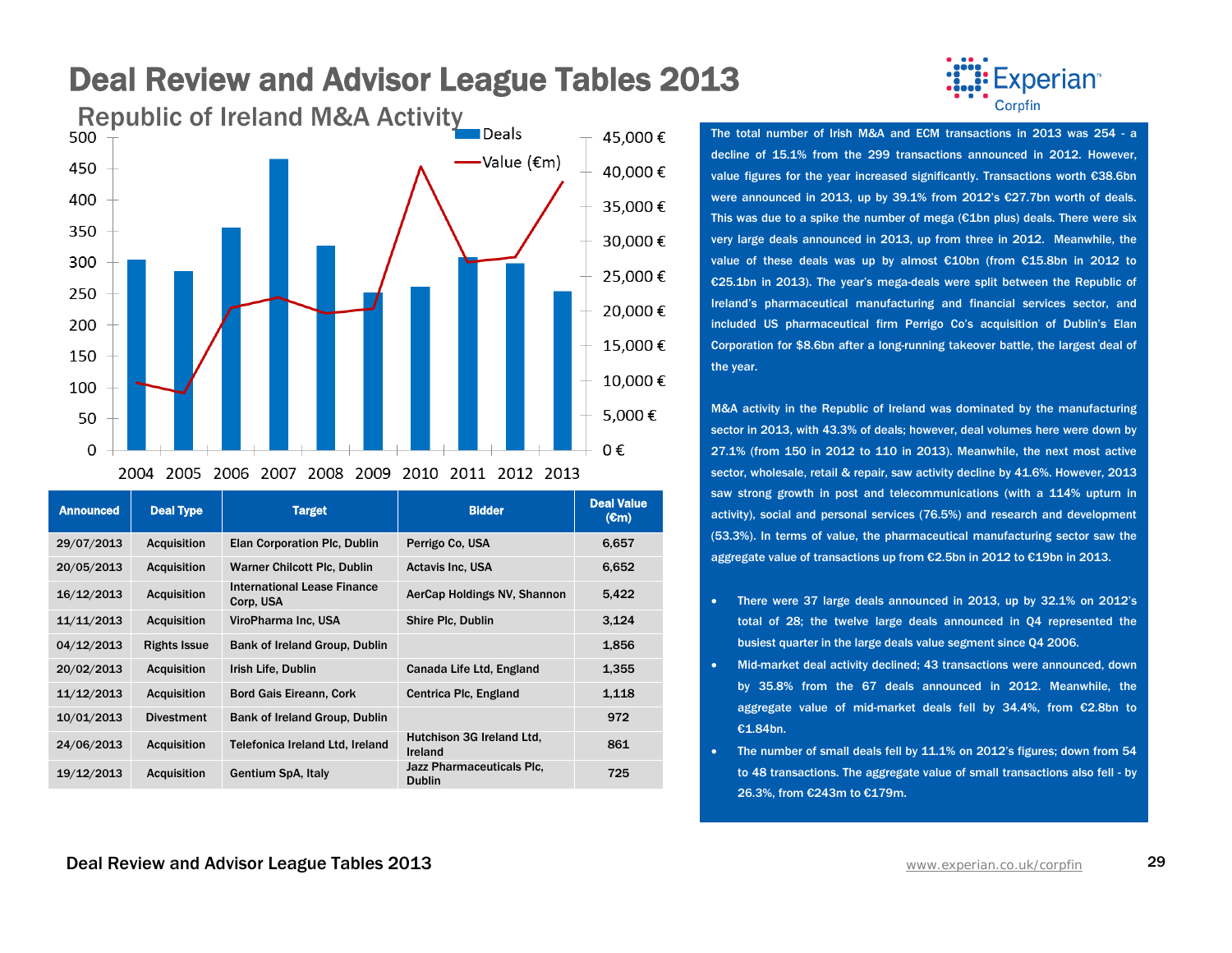

Republic of Ireland Involvement

| 2013           | 2012           | <b>Legal Advisor</b>                    | <b>Volume</b> | 2013           | 2012                     | <b>Legal Advisor</b>                         | Value $(\epsilon m)$ |
|----------------|----------------|-----------------------------------------|---------------|----------------|--------------------------|----------------------------------------------|----------------------|
| $\mathbf{1}$   | $\mathbf{1}$   | A & L GOODBODY                          | 40            | $\mathbf{1}$   | 1                        | A & L GOODBODY                               | 27,121               |
| $\overline{2}$ | 3              | <b>MATHESON</b>                         | 36            | $\overline{2}$ | $\overline{2}$           | <b>ARTHUR COX</b>                            | 11,387               |
| 3              | $\overline{2}$ | <b>ARTHUR COX</b>                       | 24            | 3              | 5                        | <b>DAVIS POLK &amp; WARDWELL</b>             | 10,272               |
| $\overline{4}$ | $\overline{4}$ | <b>WILLIAM FRY</b>                      | 20            | $\overline{4}$ | $\overline{4}$           | <b>MATHESON</b>                              | 9,188                |
| 5              | 6              | <b>MCCANN FITZGERALD</b>                | 16            | 5              | $\overline{\phantom{0}}$ | <b>CADWALADER WICKERSHAM &amp; TAFT</b>      | 7,225                |
| 6              | $\overline{7}$ | <b>EVERSHEDS</b>                        | 15            | 6              | $\overline{a}$           | <b>LATHAM &amp; WATKINS</b>                  | 7,171                |
| $\overline{7}$ | 8              | LK SHIELDS & PARTNERS                   |               | 7              | $\overline{\phantom{a}}$ | <b>DILLON EUSTACE</b>                        | 6,657                |
| 8              | -              | <b>DAVIS POLK &amp; WARDWELL</b>        | 6             | 8              |                          | <b>SULLIVAN &amp; CROMWELL</b>               | 6,657                |
| 9              | $\sim$         | <b>CADWALADER WICKERSHAM &amp; TAFT</b> | 4             | $9*$           | $\overline{\phantom{0}}$ | <b>SKADDEN ARPS SLATE MEAGHER &amp; FLOM</b> | 3,124                |
| 10             |                | <b>LATHAM &amp; WATKINS</b>             | 4             | $9*$           |                          | <b>SLAUGHTER AND MAY</b>                     | 3,124                |

| 2013           | 2012                     | <b>Financial Advisor</b>             | <b>Volume</b> | 2013           | 2012                                      | <b>Financial Advisor</b>  | Value $(\epsilon m)$ |
|----------------|--------------------------|--------------------------------------|---------------|----------------|-------------------------------------------|---------------------------|----------------------|
| $\mathbf{1}$   |                          | <b>DAVY</b>                          | 15            | 1              | 3                                         | <b>MORGAN STANLEY</b>     | 10,473               |
| $\overline{2}$ | $\overline{\phantom{a}}$ | <b>GOODBODY</b>                      | 8             | $\overline{2}$ | $\mathbf{1}$                              | <b>GOLDMAN SACHS</b>      | 9,776                |
| 3              | $\overline{4}$           | <b>MORGAN STANLEY</b>                |               | 3              | -                                         | <b>DAVY</b>               | 9,567                |
| $\overline{4}$ | 6                        | <b>BANK OF AMERICA MERRILL LYNCH</b> | 6             | $\overline{4}$ | 5<br><b>BANK OF AMERICA MERRILL LYNCH</b> |                           | 9,171                |
| 5              |                          | <b>CREDIT SUISSE</b>                 | 6             | 5              | 6                                         | <b>DEUTSCHE BANK</b>      | 8,729                |
| 6              | $\overline{\phantom{a}}$ | <b>CITIGROUP</b>                     | 5             | 6              | 4                                         | <b>CITIGROUP</b>          | 7,398                |
| $\overline{7}$ | $\overline{2}$           | EY                                   | 5             | $\overline{7}$ | н.                                        | <b>ONDRA PARTNERS</b>     | 7,225                |
| 8              | $\overline{\phantom{0}}$ | <b>ONDRA PARTNERS</b>                | 4             | 8              | $\overline{7}$                            | <b>BARCLAYS</b>           | 6,989                |
| 9              |                          | <b>BARCLAYS</b>                      | 4             | 9              | ۰                                         | <b>GREENHILL &amp; CO</b> | 6,652                |
| 10             | $\blacksquare$           | <b>EVERCORE PARTNERS</b>             |               | 10             | ۰                                         | <b>LAZARD</b>             | 3,124                |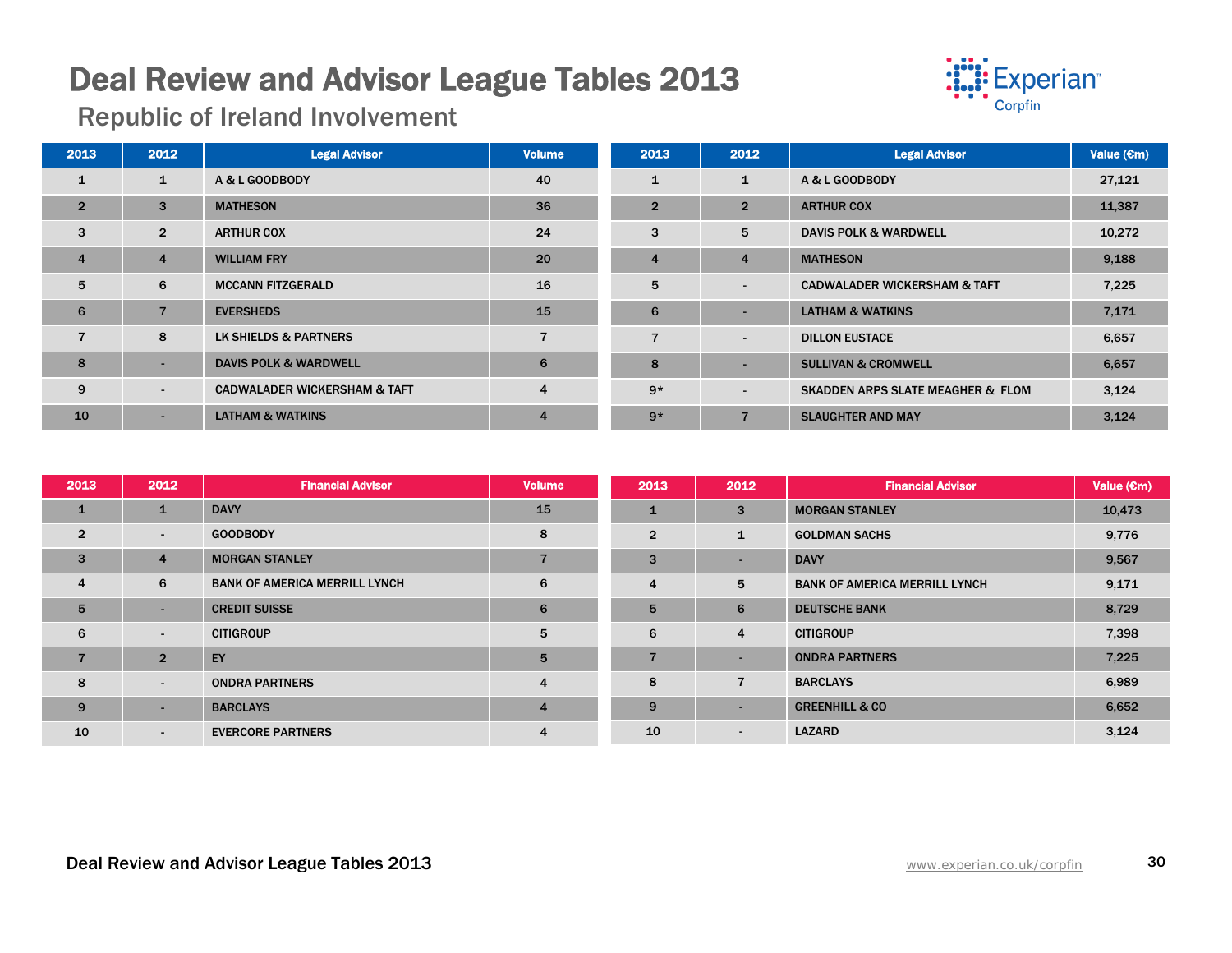

### CRITERIA

- Experian Corpfin's 2013 Deal Review and Advisor League Tables is based on mergers & acquisitions (M&A) and equity capital market (ECM) transactions announced between the dates of January 1<sup>st</sup> 2013 and December 23rd, 2013.
- The minimum deal value for inclusion is £500,000, unless otherwise stated. Value figures are based on disclosed considerations.
- Deals are attributed to regions based on the address of target or bidder companies as registered at the UK's Companies House or the Republic of Ireland's Companies Registration Office. Should a company's principal place of business differ from its registered location, we will also attribute the deal to the region of its principal trading address.
- We do not track the acquisition of: brands, assets or titles where no associated infrastructure is exchanged; land, oil and gas fields; individual assets (such as aeroplanes and oil rigs); undeveloped mines; distribution rights; mining licences; property that is currently under construction; shareholdings in private finance initiative (PFI) projects; credit card or loan portfolios. Other exclusions include the issue of bonds or notes, except as part of another transaction e.g. in order to raise funds to effect an acquisition, joint ventures where no new entity is created, e.g. production sharing contracts, and inter-company loans.
- League Tables are based on the volume and value of legal or financial advisory services provided to the target, bidder, vendor, debt or equity provider, shareholders, directors, management or other parties to a deal. League Tables exclude rumoured, cancelled, withdrawn or lapsed deals.
- This publication was compiled on December 24th, 2013. Experian Corpfin believes that the information it provides was obtained from reliable sources, but does not guarantee its accuracy. Due to the fact that our records are updated daily, transaction data and League Table rankings may vary between publications

#### FOR FURTHER INFORMATION ON EXPERIAN CORPFIN LEAGUE TABLES, INCLUSION CRITERIA, DEAL SUBMISSIONS OR QUARTERLY UPDATES Please contact

Jane Turner Research Manager T: +44 161 288 4920 **cfw.research@experian.com PUBLISHED January 2014**